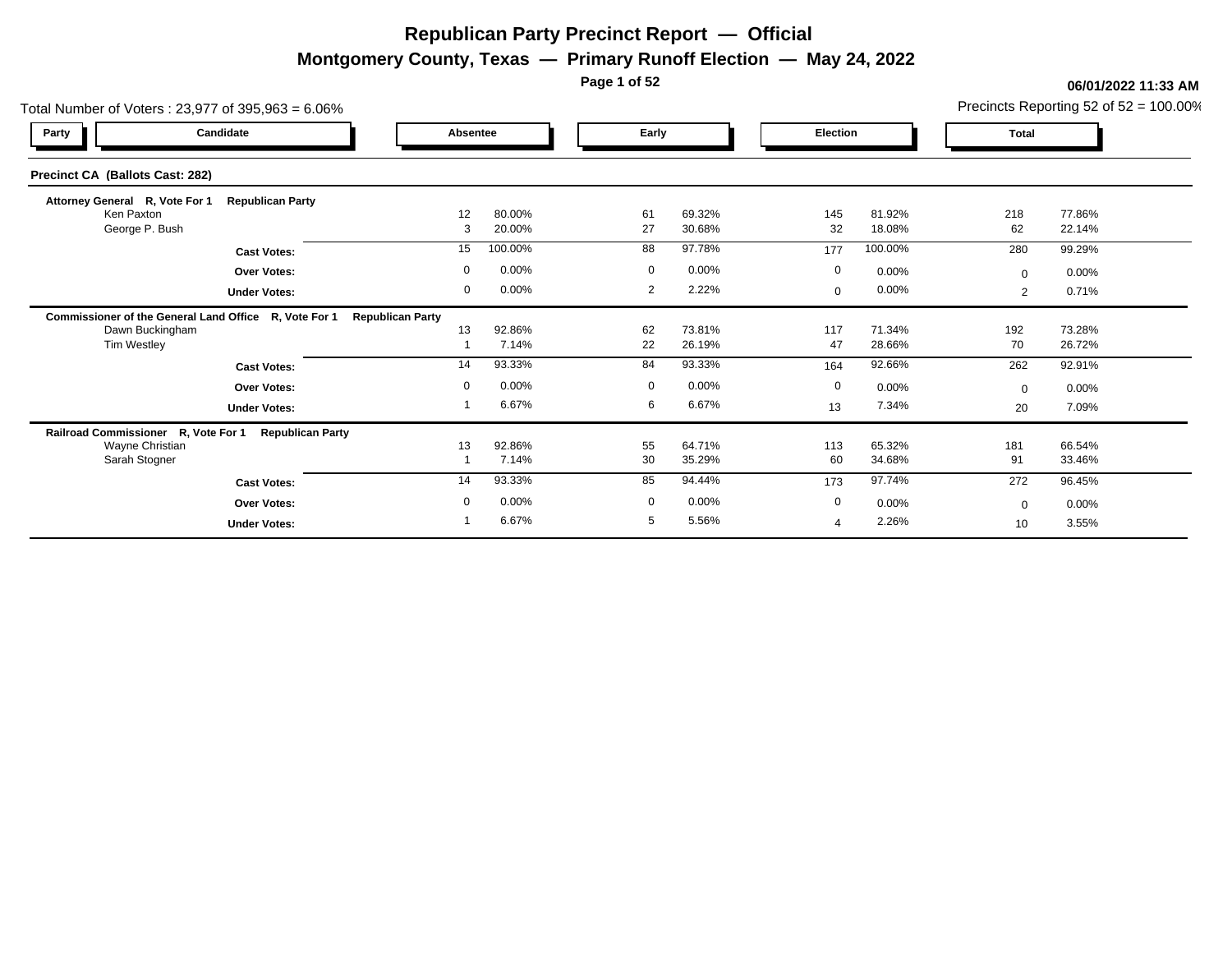**Montgomery County, Texas — Primary Runoff Election — May 24, 2022**

**Page 2 of 52**

| Total Number of Voters: 23,977 of 395,963 = 6.06%     |                         |                         |                  |             |                  |                 |                  |              | Precincts Reporting 52 of $52 = 100.00\%$ |
|-------------------------------------------------------|-------------------------|-------------------------|------------------|-------------|------------------|-----------------|------------------|--------------|-------------------------------------------|
| Party                                                 | Candidate               | Absentee                |                  | Early       |                  | <b>Election</b> |                  | <b>Total</b> |                                           |
| Precinct CB (Ballots Cast: 1,381)                     |                         |                         |                  |             |                  |                 |                  |              |                                           |
| Attorney General R, Vote For 1                        | <b>Republican Party</b> |                         |                  |             |                  |                 |                  |              |                                           |
| Ken Paxton<br>George P. Bush                          |                         | 76<br>45                | 62.81%<br>37.19% | 460<br>109  | 80.84%<br>19.16% | 569<br>112      | 83.55%<br>16.45% | 1,105<br>266 | 80.60%<br>19.40%                          |
|                                                       | <b>Cast Votes:</b>      | 121                     | 98.37%           | 569         | 99.30%           | 681             | 99.42%           | 1,371        | 99.28%                                    |
|                                                       | <b>Over Votes:</b>      | $\mathbf 0$             | 0.00%            | $\mathbf 0$ | 0.00%            | $\mathbf 0$     | 0.00%            | $\Omega$     | 0.00%                                     |
|                                                       | <b>Under Votes:</b>     | 2                       | 1.63%            |             | 0.70%            | $\overline{a}$  | 0.58%            | 10           | 0.72%                                     |
| Commissioner of the General Land Office R, Vote For 1 |                         | <b>Republican Party</b> |                  |             |                  |                 |                  |              |                                           |
| Dawn Buckingham<br>Tim Westley                        |                         | 64<br>54                | 54.24%<br>45.76% | 419<br>139  | 75.09%<br>24.91% | 506<br>145      | 77.73%<br>22.27% | 989<br>338   | 74.53%<br>25.47%                          |
|                                                       | <b>Cast Votes:</b>      | 118                     | 95.93%           | 558         | 97.38%           | 651             | 95.04%           | 1,327        | 96.09%                                    |
|                                                       | <b>Over Votes:</b>      | $\mathbf 0$             | 0.00%            | $\mathbf 0$ | 0.00%            | $\mathbf 0$     | 0.00%            | $\Omega$     | $0.00\%$                                  |
|                                                       | <b>Under Votes:</b>     | 5                       | 4.07%            | 15          | 2.62%            | 34              | 4.96%            | 54           | 3.91%                                     |
| Railroad Commissioner R, Vote For 1                   | <b>Republican Party</b> |                         |                  |             |                  |                 |                  |              |                                           |
| Wayne Christian<br>Sarah Stogner                      |                         | 89<br>29                | 75.42%<br>24.58% | 351<br>213  | 62.23%<br>37.77% | 403<br>266      | 60.24%<br>39.76% | 843<br>508   | 62.40%<br>37.60%                          |
|                                                       | <b>Cast Votes:</b>      | 118                     | 95.93%           | 564         | 98.43%           | 669             | 97.66%           | 1,351        | 97.83%                                    |
|                                                       | <b>Over Votes:</b>      | $\mathbf 0$             | 0.00%            | $\mathbf 0$ | 0.00%            | $\mathbf 0$     | $0.00\%$         | $\Omega$     | 0.00%                                     |
|                                                       | <b>Under Votes:</b>     | 5                       | 4.07%            | 9           | 1.57%            | 16              | 2.34%            | 30           | 2.17%                                     |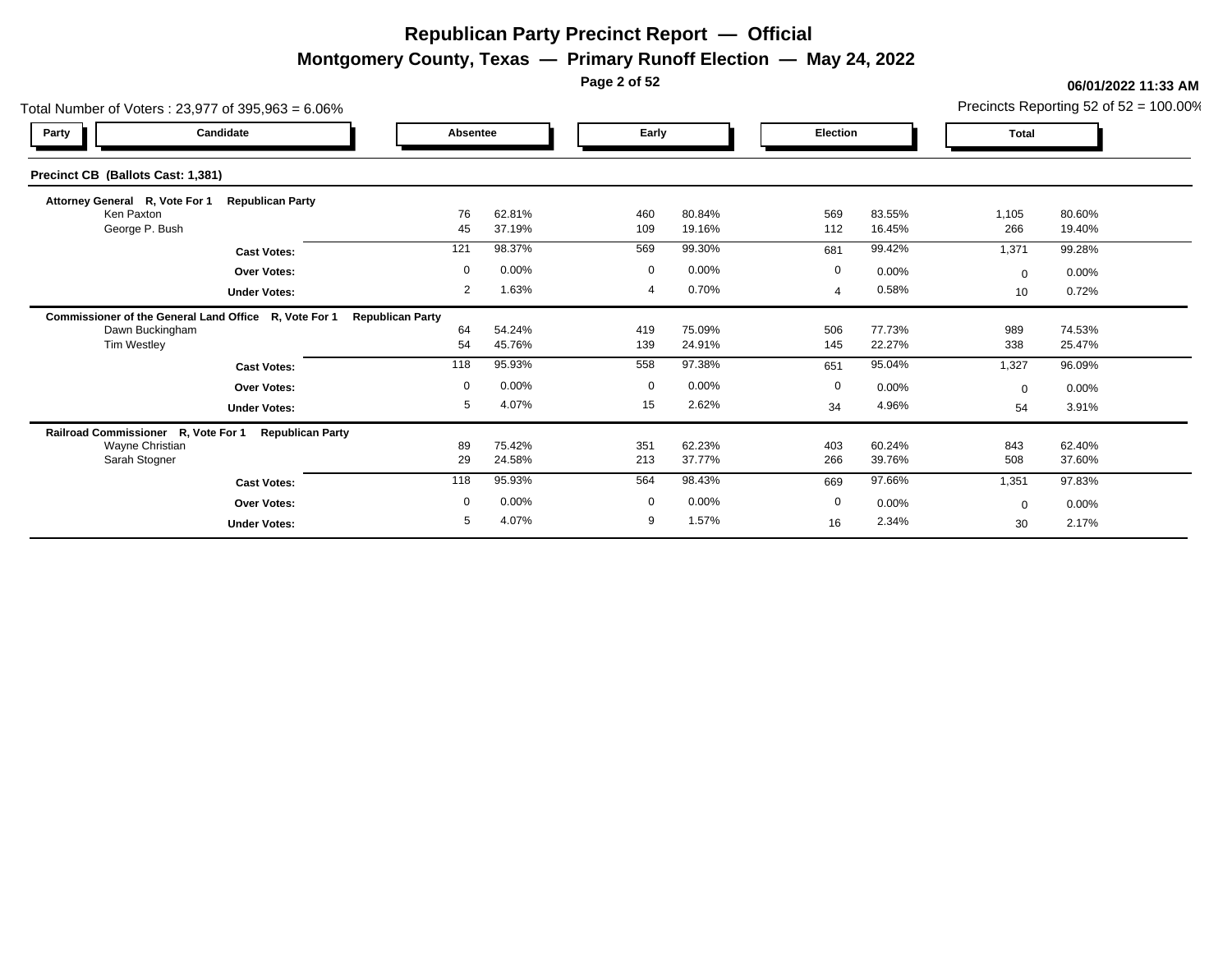**Montgomery County, Texas — Primary Runoff Election — May 24, 2022**

**Page 3 of 52**

| Total Number of Voters: 23,977 of 395,963 = 6.06% |                                                       |                         |                  |             |                  |             |                  |                | Precincts Reporting 52 of $52 = 100.00\%$ |
|---------------------------------------------------|-------------------------------------------------------|-------------------------|------------------|-------------|------------------|-------------|------------------|----------------|-------------------------------------------|
| Party                                             | Candidate                                             | Absentee                |                  | Early       |                  | Election    |                  | <b>Total</b>   |                                           |
| Precinct CC (Ballots Cast: 352)                   |                                                       |                         |                  |             |                  |             |                  |                |                                           |
| Attorney General R, Vote For 1                    | <b>Republican Party</b>                               |                         |                  |             |                  |             |                  |                |                                           |
| Ken Paxton<br>George P. Bush                      |                                                       | 21<br>12                | 63.64%<br>36.36% | 97<br>12    | 88.99%<br>11.01% | 162<br>46   | 77.88%<br>22.12% | 280<br>70      | 80.00%<br>20.00%                          |
|                                                   | <b>Cast Votes:</b>                                    | 33                      | 100.00%          | 109         | 99.09%           | 208         | 99.52%           | 350            | 99.43%                                    |
|                                                   | <b>Over Votes:</b>                                    | $\mathbf 0$             | 0.00%            | $\mathbf 0$ | 0.00%            | $\mathbf 0$ | 0.00%            | $\Omega$       | 0.00%                                     |
|                                                   | <b>Under Votes:</b>                                   | $\mathbf 0$             | 0.00%            |             | 0.91%            |             | 0.48%            | $\overline{2}$ | 0.57%                                     |
|                                                   | Commissioner of the General Land Office R, Vote For 1 | <b>Republican Party</b> |                  |             |                  |             |                  |                |                                           |
| Dawn Buckingham                                   |                                                       | 19                      | 59.38%           | 75          | 75.00%           | 136         | 73.51%           | 230            | 72.56%                                    |
| Tim Westley                                       |                                                       | 13                      | 40.63%           | 25          | 25.00%           | 49          | 26.49%           | 87             | 27.44%                                    |
|                                                   | <b>Cast Votes:</b>                                    | 32                      | 96.97%           | 100         | 90.91%           | 185         | 88.52%           | 317            | 90.06%                                    |
|                                                   | <b>Over Votes:</b>                                    | $\mathbf 0$             | 0.00%            | $\mathbf 0$ | 0.00%            | $\mathbf 0$ | 0.00%            | $\Omega$       | 0.00%                                     |
|                                                   | <b>Under Votes:</b>                                   |                         | 3.03%            | 10          | 9.09%            | 24          | 11.48%           | 35             | 9.94%                                     |
| Railroad Commissioner R, Vote For 1               | <b>Republican Party</b>                               |                         |                  |             |                  |             |                  |                |                                           |
| Wayne Christian<br>Sarah Stogner                  |                                                       | 24<br>8                 | 75.00%<br>25.00% | 71<br>33    | 68.27%<br>31.73% | 119<br>79   | 60.10%<br>39.90% | 214<br>120     | 64.07%<br>35.93%                          |
|                                                   |                                                       | 32                      | 96.97%           | 104         | 94.55%           |             | 94.74%           |                |                                           |
|                                                   | <b>Cast Votes:</b>                                    |                         |                  |             |                  | 198         |                  | 334            | 94.89%                                    |
|                                                   | <b>Over Votes:</b>                                    | $\mathbf 0$             | 0.00%            | $\mathbf 0$ | 0.00%            | $\mathbf 0$ | $0.00\%$         | $\Omega$       | 0.00%                                     |
|                                                   | <b>Under Votes:</b>                                   |                         | 3.03%            | 6           | 5.45%            | 11          | 5.26%            | 18             | 5.11%                                     |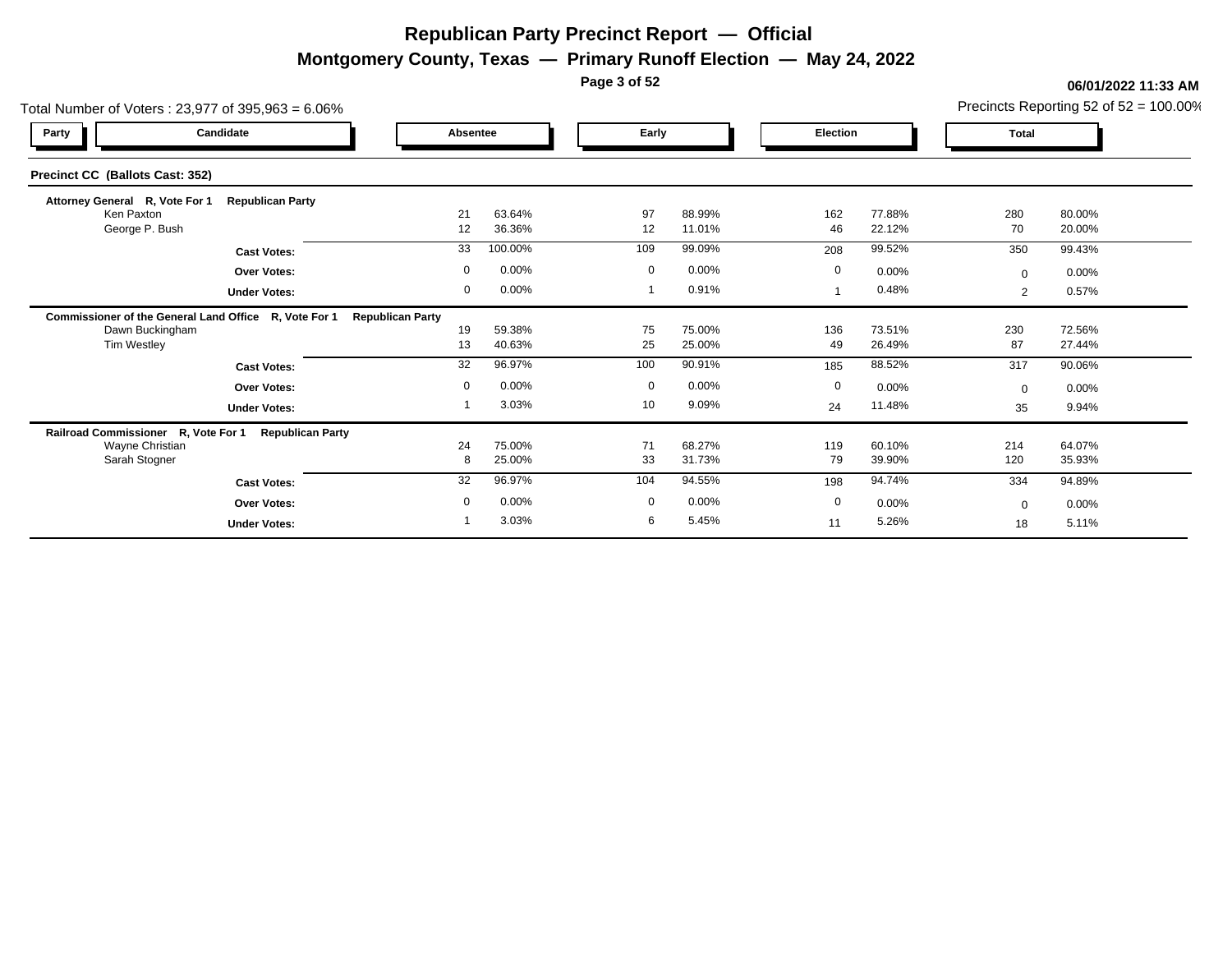**Montgomery County, Texas — Primary Runoff Election — May 24, 2022**

**Page 4 of 52**

#### **06/01/2022 11:33 AM**

Precincts Reporting 52 of 52 = 100.00%

| Total Number of Voters: 23,977 of 395,963 = 6.06%             |                         |                  |             |                 |                |                  |              | Precincts Reporting 52 of $52 = 100.00\%$ |
|---------------------------------------------------------------|-------------------------|------------------|-------------|-----------------|----------------|------------------|--------------|-------------------------------------------|
| Candidate<br>Party                                            | Absentee                |                  | Early       |                 | Election       |                  | <b>Total</b> |                                           |
| Precinct CD (Ballots Cast: 426)                               |                         |                  |             |                 |                |                  |              |                                           |
| Attorney General R, Vote For 1<br><b>Republican Party</b>     |                         |                  |             |                 |                |                  |              |                                           |
| Ken Paxton<br>George P. Bush                                  | 47<br>31                | 60.26%<br>39.74% | 128<br>12   | 91.43%<br>8.57% | 175<br>29      | 85.78%<br>14.22% | 350<br>72    | 82.94%<br>17.06%                          |
|                                                               | 78                      | 100.00%          | 140         | 97.90%          | 204            | 100.00%          | 422          | 99.29%                                    |
| <b>Cast Votes:</b>                                            |                         |                  |             |                 |                |                  |              |                                           |
| <b>Over Votes:</b>                                            | 0                       | 0.00%            | $\mathbf 0$ | 0.00%           | 0              | 0.00%            | $\mathbf 0$  | 0.00%                                     |
| <b>Under Votes:</b>                                           | 0                       | 0.00%            | 3           | 2.10%           | $\mathbf 0$    | 0.00%            | 3            | 0.71%                                     |
| Commissioner of the General Land Office R, Vote For 1         | <b>Republican Party</b> |                  |             |                 |                |                  |              |                                           |
| Dawn Buckingham                                               | 53                      | 68.83%           | 91          | 65.94%          | 136            | 68.69%           | 280          | 67.80%                                    |
| <b>Tim Westley</b>                                            | 24                      | 31.17%           | 47          | 34.06%          | 62             | 31.31%           | 133          | 32.20%                                    |
| <b>Cast Votes:</b>                                            | 77                      | 98.72%           | 138         | 96.50%          | 198            | 97.06%           | 413          | 97.18%                                    |
| <b>Over Votes:</b>                                            | 0                       | 0.00%            | 0           | 0.00%           | 0              | 0.00%            | $\mathbf 0$  | 0.00%                                     |
| <b>Under Votes:</b>                                           | 1                       | 1.28%            | 5           | 3.50%           | 6              | 2.94%            | 12           | 2.82%                                     |
| Railroad Commissioner R, Vote For 1 Republican Party          |                         |                  |             |                 |                |                  |              |                                           |
| Wayne Christian                                               | 54                      | 70.13%           | 112         | 78.32%          | 129            | 63.86%           | 295          | 69.91%                                    |
| Sarah Stogner                                                 | 23                      | 29.87%           | 31          | 21.68%          | 73             | 36.14%           | 127          | 30.09%                                    |
| <b>Cast Votes:</b>                                            | $\overline{77}$         | 98.72%           | 143         | 100.00%         | 202            | 99.02%           | 422          | 99.29%                                    |
| <b>Over Votes:</b>                                            | $\mathbf 0$             | 0.00%            | $\mathbf 0$ | 0.00%           | $\mathbf 0$    | 0.00%            | $\mathbf 0$  | 0.00%                                     |
| <b>Under Votes:</b>                                           |                         | 1.28%            | $\mathbf 0$ | 0.00%           | 2              | 0.98%            | 3            | 0.71%                                     |
| Precinct Chair, Precinct No. 2 R, Vote For 1 Republican Party |                         |                  |             |                 |                |                  |              |                                           |
| <b>Richard Roth</b>                                           | 17                      | 56.67%           | 12          | 30.77%          | 26             | 54.17%           | 55           | 47.01%                                    |
| <b>Kent Frappier</b>                                          | 13                      | 43.33%           | 27          | 69.23%          | 22             | 45.83%           | 62           | 52.99%                                    |
| <b>Cast Votes:</b>                                            | 30                      | 96.77%           | 39          | 90.70%          | 48             | 92.31%           | 117          | 92.86%                                    |
| <b>Over Votes:</b>                                            | 0                       | 0.00%            | 0           | 0.00%           | $\mathbf 0$    | 0.00%            | $\mathbf 0$  | 0.00%                                     |
| <b>Under Votes:</b>                                           |                         | 3.23%            | 4           | 9.30%           | $\overline{4}$ | 7.69%            | 9            | 7.14%                                     |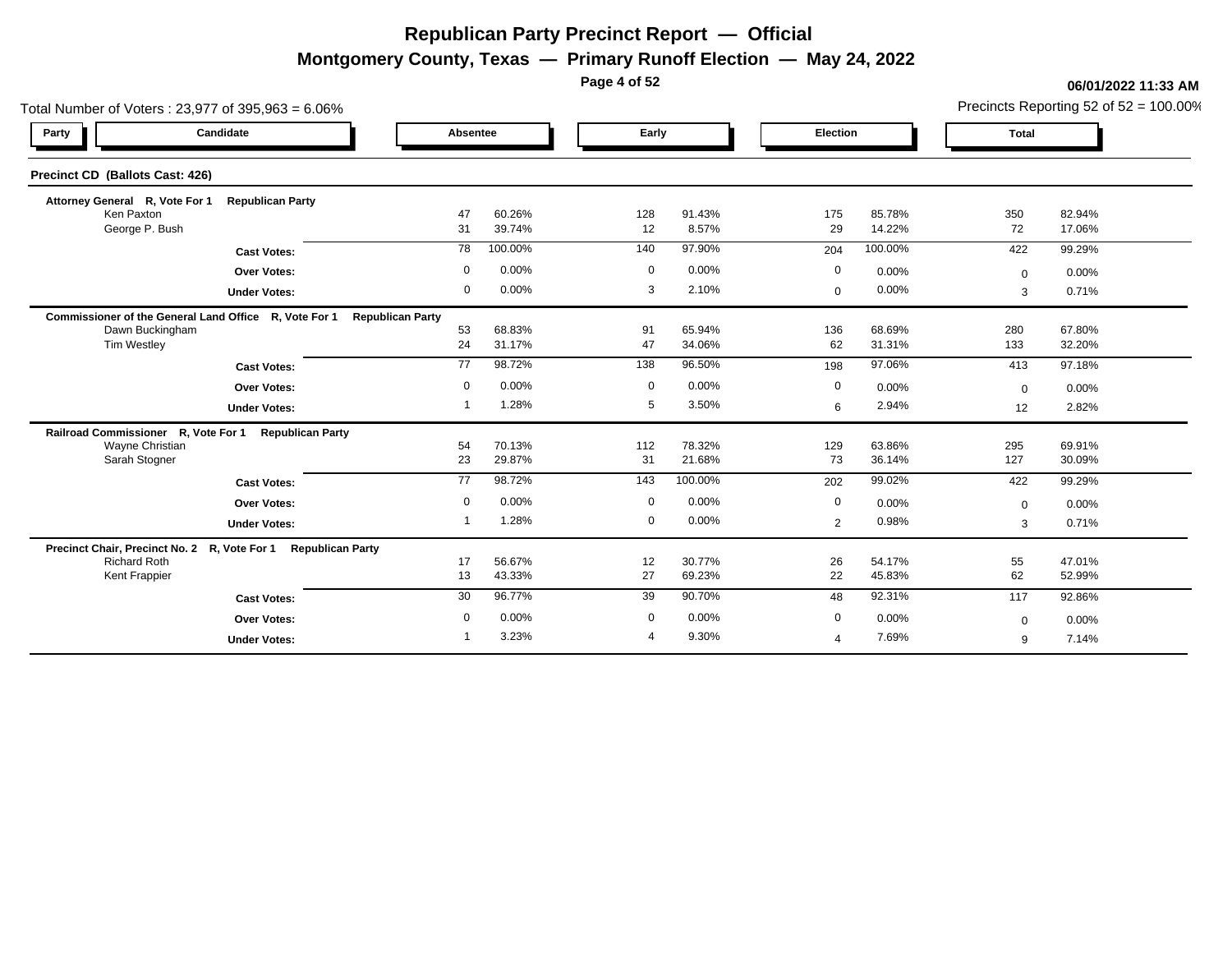**Montgomery County, Texas — Primary Runoff Election — May 24, 2022**

**Page 5 of 52**

| Total Number of Voters: 23,977 of 395,963 = 6.06%     |                         |                         |                  |             |                  |             |                  |              | Precincts Reporting 52 of $52 = 100.00\%$ |
|-------------------------------------------------------|-------------------------|-------------------------|------------------|-------------|------------------|-------------|------------------|--------------|-------------------------------------------|
| Party                                                 | Candidate               | Absentee                |                  | Early       |                  | Election    |                  | <b>Total</b> |                                           |
| Precinct CE (Ballots Cast: 196)                       |                         |                         |                  |             |                  |             |                  |              |                                           |
| Attorney General R, Vote For 1                        | <b>Republican Party</b> |                         |                  |             |                  |             |                  |              |                                           |
| Ken Paxton<br>George P. Bush                          |                         | 32<br>11                | 74.42%<br>25.58% | 48<br>16    | 75.00%<br>25.00% | 69<br>19    | 78.41%<br>21.59% | 149<br>46    | 76.41%<br>23.59%                          |
|                                                       | <b>Cast Votes:</b>      | 43                      | 100.00%          | 64          | 98.46%           | 88          | 100.00%          | 195          | 99.49%                                    |
|                                                       | <b>Over Votes:</b>      | $\mathbf 0$             | 0.00%            | $\mathbf 0$ | 0.00%            | $\mathbf 0$ | 0.00%            | $\Omega$     | 0.00%                                     |
|                                                       | <b>Under Votes:</b>     | $\mathbf 0$             | 0.00%            |             | 1.54%            | $\mathbf 0$ | $0.00\%$         |              | 0.51%                                     |
| Commissioner of the General Land Office R, Vote For 1 |                         | <b>Republican Party</b> |                  |             |                  |             |                  |              |                                           |
| Dawn Buckingham                                       |                         | 24                      | 55.81%           | 47          | 73.44%           | 66          | 79.52%           | 137          | 72.11%                                    |
| Tim Westley                                           |                         | 19                      | 44.19%           | 17          | 26.56%           | 17          | 20.48%           | 53           | 27.89%                                    |
|                                                       | <b>Cast Votes:</b>      | 43                      | 100.00%          | 64          | 98.46%           | 83          | 94.32%           | 190          | 96.94%                                    |
|                                                       | <b>Over Votes:</b>      | $\mathbf 0$             | 0.00%            | $\mathbf 0$ | 0.00%            | $\mathbf 0$ | 0.00%            | $\Omega$     | $0.00\%$                                  |
|                                                       | <b>Under Votes:</b>     | 0                       | 0.00%            |             | 1.54%            | 5           | 5.68%            | 6            | 3.06%                                     |
| Railroad Commissioner R, Vote For 1                   | <b>Republican Party</b> |                         |                  |             |                  |             |                  |              |                                           |
| <b>Wayne Christian</b><br>Sarah Stogner               |                         | 41<br>$\overline{2}$    | 95.35%<br>4.65%  | 39<br>25    | 60.94%<br>39.06% | 46<br>40    | 53.49%<br>46.51% | 126<br>67    | 65.28%<br>34.72%                          |
|                                                       |                         |                         |                  |             |                  |             |                  |              |                                           |
|                                                       | <b>Cast Votes:</b>      | 43                      | 100.00%          | 64          | 98.46%           | 86          | 97.73%           | 193          | 98.47%                                    |
|                                                       | <b>Over Votes:</b>      | $\mathbf 0$             | 0.00%            | $\mathbf 0$ | 0.00%            | $\mathbf 0$ | 0.00%            | $\Omega$     | 0.00%                                     |
|                                                       | <b>Under Votes:</b>     | $\mathbf 0$             | 0.00%            |             | 1.54%            | 2           | 2.27%            | 3            | 1.53%                                     |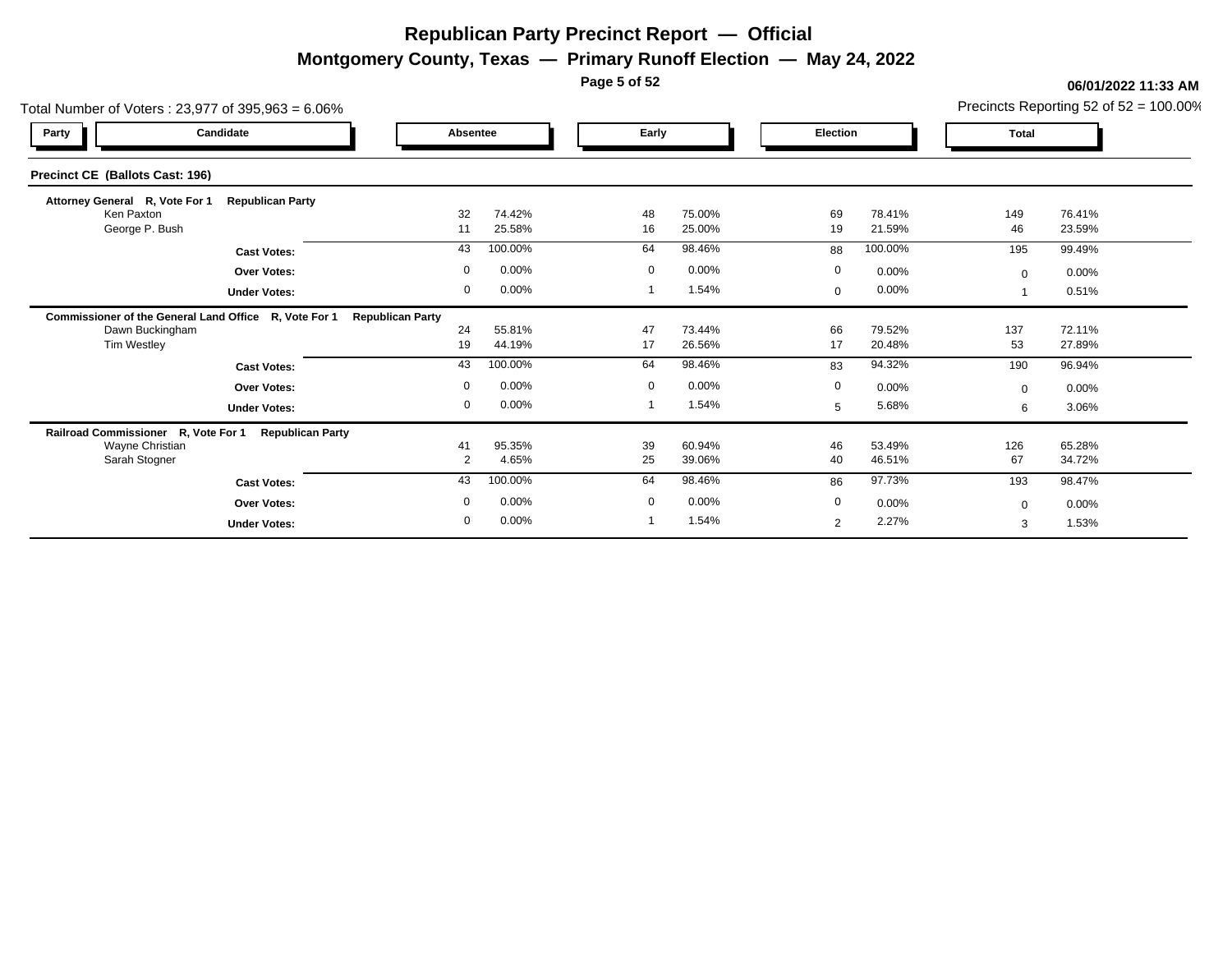**Montgomery County, Texas — Primary Runoff Election — May 24, 2022**

**Page 6 of 52**

| Total Number of Voters: 23,977 of 395,963 = 6.06%               |                                |                         |          |                |         |             |        |              | Precincts Reporting 52 of 52 = 100.00% |
|-----------------------------------------------------------------|--------------------------------|-------------------------|----------|----------------|---------|-------------|--------|--------------|----------------------------------------|
| Party                                                           | Candidate                      |                         | Absentee | Early          |         | Election    |        | <b>Total</b> |                                        |
| Precinct CF (Ballots Cast: 1,139)                               |                                |                         |          |                |         |             |        |              |                                        |
| Attorney General R, Vote For 1 Republican Party                 |                                |                         |          |                |         |             |        |              |                                        |
| Ken Paxton                                                      |                                | 123                     | 69.10%   | 400            | 79.68%  | 366         | 80.79% | 889          | 78.46%                                 |
| George P. Bush                                                  |                                | 55                      | 30.90%   | 102            | 20.32%  | 87          | 19.21% | 244          | 21.54%                                 |
|                                                                 | <b>Cast Votes:</b>             | 178                     | 98.89%   | 502            | 100.00% | 453         | 99.12% | 1,133        | 99.47%                                 |
|                                                                 | Over Votes:                    | $\mathbf 0$             | 0.00%    | $\mathbf 0$    | 0.00%   | $\mathbf 0$ | 0.00%  | $\mathbf 0$  | 0.00%                                  |
|                                                                 | <b>Under Votes:</b>            | 2                       | 1.11%    | $\mathbf 0$    | 0.00%   | 4           | 0.88%  | 6            | 0.53%                                  |
| Commissioner of the General Land Office R, Vote For 1           |                                | <b>Republican Party</b> |          |                |         |             |        |              |                                        |
| Dawn Buckingham                                                 |                                | 108                     | 67.08%   | 329            | 68.54%  | 268         | 62.62% | 705          | 65.95%                                 |
| Tim Westley                                                     |                                | 53                      | 32.92%   | 151            | 31.46%  | 160         | 37.38% | 364          | 34.05%                                 |
|                                                                 | <b>Cast Votes:</b>             | 161                     | 89.44%   | 480            | 95.62%  | 428         | 93.65% | 1,069        | 93.85%                                 |
|                                                                 | <b>Over Votes:</b>             | $\mathbf 0$             | 0.00%    | $\mathbf 0$    | 0.00%   | 0           | 0.00%  | $\mathbf 0$  | 0.00%                                  |
|                                                                 | <b>Under Votes:</b>            | 19                      | 10.56%   | 22             | 4.38%   | 29          | 6.35%  | 70           | 6.15%                                  |
| Railroad Commissioner R, Vote For 1                             | <b>Republican Party</b>        |                         |          |                |         |             |        |              |                                        |
| Wayne Christian                                                 |                                | 123                     | 74.10%   | 335            | 67.68%  | 313         | 70.65% | 771          | 69.84%                                 |
| Sarah Stogner                                                   |                                | 43                      | 25.90%   | 160            | 32.32%  | 130         | 29.35% | 333          | 30.16%                                 |
|                                                                 | <b>Cast Votes:</b>             | 166                     | 92.22%   | 495            | 98.61%  | 443         | 96.94% | 1,104        | 96.93%                                 |
|                                                                 | <b>Over Votes:</b>             | $\mathbf 0$             | 0.00%    | $\mathbf 0$    | 0.00%   | 0           | 0.00%  | $\mathbf 0$  | 0.00%                                  |
|                                                                 | <b>Under Votes:</b>            | 14                      | 7.78%    | $\overline{7}$ | 1.39%   | 14          | 3.06%  | 35           | 3.07%                                  |
| Precinct Chair, Precinct No. 102 R, Vote For 1 Republican Party |                                |                         |          |                |         |             |        |              |                                        |
| DJ Fike                                                         |                                | 33                      | 64.71%   | 70             | 40.70%  | 90          | 62.07% | 193          | 52.45%                                 |
| <b>Ellis Moses</b>                                              |                                | 18                      | 35.29%   | 102            | 59.30%  | 55          | 37.93% | 175          | 47.55%                                 |
|                                                                 | <b>Cast Votes:</b>             | 51                      | 76.12%   | 172            | 91.98%  | 145         | 89.51% | 368          | 88.46%                                 |
|                                                                 | Over Votes:                    | $\mathbf 0$             | 0.00%    | $\mathbf 0$    | 0.00%   | 0           | 0.00%  | $\mathbf 0$  | 0.00%                                  |
|                                                                 | <b>Under Votes:</b>            | 16                      | 23.88%   | 15             | 8.02%   | 17          | 10.49% | 48           | 11.54%                                 |
| Precinct Chair, Precinct No. 109                                | R, Vote For 1 Republican Party |                         |          |                |         |             |        |              |                                        |
| Mike Medved                                                     |                                | 11                      | 57.89%   | 23             | 46.00%  | 22          | 55.00% | 56           | 51.38%                                 |
| Karen Gilliam Zeller                                            |                                | 8                       | 42.11%   | 27             | 54.00%  | 18          | 45.00% | 53           | 48.62%                                 |
|                                                                 | <b>Cast Votes:</b>             | 19                      | 79.17%   | 50             | 96.15%  | 40          | 88.89% | 109          | 90.08%                                 |
|                                                                 | Over Votes:                    | $\mathbf 0$             | 0.00%    | $\mathbf 0$    | 0.00%   | $\mathbf 0$ | 0.00%  | $\mathbf 0$  | 0.00%                                  |
|                                                                 | <b>Under Votes:</b>            | 5                       | 20.83%   | 2              | 3.85%   | 5           | 11.11% | 12           | 9.92%                                  |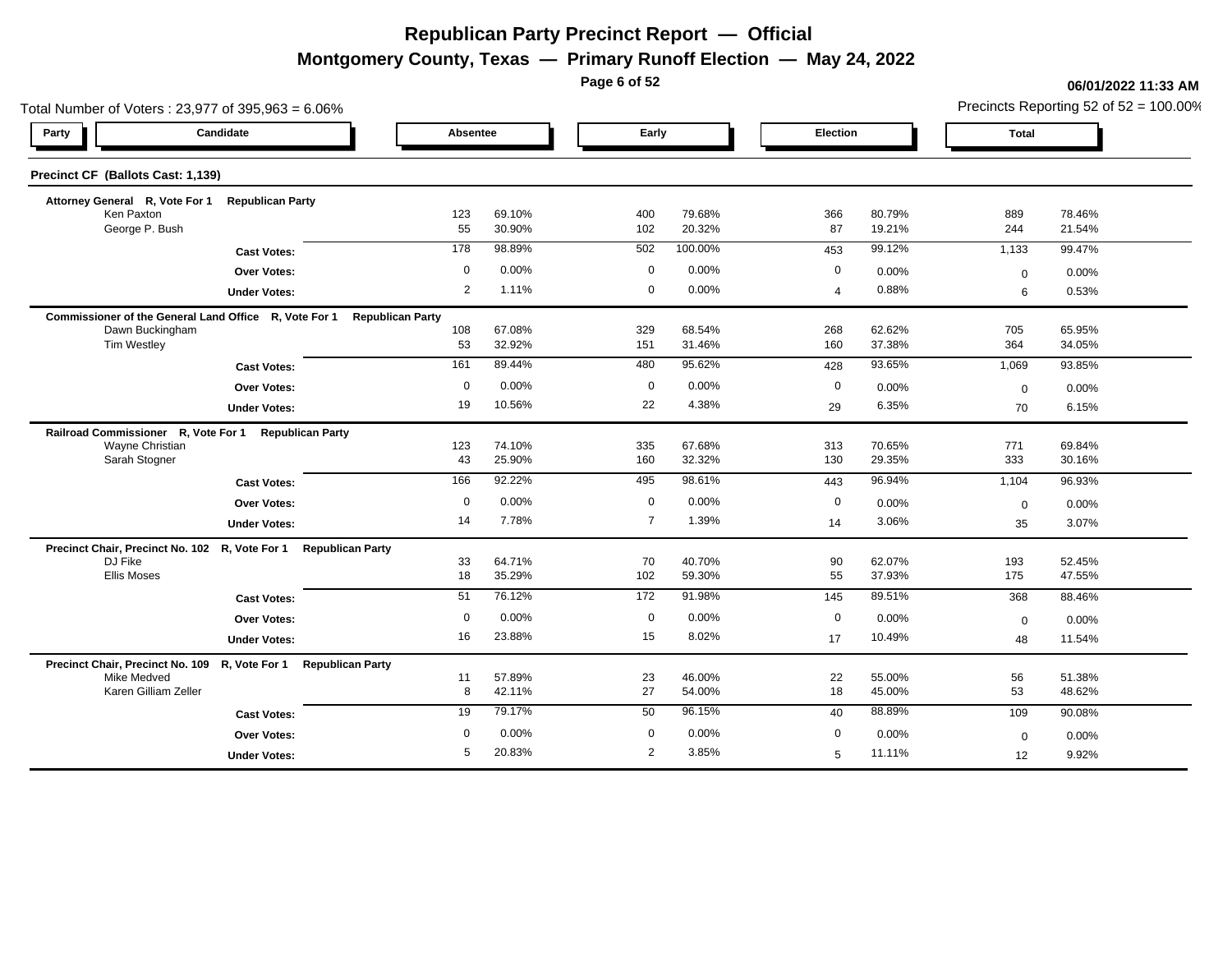**Montgomery County, Texas — Primary Runoff Election — May 24, 2022**

**Page 7 of 52**

| Total Number of Voters: 23,977 of 395,963 = 6.06%     |                         |                         |                  |             |                  |             |                  |            | Precincts Reporting 52 of $52 = 100.00\%$ |
|-------------------------------------------------------|-------------------------|-------------------------|------------------|-------------|------------------|-------------|------------------|------------|-------------------------------------------|
| Party                                                 | Candidate               | Absentee                |                  | Early       |                  | Election    |                  | Total      |                                           |
| Precinct CG (Ballots Cast: 439)                       |                         |                         |                  |             |                  |             |                  |            |                                           |
| Attorney General R, Vote For 1                        | <b>Republican Party</b> |                         |                  |             |                  |             |                  |            |                                           |
| Ken Paxton<br>George P. Bush                          |                         | 39<br>28                | 58.21%<br>41.79% | 84<br>26    | 76.36%<br>23.64% | 206<br>51   | 80.16%<br>19.84% | 329<br>105 | 75.81%<br>24.19%                          |
|                                                       | <b>Cast Votes:</b>      | 67                      | 100.00%          | 110         | 100.00%          | 257         | 98.09%           | 434        | 98.86%                                    |
|                                                       | <b>Over Votes:</b>      | $\mathbf 0$             | 0.00%            | $\mathbf 0$ | 0.00%            | $\mathbf 0$ | $0.00\%$         | $\Omega$   | 0.00%                                     |
|                                                       | <b>Under Votes:</b>     | 0                       | 0.00%            | $\mathbf 0$ | 0.00%            | 5           | 1.91%            | 5          | 1.14%                                     |
| Commissioner of the General Land Office R, Vote For 1 |                         | <b>Republican Party</b> |                  |             |                  |             |                  |            |                                           |
| Dawn Buckingham                                       |                         | 39                      | 59.09%           | 72          | 70.59%           | 195         | 79.27%           | 306        | 73.91%                                    |
| Tim Westley                                           |                         | 27                      | 40.91%           | 30          | 29.41%           | 51          | 20.73%           | 108        | 26.09%                                    |
|                                                       | <b>Cast Votes:</b>      | 66                      | 98.51%           | 102         | 92.73%           | 246         | 93.89%           | 414        | 94.31%                                    |
|                                                       | <b>Over Votes:</b>      | $\mathbf 0$             | 0.00%            | $\mathbf 0$ | 0.00%            | 0           | 0.00%            | $\Omega$   | 0.00%                                     |
|                                                       | <b>Under Votes:</b>     |                         | 1.49%            | 8           | 7.27%            | 16          | 6.11%            | 25         | 5.69%                                     |
| Railroad Commissioner R, Vote For 1                   | <b>Republican Party</b> |                         |                  |             |                  |             |                  |            |                                           |
| Wayne Christian<br>Sarah Stogner                      |                         | 47<br>20                | 70.15%<br>29.85% | 56<br>50    | 52.83%<br>47.17% | 144<br>110  | 56.69%<br>43.31% | 247<br>180 | 57.85%<br>42.15%                          |
|                                                       |                         |                         |                  |             |                  |             |                  |            |                                           |
|                                                       | <b>Cast Votes:</b>      | 67                      | 100.00%          | 106         | 96.36%           | 254         | 96.95%           | 427        | 97.27%                                    |
|                                                       | <b>Over Votes:</b>      | $\mathbf 0$             | 0.00%            | $\mathbf 0$ | 0.00%            | 0           | 0.00%            | $\Omega$   | 0.00%                                     |
|                                                       | <b>Under Votes:</b>     | $\mathbf 0$             | 0.00%            |             | 3.64%            | 8           | 3.05%            | 12         | 2.73%                                     |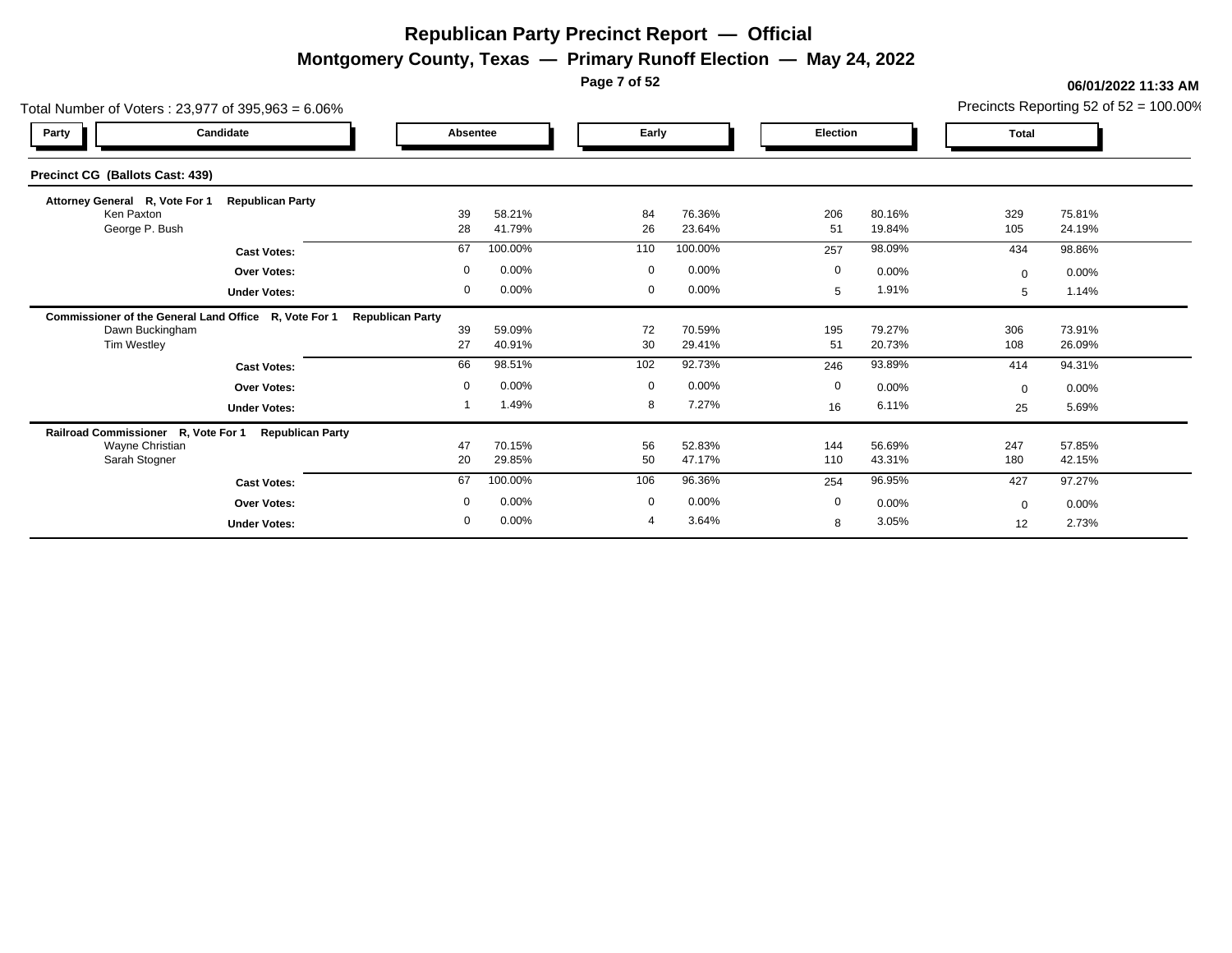**Montgomery County, Texas — Primary Runoff Election — May 24, 2022**

**Page 8 of 52**

| Total Number of Voters: 23,977 of 395,963 = 6.06%     |                         |                         |                  |             |                  |                 |                  |              | Precincts Reporting 52 of $52 = 100.00\%$ |
|-------------------------------------------------------|-------------------------|-------------------------|------------------|-------------|------------------|-----------------|------------------|--------------|-------------------------------------------|
| Party                                                 | Candidate               | Absentee                |                  | Early       |                  | <b>Election</b> |                  | <b>Total</b> |                                           |
| Precinct CH (Ballots Cast: 255)                       |                         |                         |                  |             |                  |                 |                  |              |                                           |
| Attorney General R, Vote For 1                        | <b>Republican Party</b> |                         |                  |             |                  |                 |                  |              |                                           |
| Ken Paxton<br>George P. Bush                          |                         | 24<br>8                 | 75.00%<br>25.00% | 78<br>11    | 87.64%<br>12.36% | 116<br>17       | 87.22%<br>12.78% | 218<br>36    | 85.83%<br>14.17%                          |
|                                                       | <b>Cast Votes:</b>      | 32                      | 100.00%          | 89          | 100.00%          | 133             | 99.25%           | 254          | 99.61%                                    |
|                                                       | <b>Over Votes:</b>      | $\mathbf 0$             | 0.00%            | $\mathbf 0$ | 0.00%            | 0               | $0.00\%$         | $\mathbf{0}$ | 0.00%                                     |
|                                                       | <b>Under Votes:</b>     | $\mathbf{0}$            | 0.00%            | $\mathbf 0$ | 0.00%            |                 | 0.75%            |              | 0.39%                                     |
| Commissioner of the General Land Office R, Vote For 1 |                         | <b>Republican Party</b> |                  |             |                  |                 |                  |              |                                           |
| Dawn Buckingham                                       |                         | 20                      | 66.67%           | 64          | 74.42%           | 96              | 75.59%           | 180          | 74.07%                                    |
| <b>Tim Westley</b>                                    |                         | 10                      | 33.33%           | 22          | 25.58%           | 31              | 24.41%           | 63           | 25.93%                                    |
|                                                       | <b>Cast Votes:</b>      | 30                      | 93.75%           | 86          | 96.63%           | 127             | 94.78%           | 243          | 95.29%                                    |
|                                                       | <b>Over Votes:</b>      | $\mathbf 0$             | 0.00%            | $\mathbf 0$ | 0.00%            | $\mathbf 0$     | 0.00%            | $\Omega$     | 0.00%                                     |
|                                                       | <b>Under Votes:</b>     | $\overline{2}$          | 6.25%            | 3           | 3.37%            | 7               | 5.22%            | 12           | 4.71%                                     |
| Railroad Commissioner R, Vote For 1                   | <b>Republican Party</b> |                         |                  |             |                  |                 |                  |              |                                           |
| Wayne Christian                                       |                         | 18                      | 60.00%           | 49          | 55.68%           | 92              | 69.17%           | 159          | 63.35%                                    |
| Sarah Stogner                                         |                         | 12                      | 40.00%           | 39          | 44.32%           | 41              | 30.83%           | 92           | 36.65%                                    |
|                                                       | <b>Cast Votes:</b>      | 30                      | 93.75%           | 88          | 98.88%           | 133             | 99.25%           | 251          | 98.43%                                    |
|                                                       | <b>Over Votes:</b>      | $\mathbf 0$             | 0.00%            | $\mathbf 0$ | 0.00%            | 0               | 0.00%            | $\Omega$     | 0.00%                                     |
|                                                       | <b>Under Votes:</b>     | 2                       | 6.25%            |             | 1.12%            |                 | 0.75%            |              | 1.57%                                     |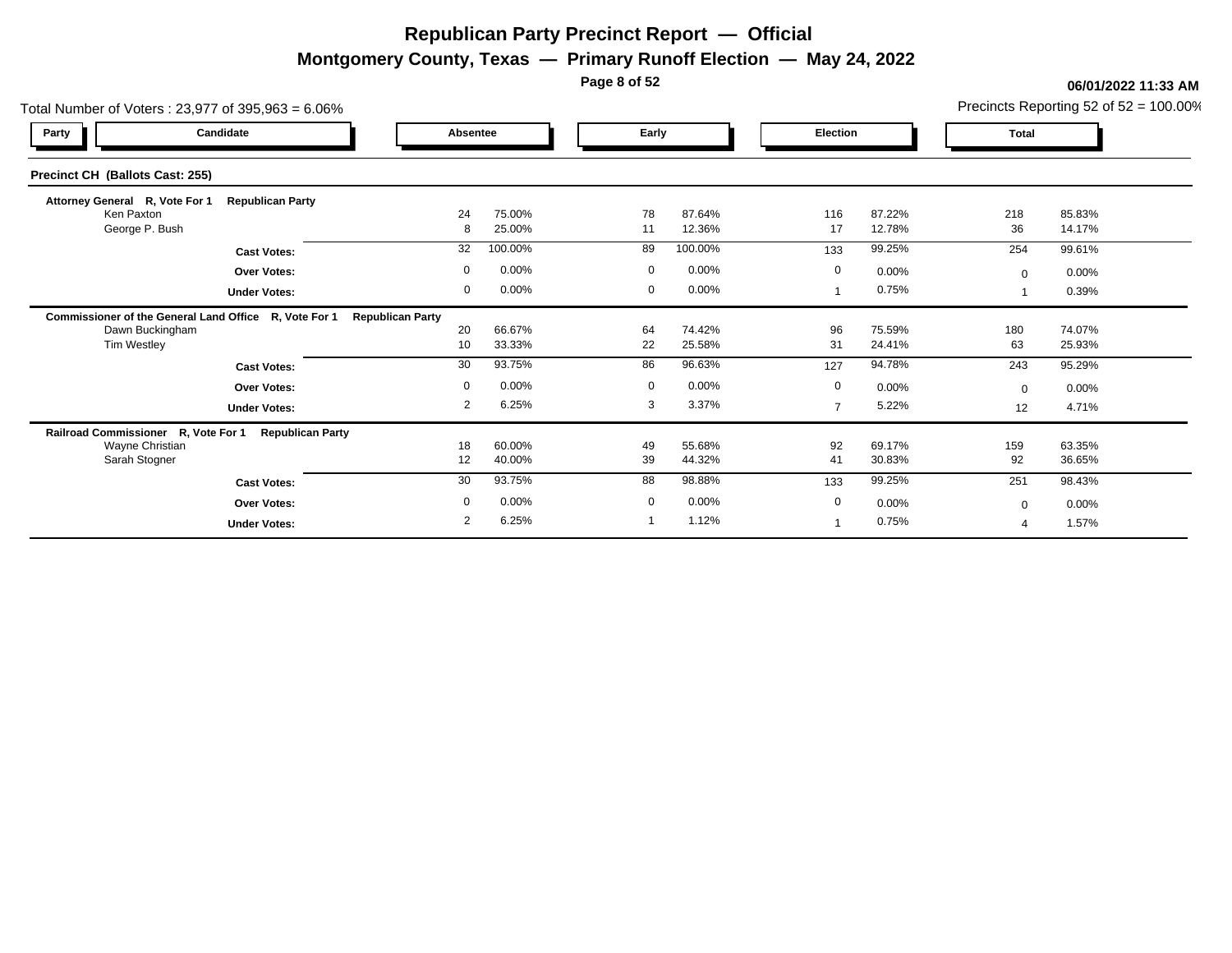**Montgomery County, Texas — Primary Runoff Election — May 24, 2022**

**Page 9 of 52**

#### **06/01/2022 11:33 AM**

Precincts Reporting 52 of 52 = 100.00%

| Total Number of Voters: 23,977 of 395,963 = 6.06%               |                     |                         |                  |              |                  |             |                  |              | Precincts Reporting 52 of $52 = 100.00\%$ |
|-----------------------------------------------------------------|---------------------|-------------------------|------------------|--------------|------------------|-------------|------------------|--------------|-------------------------------------------|
| Candidate<br>Party                                              |                     | Absentee                |                  | Early        |                  | Election    |                  | <b>Total</b> |                                           |
| Precinct CI (Ballots Cast: 727)                                 |                     |                         |                  |              |                  |             |                  |              |                                           |
| Attorney General R, Vote For 1 Republican Party                 |                     |                         |                  |              |                  |             |                  |              |                                           |
| Ken Paxton                                                      |                     | 49                      | 69.01%           | 229          | 77.89%           | 263         | 73.88%           | 541          | 75.03%                                    |
| George P. Bush                                                  |                     | 22                      | 30.99%           | 65           | 22.11%           | 93          | 26.12%           | 180          | 24.97%                                    |
|                                                                 | <b>Cast Votes:</b>  | 71                      | 97.26%           | 294          | 99.32%           | 356         | 99.44%           | 721          | 99.17%                                    |
|                                                                 | <b>Over Votes:</b>  | $\mathbf 0$             | 0.00%            | $\mathbf 0$  | 0.00%            | $\mathbf 0$ | 0.00%            | $\mathbf 0$  | 0.00%                                     |
|                                                                 | <b>Under Votes:</b> | 2                       | 2.74%            | 2            | 0.68%            | 2           | 0.56%            | 6            | 0.83%                                     |
| Commissioner of the General Land Office R, Vote For 1           |                     | <b>Republican Party</b> |                  |              |                  |             |                  |              |                                           |
| Dawn Buckingham<br><b>Tim Westley</b>                           |                     | 42<br>28                | 60.00%<br>40.00% | 203<br>69    | 74.63%<br>25.37% | 224<br>113  | 66.47%<br>33.53% | 469<br>210   | 69.07%<br>30.93%                          |
|                                                                 |                     |                         |                  |              |                  |             |                  |              |                                           |
|                                                                 | <b>Cast Votes:</b>  | 70                      | 95.89%           | 272          | 91.89%           | 337         | 94.13%           | 679          | 93.40%                                    |
|                                                                 | Over Votes:         | $\mathbf 0$             | 0.00%            | $\mathbf 0$  | 0.00%            | $\mathbf 0$ | 0.00%            | $\mathbf 0$  | 0.00%                                     |
|                                                                 | <b>Under Votes:</b> | 3                       | 4.11%            | 24           | 8.11%            | 21          | 5.87%            | 48           | 6.60%                                     |
| Railroad Commissioner R, Vote For 1 Republican Party            |                     |                         |                  |              |                  |             |                  |              |                                           |
| Wayne Christian<br>Sarah Stogner                                |                     | 51<br>19                | 72.86%<br>27.14% | 190<br>94    | 66.90%<br>33.10% | 218<br>129  | 62.82%<br>37.18% | 459<br>242   | 65.48%<br>34.52%                          |
|                                                                 |                     | 70                      | 95.89%           | 284          | 95.95%           |             | 96.93%           |              |                                           |
|                                                                 | <b>Cast Votes:</b>  |                         |                  |              |                  | 347         |                  | 701          | 96.42%                                    |
|                                                                 | Over Votes:         | $\mathbf 0$             | 0.00%            | $\mathbf 0$  | 0.00%            | $\mathbf 0$ | 0.00%            | $\mathbf 0$  | 0.00%                                     |
|                                                                 | <b>Under Votes:</b> | 3                       | 4.11%            | 12           | 4.05%            | 11          | 3.07%            | 26           | 3.58%                                     |
| Precinct Chair, Precinct No. 105 R, Vote For 1 Republican Party |                     |                         |                  |              |                  |             |                  |              |                                           |
| <b>Bill Clevenger</b><br>Charlie Parada                         |                     | 13<br>12                | 52.00%<br>48.00% | 67<br>98     | 40.61%<br>59.39% | 69<br>46    | 60.00%<br>40.00% | 149<br>156   | 48.85%<br>51.15%                          |
|                                                                 |                     |                         |                  |              |                  |             |                  |              |                                           |
|                                                                 | <b>Cast Votes:</b>  | 25                      | 92.59%           | 165          | 94.29%           | 115         | 88.46%           | 305          | 91.87%                                    |
|                                                                 | Over Votes:         | $\mathbf 0$             | 0.00%            | $\mathbf{0}$ | 0.00%            | $\mathbf 0$ | 0.00%            | $\mathbf 0$  | 0.00%                                     |
|                                                                 | <b>Under Votes:</b> | $\overline{2}$          | 7.41%            | 10           | 5.71%            | 15          | 11.54%           | 27           | 8.13%                                     |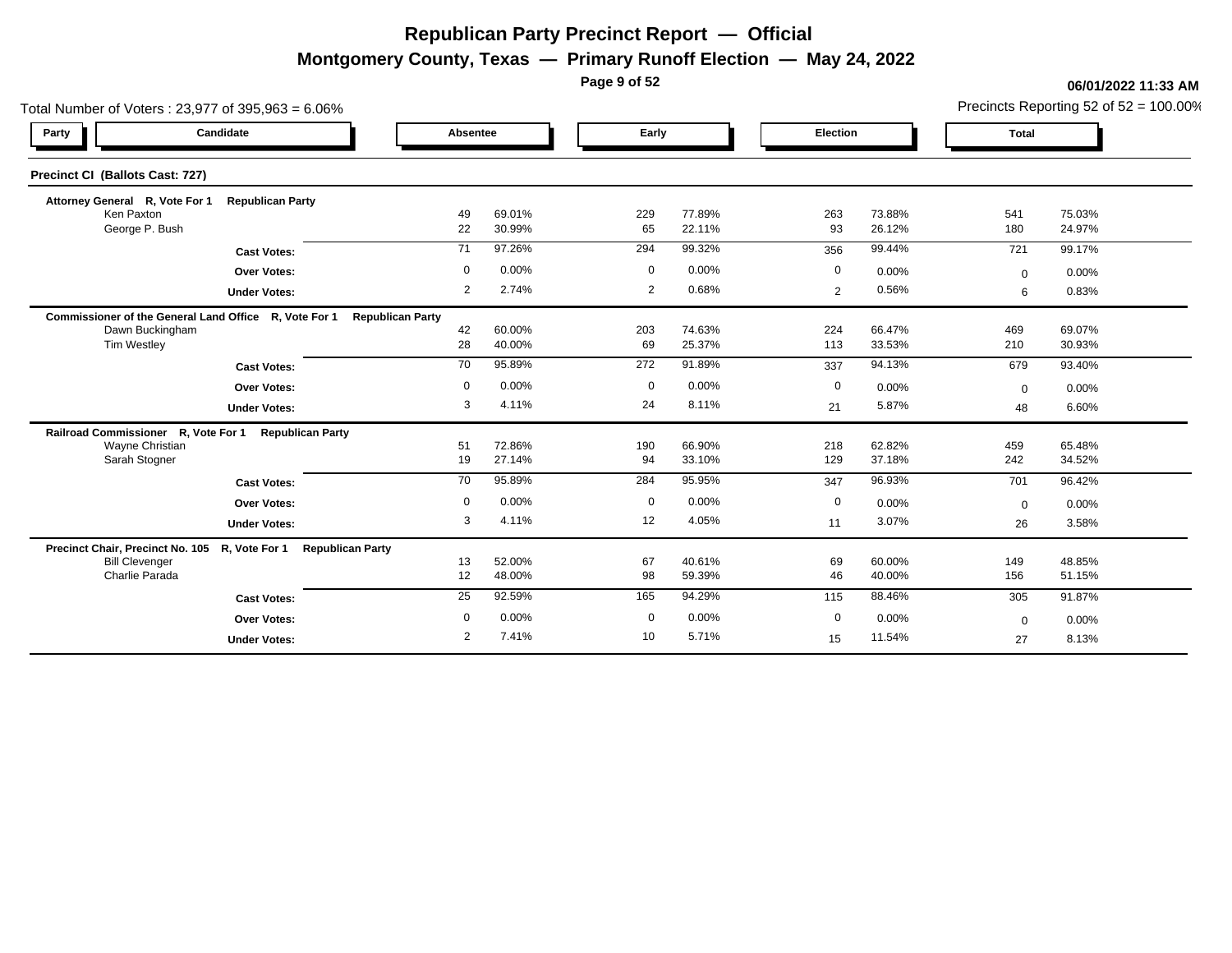**Montgomery County, Texas — Primary Runoff Election — May 24, 2022**

**Page 10 of 52**

| Total Number of Voters: 23,977 of 395,963 = 6.06%     |                         |                         |                  |             |                  |                |                  |              | Precincts Reporting 52 of $52 = 100.00\%$ |
|-------------------------------------------------------|-------------------------|-------------------------|------------------|-------------|------------------|----------------|------------------|--------------|-------------------------------------------|
| Party                                                 | Candidate               | Absentee                |                  | Early       |                  | Election       |                  | <b>Total</b> |                                           |
| Precinct CJ (Ballots Cast: 845)                       |                         |                         |                  |             |                  |                |                  |              |                                           |
| Attorney General R, Vote For 1                        | <b>Republican Party</b> |                         |                  |             |                  |                |                  |              |                                           |
| Ken Paxton<br>George P. Bush                          |                         | 47<br>36                | 56.63%<br>43.37% | 257<br>111  | 69.84%<br>30.16% | 288<br>105     | 73.28%<br>26.72% | 592<br>252   | 70.14%<br>29.86%                          |
|                                                       | <b>Cast Votes:</b>      | 83                      | 100.00%          | 368         | 99.73%           | 393            | 100.00%          | 844          | 99.88%                                    |
|                                                       | <b>Over Votes:</b>      | $\mathbf 0$             | 0.00%            | $\mathbf 0$ | 0.00%            | $\mathbf 0$    | $0.00\%$         | $\mathbf{0}$ | 0.00%                                     |
|                                                       | <b>Under Votes:</b>     | 0                       | 0.00%            |             | 0.27%            | $\mathbf 0$    | $0.00\%$         |              | 0.12%                                     |
| Commissioner of the General Land Office R, Vote For 1 |                         | <b>Republican Party</b> |                  |             |                  |                |                  |              |                                           |
| Dawn Buckingham                                       |                         | 49                      | 62.03%           | 278         | 79.89%           | 277            | 75.27%           | 604          | 75.97%                                    |
| Tim Westley                                           |                         | 30                      | 37.97%           | 70          | 20.11%           | 91             | 24.73%           | 191          | 24.03%                                    |
|                                                       | <b>Cast Votes:</b>      | 79                      | 95.18%           | 348         | 94.31%           | 368            | 93.64%           | 795          | 94.08%                                    |
|                                                       | <b>Over Votes:</b>      | $\mathbf 0$             | 0.00%            | $\mathbf 0$ | 0.00%            | $\mathbf 0$    | 0.00%            | $\Omega$     | 0.00%                                     |
|                                                       | <b>Under Votes:</b>     | 4                       | 4.82%            | 21          | 5.69%            | 25             | 6.36%            | 50           | 5.92%                                     |
| Railroad Commissioner R, Vote For 1                   | <b>Republican Party</b> |                         |                  |             |                  |                |                  |              |                                           |
| Wayne Christian<br>Sarah Stogner                      |                         | 57<br>23                | 71.25%<br>28.75% | 216<br>141  | 60.50%<br>39.50% | 225<br>161     | 58.29%<br>41.71% | 498<br>325   | 60.51%<br>39.49%                          |
|                                                       |                         |                         |                  |             |                  |                |                  |              |                                           |
|                                                       | <b>Cast Votes:</b>      | 80                      | 96.39%           | 357         | 96.75%           | 386            | 98.22%           | 823          | 97.40%                                    |
|                                                       | <b>Over Votes:</b>      | $\mathbf 0$             | 0.00%            | $\mathbf 0$ | 0.00%            | 0              | 0.00%            | $\Omega$     | 0.00%                                     |
|                                                       | <b>Under Votes:</b>     | 3                       | 3.61%            | 12          | 3.25%            | $\overline{7}$ | 1.78%            | 22           | 2.60%                                     |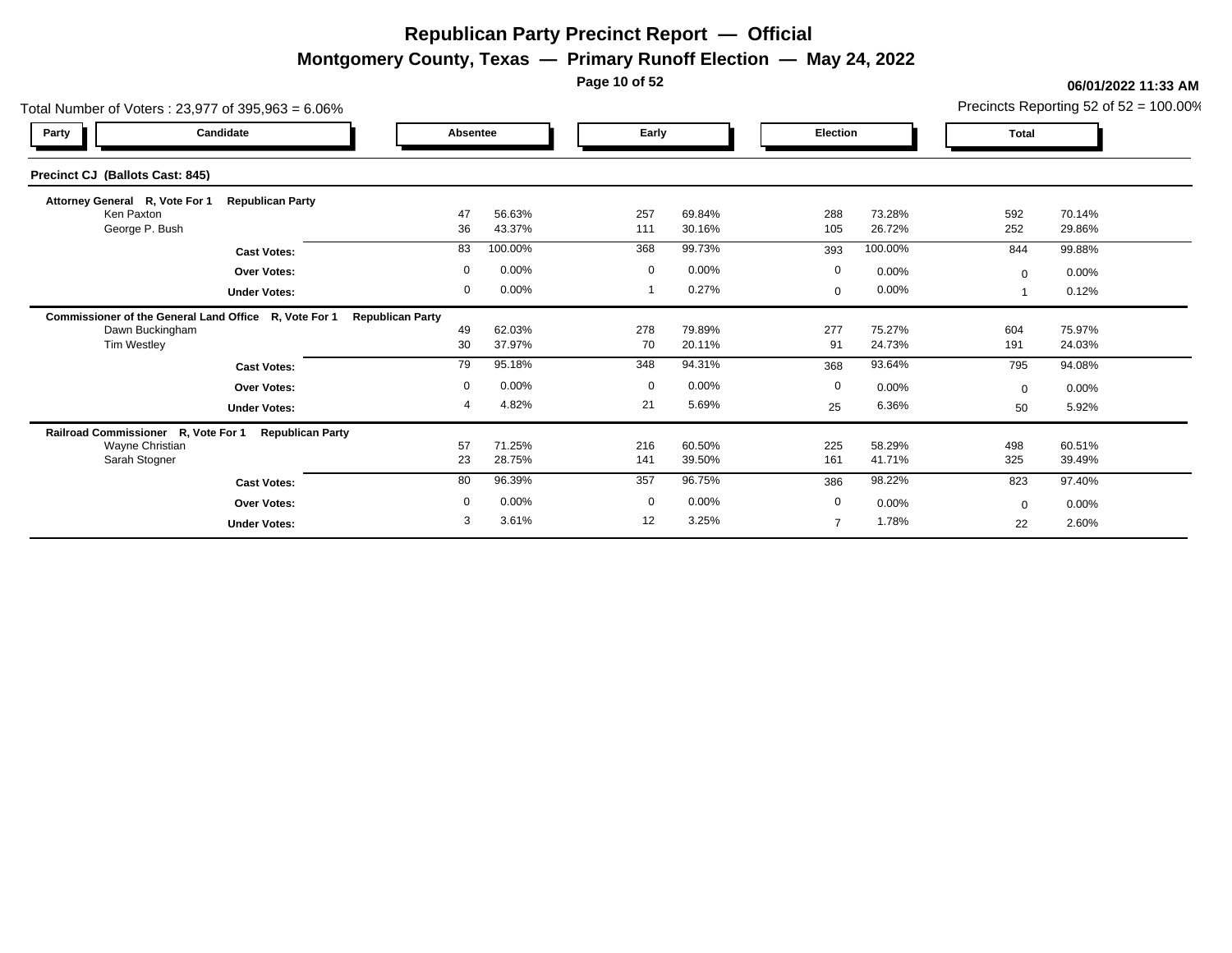**Montgomery County, Texas — Primary Runoff Election — May 24, 2022**

**Page 11 of 52**

| Total Number of Voters: $23,977$ of $395,963 = 6.06\%$ |                         |                         |         |              |          |                |         |              | Precincts Reporting 52 of 52 = 100.00% |  |
|--------------------------------------------------------|-------------------------|-------------------------|---------|--------------|----------|----------------|---------|--------------|----------------------------------------|--|
| Party                                                  | Candidate               | Absentee                |         | Early        |          | Election       |         | <b>Total</b> |                                        |  |
| <b>Precinct CK (Ballots Cast: 55)</b>                  |                         |                         |         |              |          |                |         |              |                                        |  |
| Attorney General R, Vote For 1                         | <b>Republican Party</b> |                         |         |              |          |                |         |              |                                        |  |
| Ken Paxton                                             |                         | $\Omega$                | 0.00%   | 5            | 83.33%   | 29             | 60.42%  | 34           | 61.82%                                 |  |
| George P. Bush                                         |                         |                         | 100.00% |              | 16.67%   | 19             | 39.58%  | 21           | 38.18%                                 |  |
|                                                        | <b>Cast Votes:</b>      |                         | 100.00% | 6            | 100.00%  | 48             | 100.00% | 55           | 100.00%                                |  |
|                                                        | <b>Over Votes:</b>      | $\Omega$                | 0.00%   | $\mathbf 0$  | 0.00%    | $\mathbf 0$    | 0.00%   | $\mathbf 0$  | 0.00%                                  |  |
|                                                        | <b>Under Votes:</b>     | $\Omega$                | 0.00%   | $\mathbf{0}$ | $0.00\%$ | $\Omega$       | 0.00%   | $\Omega$     | 0.00%                                  |  |
| Commissioner of the General Land Office R, Vote For 1  |                         | <b>Republican Party</b> |         |              |          |                |         |              |                                        |  |
| Dawn Buckingham                                        |                         |                         | 0.00%   | 6            | 100.00%  | 25             | 53.19%  | 31           | 57.41%                                 |  |
| Tim Westley                                            |                         |                         | 100.00% | $\Omega$     | 0.00%    | 22             | 46.81%  | 23           | 42.59%                                 |  |
|                                                        | <b>Cast Votes:</b>      |                         | 100.00% | 6            | 100.00%  | 47             | 97.92%  | 54           | 98.18%                                 |  |
|                                                        | <b>Over Votes:</b>      | $\Omega$                | 0.00%   | $\Omega$     | 0.00%    | $\mathbf 0$    | 0.00%   | $\mathbf 0$  | 0.00%                                  |  |
|                                                        | <b>Under Votes:</b>     | $\mathbf 0$             | 0.00%   | $\mathbf 0$  | 0.00%    | $\overline{ }$ | 2.08%   |              | 1.82%                                  |  |
| Railroad Commissioner R, Vote For 1                    | <b>Republican Party</b> |                         |         |              |          |                |         |              |                                        |  |
| Wayne Christian                                        |                         |                         | 100.00% | 5            | 83.33%   | 22             | 46.81%  | 28           | 51.85%                                 |  |
| Sarah Stogner                                          |                         |                         | 0.00%   |              | 16.67%   | 25             | 53.19%  | 26           | 48.15%                                 |  |
|                                                        | <b>Cast Votes:</b>      |                         | 100.00% | 6            | 100.00%  | 47             | 97.92%  | 54           | 98.18%                                 |  |
|                                                        | <b>Over Votes:</b>      |                         | 0.00%   | $\Omega$     | 0.00%    | $\mathbf 0$    | 0.00%   | $\Omega$     | 0.00%                                  |  |
|                                                        | <b>Under Votes:</b>     | $\mathbf{0}$            | 0.00%   | $\mathbf{0}$ | 0.00%    |                | 2.08%   |              | 1.82%                                  |  |
|                                                        |                         |                         |         |              |          |                |         |              |                                        |  |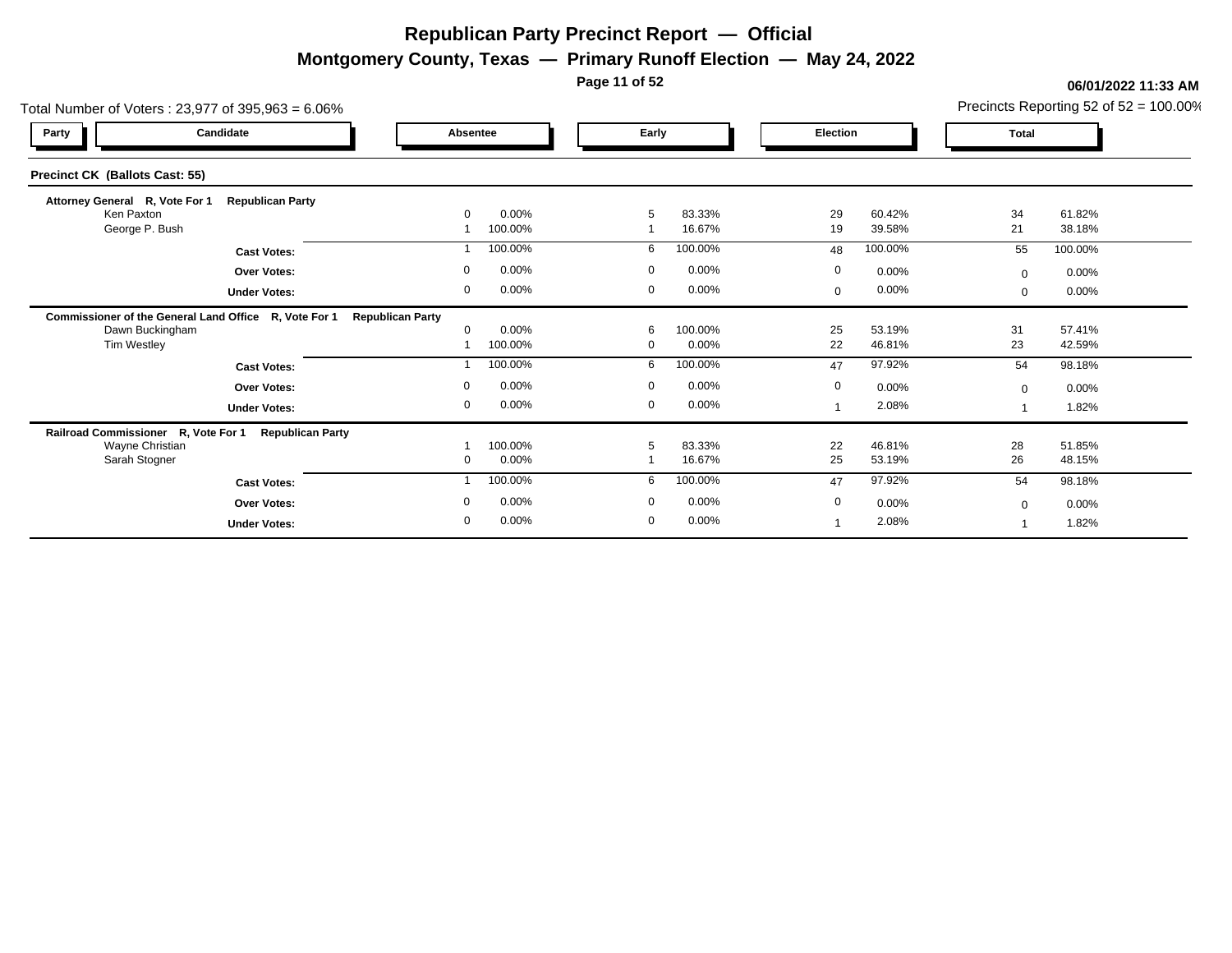**Montgomery County, Texas — Primary Runoff Election — May 24, 2022**

**Page 12 of 52**

| Total Number of Voters: 23,977 of 395,963 = 6.06%     |                         |                         |                  |                |                  |                 |                  |              | Precincts Reporting 52 of $52 = 100.00\%$ |
|-------------------------------------------------------|-------------------------|-------------------------|------------------|----------------|------------------|-----------------|------------------|--------------|-------------------------------------------|
| Party                                                 | Candidate               |                         | Absentee         | Early          |                  | <b>Election</b> |                  | <b>Total</b> |                                           |
| Precinct CL (Ballots Cast: 174)                       |                         |                         |                  |                |                  |                 |                  |              |                                           |
| Attorney General R, Vote For 1                        | <b>Republican Party</b> |                         |                  |                |                  |                 |                  |              |                                           |
| Ken Paxton<br>George P. Bush                          |                         | $\overline{2}$<br>8     | 20.00%<br>80.00% | 42<br>8        | 84.00%<br>16.00% | 93<br>21        | 81.58%<br>18.42% | 137<br>37    | 78.74%<br>21.26%                          |
|                                                       | <b>Cast Votes:</b>      | 10                      | 100.00%          | 50             | 100.00%          | 114             | 100.00%          | 174          | 100.00%                                   |
|                                                       | <b>Over Votes:</b>      | $\mathbf 0$             | 0.00%            | $\mathbf 0$    | 0.00%            | $\mathbf 0$     | 0.00%            | $\Omega$     | 0.00%                                     |
|                                                       | <b>Under Votes:</b>     | 0                       | 0.00%            | 0              | 0.00%            | $\mathbf{0}$    | $0.00\%$         | $\mathbf{0}$ | 0.00%                                     |
| Commissioner of the General Land Office R, Vote For 1 |                         | <b>Republican Party</b> |                  |                |                  |                 |                  |              |                                           |
| Dawn Buckingham                                       |                         | 8                       | 80.00%           | 39             | 81.25%           | 81              | 84.38%           | 128          | 83.12%                                    |
| Tim Westley                                           |                         | $\overline{2}$          | 20.00%           | 9              | 18.75%           | 15              | 15.63%           | 26           | 16.88%                                    |
|                                                       | <b>Cast Votes:</b>      | 10                      | 100.00%          | 48             | 96.00%           | 96              | 84.21%           | 154          | 88.51%                                    |
|                                                       | <b>Over Votes:</b>      | $\mathbf 0$             | 0.00%            | $\overline{0}$ | 0.00%            | $\mathbf 0$     | 0.00%            | $\Omega$     | $0.00\%$                                  |
|                                                       | <b>Under Votes:</b>     | 0                       | 0.00%            | 2              | 4.00%            | 18              | 15.79%           | 20           | 11.49%                                    |
| Railroad Commissioner R, Vote For 1                   | <b>Republican Party</b> |                         |                  |                |                  |                 |                  |              |                                           |
| Wayne Christian<br>Sarah Stogner                      |                         | 6                       | 60.00%<br>40.00% | 34<br>16       | 68.00%<br>32.00% | 65<br>44        | 59.63%<br>40.37% | 105<br>64    | 62.13%<br>37.87%                          |
|                                                       |                         | 10                      | 100.00%          | 50             | 100.00%          | 109             | 95.61%           | 169          | 97.13%                                    |
|                                                       | <b>Cast Votes:</b>      |                         |                  |                |                  |                 |                  |              |                                           |
|                                                       | <b>Over Votes:</b>      | $\mathbf 0$             | 0.00%            | $\mathbf 0$    | 0.00%            | $\mathbf 0$     | 0.00%            | $\Omega$     | 0.00%                                     |
|                                                       | <b>Under Votes:</b>     | $\mathbf 0$             | 0.00%            | $\mathbf 0$    | 0.00%            | 5               | 4.39%            | 5            | 2.87%                                     |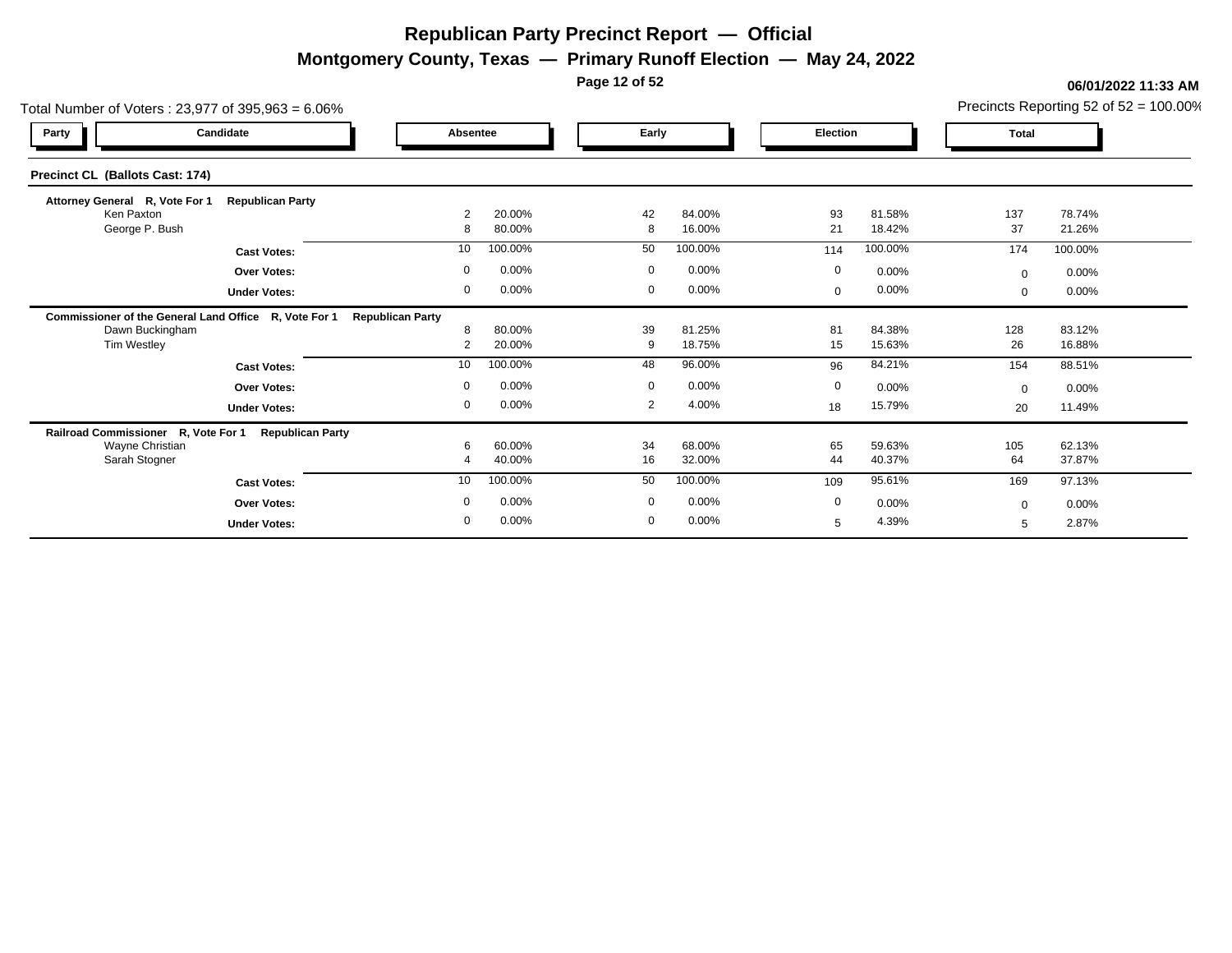**Montgomery County, Texas — Primary Runoff Election — May 24, 2022**

**Page 13 of 52**

| Total Number of Voters: 23,977 of 395,963 = 6.06%              |                         |                         |                  |                |                  |             |                  |              | Precincts Reporting 52 of $52 = 100.00\%$ |
|----------------------------------------------------------------|-------------------------|-------------------------|------------------|----------------|------------------|-------------|------------------|--------------|-------------------------------------------|
| Party                                                          | Candidate               | Absentee                |                  | Early          |                  | Election    |                  | <b>Total</b> |                                           |
| Precinct CM (Ballots Cast: 144)                                |                         |                         |                  |                |                  |             |                  |              |                                           |
| Attorney General R, Vote For 1                                 | <b>Republican Party</b> |                         | 50.00%           |                | 85.71%           |             | 87.67%           |              | 83.22%                                    |
| Ken Paxton<br>George P. Bush                                   |                         | $\overline{7}$          | 50.00%           | 48<br>8        | 14.29%           | 64<br>9     | 12.33%           | 119<br>24    | 16.78%                                    |
|                                                                | <b>Cast Votes:</b>      | 14                      | 100.00%          | 56             | 98.25%           | 73          | 100.00%          | 143          | 99.31%                                    |
|                                                                | <b>Over Votes:</b>      | $\mathbf 0$             | 0.00%            | $\mathbf 0$    | 0.00%            | 0           | 0.00%            | $\Omega$     | 0.00%                                     |
|                                                                | <b>Under Votes:</b>     | $\mathbf 0$             | 0.00%            | -1             | 1.75%            | $\mathbf 0$ | 0.00%            |              | 0.69%                                     |
| Commissioner of the General Land Office R, Vote For 1          |                         | <b>Republican Party</b> |                  |                |                  |             |                  |              |                                           |
| Dawn Buckingham                                                |                         | 6                       | 42.86%           | 28             | 56.00%           | 39          | 56.52%           | 73           | 54.89%                                    |
| Tim Westley                                                    |                         | 8                       | 57.14%           | 22             | 44.00%           | 30          | 43.48%           | 60           | 45.11%                                    |
|                                                                | <b>Cast Votes:</b>      | 14                      | 100.00%          | 50             | 87.72%           | 69          | 94.52%           | 133          | 92.36%                                    |
|                                                                | <b>Over Votes:</b>      | $\mathbf 0$             | 0.00%            | $\overline{0}$ | 0.00%            | $\mathbf 0$ | 0.00%            | $\mathbf 0$  | 0.00%                                     |
|                                                                | <b>Under Votes:</b>     | $\mathbf 0$             | 0.00%            | 7              | 12.28%           | 4           | 5.48%            | 11           | 7.64%                                     |
| Railroad Commissioner R, Vote For 1                            | <b>Republican Party</b> |                         |                  |                |                  |             |                  |              |                                           |
| Wayne Christian<br>Sarah Stogner                               |                         | 12<br>$\overline{0}$    | 100.00%<br>0.00% | 35<br>16       | 68.63%<br>31.37% | 45<br>24    | 65.22%<br>34.78% | 92<br>40     | 69.70%<br>30.30%                          |
|                                                                | <b>Cast Votes:</b>      | 12                      | 85.71%           | 51             | 89.47%           | 69          | 94.52%           | 132          | 91.67%                                    |
|                                                                | <b>Over Votes:</b>      | $\mathbf 0$             | 0.00%            | $\mathbf 0$    | 0.00%            | $\mathbf 0$ | 0.00%            |              |                                           |
|                                                                |                         | 2                       | 14.29%           | 6              | 10.53%           | 4           | 5.48%            | $\mathbf{0}$ | 0.00%                                     |
|                                                                | <b>Under Votes:</b>     |                         |                  |                |                  |             |                  | 12           | 8.33%                                     |
| Precinct Chair, Precinct No. 86 R, Vote For 1<br>Glenn Speight | <b>Republican Party</b> | 8                       | 57.14%           | 26             | 56.52%           | 40          | 61.54%           | 74           | 59.20%                                    |
| Anne Anderson                                                  |                         | 6                       | 42.86%           | 20             | 43.48%           | 25          | 38.46%           | 51           | 40.80%                                    |
|                                                                | <b>Cast Votes:</b>      | 14                      | 100.00%          | 46             | 80.70%           | 65          | 89.04%           | 125          | 86.81%                                    |
|                                                                | <b>Over Votes:</b>      | $\mathbf 0$             | 0.00%            | $\mathbf 0$    | 0.00%            | 0           | 0.00%            | $\mathbf 0$  | 0.00%                                     |
|                                                                | <b>Under Votes:</b>     | $\mathbf 0$             | 0.00%            | 11             | 19.30%           | 8           | 10.96%           | 19           | 13.19%                                    |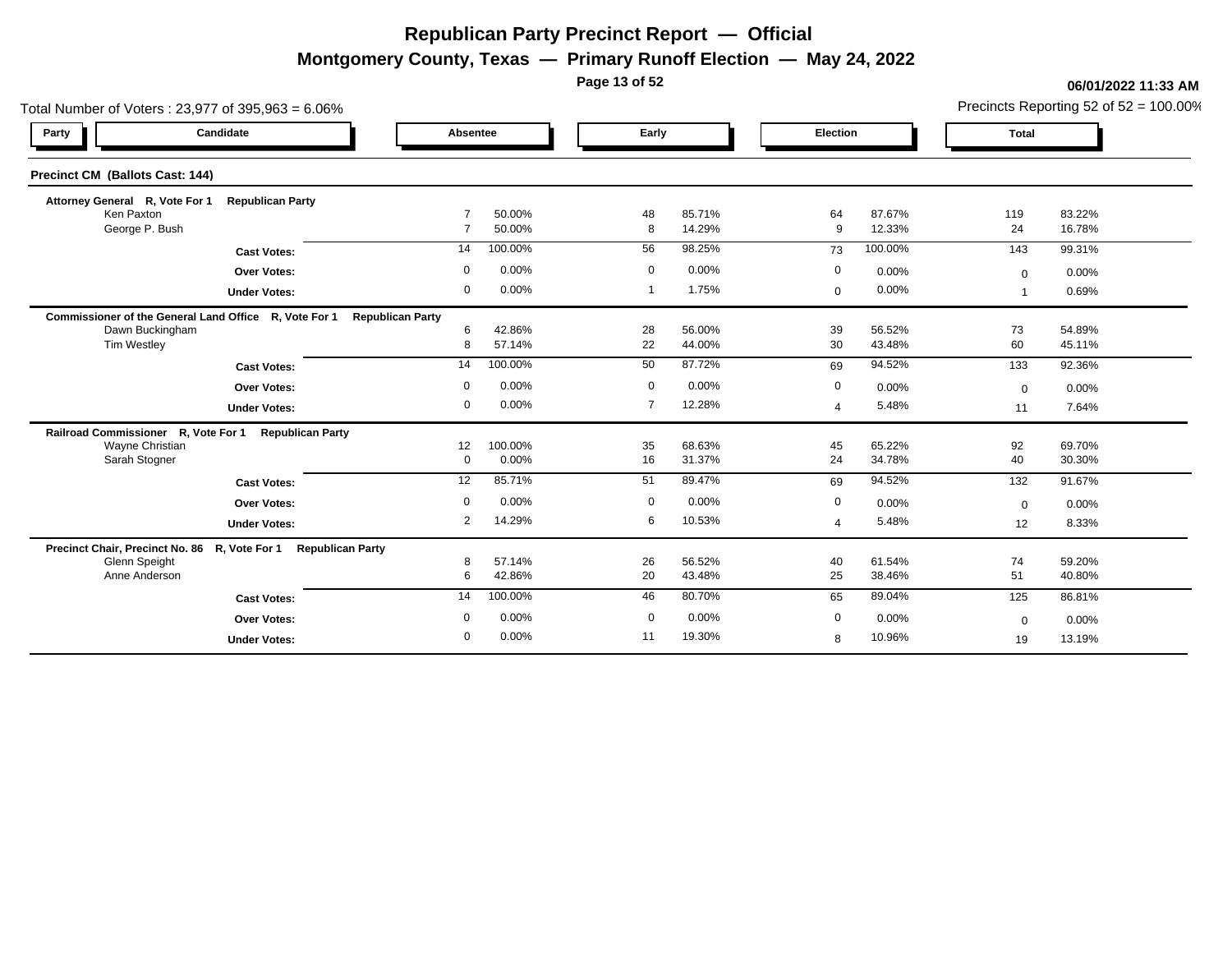**Montgomery County, Texas — Primary Runoff Election — May 24, 2022**

**Page 14 of 52**

|                                              | Total Number of Voters: 23,977 of 395,963 = 6.06%              |                         |                  |             | Precincts Reporting 52 of 52 = 100.00% |                              |                  |              |                  |  |  |
|----------------------------------------------|----------------------------------------------------------------|-------------------------|------------------|-------------|----------------------------------------|------------------------------|------------------|--------------|------------------|--|--|
| Party                                        | Candidate                                                      | Absentee                |                  | Early       |                                        | Election                     |                  | <b>Total</b> |                  |  |  |
| Precinct CN (Ballots Cast: 471)              |                                                                |                         |                  |             |                                        |                              |                  |              |                  |  |  |
| Attorney General R, Vote For 1<br>Ken Paxton | <b>Republican Party</b>                                        | 34                      | 82.93%           | 148         | 87.57%                                 | 227                          | 87.98%           |              | 87.39%           |  |  |
| George P. Bush                               |                                                                | $\overline{7}$          | 17.07%           | 21          | 12.43%                                 | 31                           | 12.02%           | 409<br>59    | 12.61%           |  |  |
|                                              | <b>Cast Votes:</b>                                             | 41                      | 97.62%           | 169         | 99.41%                                 | 258                          | 99.61%           | 468          | 99.36%           |  |  |
|                                              | <b>Over Votes:</b>                                             | $\mathbf 0$             | 0.00%            | $\mathbf 0$ | 0.00%                                  | 0                            | 0.00%            | $\mathbf 0$  | 0.00%            |  |  |
|                                              | <b>Under Votes:</b>                                            |                         | 2.38%            | -1          | 0.59%                                  | -1                           | 0.39%            | 3            | 0.64%            |  |  |
|                                              | Commissioner of the General Land Office R, Vote For 1          | <b>Republican Party</b> |                  |             |                                        |                              |                  |              |                  |  |  |
| Dawn Buckingham<br>Tim Westley               |                                                                | 25<br>14                | 64.10%<br>35.90% | 114<br>50   | 69.51%<br>30.49%                       | 170<br>71                    | 70.54%<br>29.46% | 309<br>135   | 69.59%<br>30.41% |  |  |
|                                              | <b>Cast Votes:</b>                                             | 39                      | 92.86%           | 164         | 96.47%                                 | 241                          | 93.05%           | 444          | 94.27%           |  |  |
|                                              | <b>Over Votes:</b>                                             | $\Omega$                | 0.00%            | $\mathbf 0$ | 0.00%                                  | 0                            | 0.00%            | $\Omega$     | 0.00%            |  |  |
|                                              | <b>Under Votes:</b>                                            | 3                       | 7.14%            | 6           | 3.53%                                  | 18                           | 6.95%            | 27           | 5.73%            |  |  |
| Railroad Commissioner R, Vote For 1          | <b>Republican Party</b>                                        |                         |                  |             |                                        |                              |                  |              |                  |  |  |
| Wayne Christian                              |                                                                | 35                      | 87.50%           | 119         | 71.26%                                 | 171                          | 67.86%           | 325          | 70.81%           |  |  |
| Sarah Stogner                                |                                                                | 5                       | 12.50%           | 48          | 28.74%                                 | 81                           | 32.14%           | 134          | 29.19%           |  |  |
|                                              | <b>Cast Votes:</b>                                             | 40                      | 95.24%           | 167         | 98.24%                                 | 252                          | 97.30%           | 459          | 97.45%           |  |  |
|                                              | <b>Over Votes:</b>                                             | $\mathbf 0$             | 0.00%            | $\mathbf 0$ | 0.00%                                  | $\mathbf{0}$                 | 0.00%            | $\Omega$     | 0.00%            |  |  |
|                                              | <b>Under Votes:</b>                                            | $\overline{2}$          | 4.76%            | 3           | 1.76%                                  | $\overline{7}$               | 2.70%            | 12           | 2.55%            |  |  |
|                                              | Precinct Chair, Precinct No. 11 R, Vote For 1 Republican Party |                         |                  |             |                                        |                              |                  |              |                  |  |  |
| Dawn McMinn<br>Mark Callahan                 |                                                                | $\overline{2}$          | 28.57%<br>57.14% | 5           | 8.89%<br>11.11%                        | 19<br>$\boldsymbol{\Lambda}$ | 25.00%<br>5.26%  | 25<br>13     | 19.53%<br>10.16% |  |  |
| Marliese' Stripling                          |                                                                |                         | 14.29%           | 36          | 80.00%                                 | 53                           | 69.74%           | 90           | 70.31%           |  |  |
|                                              | <b>Cast Votes:</b>                                             | $\overline{7}$          | 100.00%          | 45          | 100.00%                                | 76                           | 98.70%           | 128          | 99.22%           |  |  |
|                                              | <b>Over Votes:</b>                                             | $\mathbf 0$             | 0.00%            | $\mathbf 0$ | 0.00%                                  | 0                            | 0.00%            | $\mathbf 0$  | 0.00%            |  |  |
|                                              | <b>Under Votes:</b>                                            | $\mathbf 0$             | 0.00%            | $\mathbf 0$ | 0.00%                                  |                              | 1.30%            |              | 0.78%            |  |  |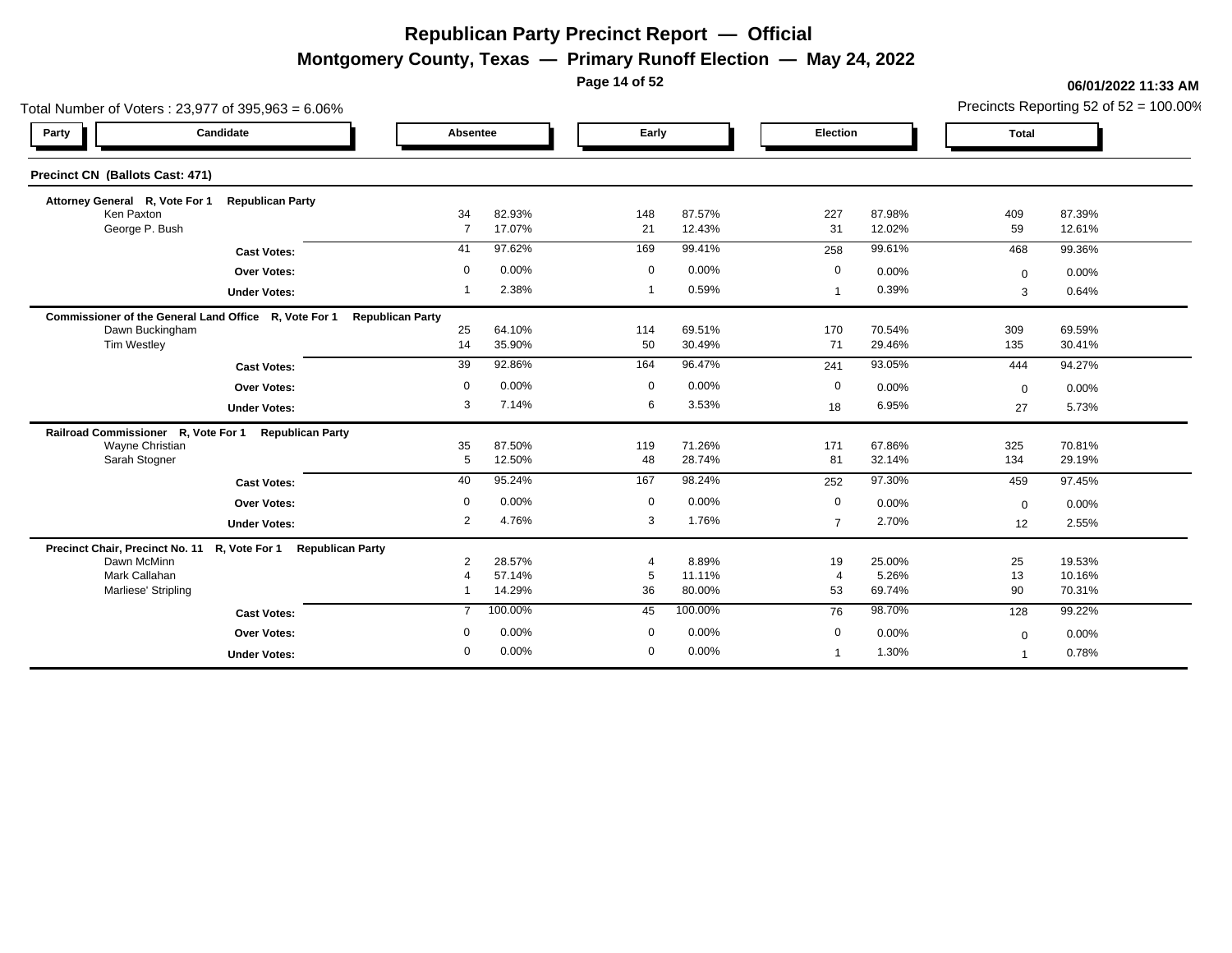**Montgomery County, Texas — Primary Runoff Election — May 24, 2022**

**Page 15 of 52**

#### **06/01/2022 11:33 AM**

Precincts Reporting 52 of 52 = 100.00%

|                                       | Total Number of Voters: 23,977 of 395,963 = 6.06%              |                         |                  |             |                  |                |                  |              | Precincts Reporting 52 of $52 = 100.00\%$ |
|---------------------------------------|----------------------------------------------------------------|-------------------------|------------------|-------------|------------------|----------------|------------------|--------------|-------------------------------------------|
| Party                                 | Candidate                                                      | Absentee                |                  | Early       |                  | Election       |                  | <b>Total</b> |                                           |
| Precinct CO (Ballots Cast: 1,133)     |                                                                |                         |                  |             |                  |                |                  |              |                                           |
| Attorney General R, Vote For 1        | <b>Republican Party</b>                                        |                         |                  |             |                  |                |                  |              |                                           |
| Ken Paxton<br>George P. Bush          |                                                                | 55<br>31                | 63.95%<br>36.05% | 244<br>60   | 80.26%<br>19.74% | 586<br>154     | 79.19%<br>20.81% | 885<br>245   | 78.32%<br>21.68%                          |
|                                       |                                                                | 86                      | 100.00%          | 304         | 99.67%           | 740            | 99.73%           | 1,130        | 99.74%                                    |
|                                       | <b>Cast Votes:</b>                                             |                         | 0.00%            |             | 0.00%            |                |                  |              |                                           |
|                                       | Over Votes:                                                    | $\mathbf 0$             |                  | $\mathbf 0$ |                  | $\mathbf 0$    | 0.00%            | $\mathbf 0$  | 0.00%                                     |
|                                       | <b>Under Votes:</b>                                            | 0                       | 0.00%            | -1          | 0.33%            | $\overline{2}$ | 0.27%            | 3            | 0.26%                                     |
|                                       | Commissioner of the General Land Office R, Vote For 1          | <b>Republican Party</b> |                  |             |                  |                |                  |              |                                           |
| Dawn Buckingham<br><b>Tim Westley</b> |                                                                | 66<br>17                | 79.52%<br>20.48% | 182<br>113  | 61.69%<br>38.31% | 404<br>307     | 56.82%<br>43.18% | 652<br>437   | 59.87%<br>40.13%                          |
|                                       |                                                                |                         | 96.51%           |             | 96.72%           |                | 95.82%           |              |                                           |
|                                       | <b>Cast Votes:</b>                                             | 83                      |                  | 295         |                  | 711            |                  | 1,089        | 96.12%                                    |
|                                       | <b>Over Votes:</b>                                             | 0                       | 0.00%            | 0           | 0.00%            | $\mathbf 0$    | 0.00%            | $\mathbf 0$  | 0.00%                                     |
|                                       | <b>Under Votes:</b>                                            | 3                       | 3.49%            | 10          | 3.28%            | 31             | 4.18%            | 44           | 3.88%                                     |
|                                       | Railroad Commissioner R, Vote For 1 Republican Party           |                         |                  |             |                  |                |                  |              |                                           |
| Wayne Christian                       |                                                                | 61                      | 70.93%           | 217         | 72.33%           | 512            | 70.82%           | 790          | 71.24%                                    |
| Sarah Stogner                         |                                                                | 25                      | 29.07%           | 83          | 27.67%           | 211            | 29.18%           | 319          | 28.76%                                    |
|                                       | <b>Cast Votes:</b>                                             | 86                      | 100.00%          | 300         | 98.36%           | 723            | 97.44%           | 1,109        | 97.88%                                    |
|                                       | <b>Over Votes:</b>                                             | 0                       | 0.00%            | $\mathbf 0$ | 0.00%            | $\mathbf 0$    | 0.00%            | $\mathbf 0$  | 0.00%                                     |
|                                       | <b>Under Votes:</b>                                            | 0                       | 0.00%            | 5           | 1.64%            | 19             | 2.56%            | 24           | 2.12%                                     |
|                                       | Precinct Chair, Precinct No. 99 R, Vote For 1 Republican Party |                         |                  |             |                  |                |                  |              |                                           |
| Chris Crawford                        |                                                                | 11                      | 44.00%           | 45          | 32.37%           | 58             | 23.67%           | 114          | 27.87%                                    |
| Suzanne M. Rapattoni                  |                                                                | 14                      | 56.00%           | 94          | 67.63%           | 187            | 76.33%           | 295          | 72.13%                                    |
|                                       | <b>Cast Votes:</b>                                             | 25                      | 75.76%           | 139         | 95.86%           | 245            | 96.84%           | 409          | 94.90%                                    |
|                                       | Over Votes:                                                    | $\mathbf 0$             | 0.00%            | $\mathbf 0$ | 0.00%            | $\mathbf 0$    | 0.00%            | $\mathbf 0$  | 0.00%                                     |
|                                       | <b>Under Votes:</b>                                            | 8                       | 24.24%           | 6           | 4.14%            | 8              | 3.16%            | 22           | 5.10%                                     |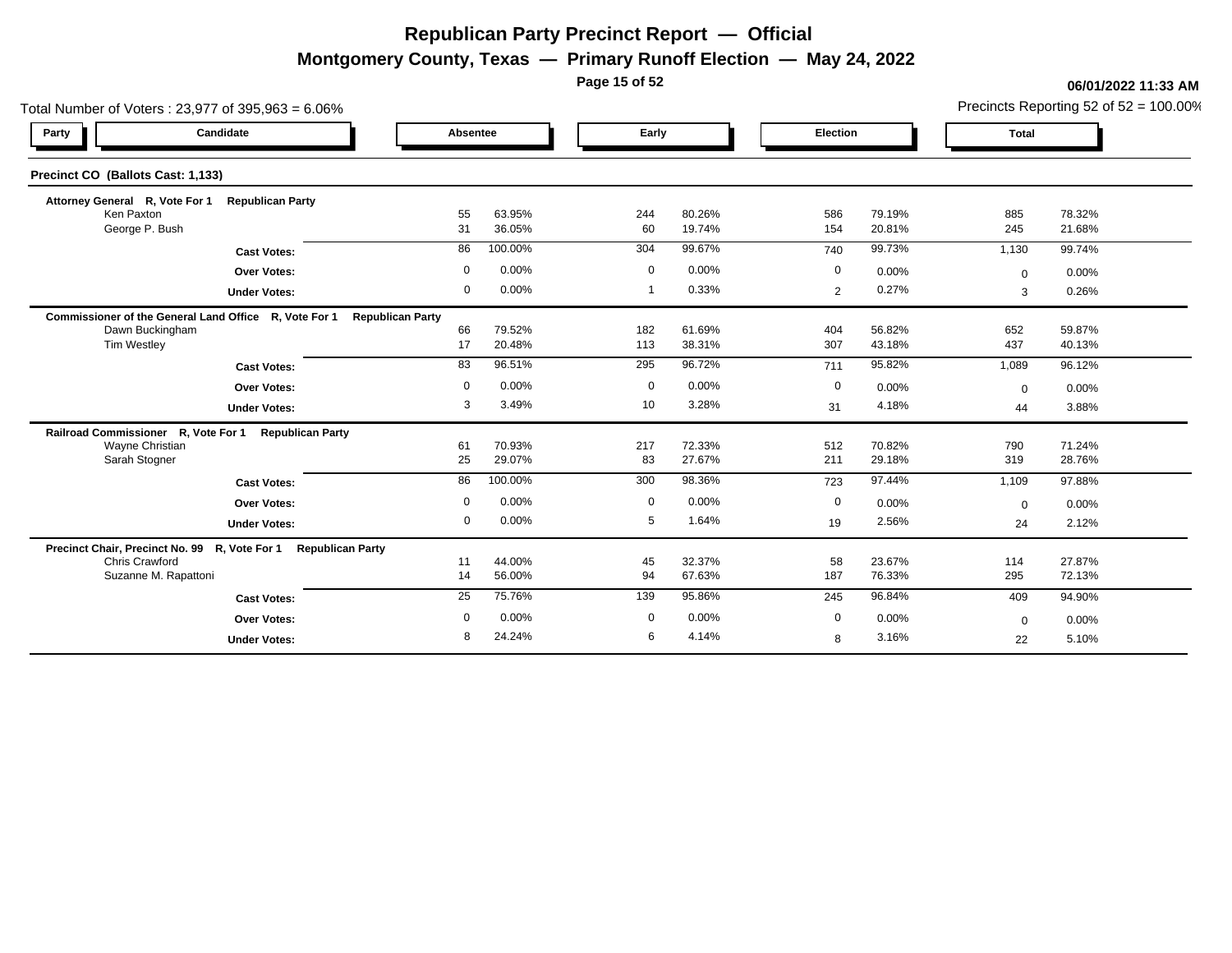**Montgomery County, Texas — Primary Runoff Election — May 24, 2022**

**Page 16 of 52**

|                                       | Total Number of Voters: 23,977 of 395,963 = 6.06%              |                         |                  |                |                  |                 |                  | Precincts Reporting 52 of 52 = 100.00% |                  |  |  |
|---------------------------------------|----------------------------------------------------------------|-------------------------|------------------|----------------|------------------|-----------------|------------------|----------------------------------------|------------------|--|--|
| Party                                 | Candidate                                                      | Absentee                |                  | Early          |                  | <b>Election</b> |                  | Total                                  |                  |  |  |
| Precinct CP (Ballots Cast: 807)       |                                                                |                         |                  |                |                  |                 |                  |                                        |                  |  |  |
| Attorney General R, Vote For 1        | <b>Republican Party</b>                                        |                         |                  |                |                  |                 |                  |                                        |                  |  |  |
| Ken Paxton<br>George P. Bush          |                                                                | 35<br>13                | 72.92%<br>27.08% | 336<br>63      | 84.21%<br>15.79% | 302<br>53       | 85.07%<br>14.93% | 673<br>129                             | 83.92%<br>16.08% |  |  |
|                                       |                                                                |                         |                  |                |                  |                 |                  |                                        |                  |  |  |
|                                       | <b>Cast Votes:</b>                                             | 48                      | 100.00%          | 399            | 99.25%           | 355             | 99.44%           | 802                                    | 99.38%           |  |  |
|                                       | <b>Over Votes:</b>                                             | $\mathbf 0$             | 0.00%            | $\overline{0}$ | 0.00%            | 0               | 0.00%            | $\mathbf 0$                            | 0.00%            |  |  |
|                                       | <b>Under Votes:</b>                                            | $\mathbf 0$             | 0.00%            | 3              | 0.75%            | 2               | 0.56%            | 5                                      | 0.62%            |  |  |
|                                       | Commissioner of the General Land Office R, Vote For 1          | <b>Republican Party</b> |                  |                |                  |                 |                  |                                        |                  |  |  |
| Dawn Buckingham<br>Tim Westley        |                                                                | 31<br>15                | 67.39%<br>32.61% | 226<br>156     | 59.16%<br>40.84% | 201<br>130      | 60.73%<br>39.27% | 458<br>301                             | 60.34%<br>39.66% |  |  |
|                                       |                                                                |                         | 95.83%           |                | 95.02%           |                 | 92.72%           |                                        |                  |  |  |
|                                       | <b>Cast Votes:</b>                                             | 46                      |                  | 382            |                  | 331             |                  | 759                                    | 94.05%           |  |  |
|                                       | <b>Over Votes:</b>                                             | $\mathbf 0$             | 0.00%            | $\mathbf 0$    | 0.00%            | 0               | 0.00%            | $\mathbf 0$                            | 0.00%            |  |  |
|                                       | <b>Under Votes:</b>                                            | $\overline{2}$          | 4.17%            | 20             | 4.98%            | 26              | 7.28%            | 48                                     | 5.95%            |  |  |
| Railroad Commissioner R, Vote For 1   | <b>Republican Party</b>                                        |                         |                  |                |                  |                 |                  |                                        |                  |  |  |
| Wayne Christian<br>Sarah Stogner      |                                                                | 40<br>$\overline{7}$    | 85.11%<br>14.89% | 299<br>91      | 76.67%<br>23.33% | 224<br>109      | 67.27%<br>32.73% | 563<br>207                             | 73.12%<br>26.88% |  |  |
|                                       |                                                                |                         | 97.92%           |                | 97.01%           |                 |                  |                                        |                  |  |  |
|                                       | <b>Cast Votes:</b>                                             | 47                      |                  | 390            |                  | 333             | 93.28%           | 770                                    | 95.42%           |  |  |
|                                       | <b>Over Votes:</b>                                             | $\mathbf 0$             | 0.00%            | $\mathbf 0$    | 0.00%            | 0               | 0.00%            | $\mathbf 0$                            | 0.00%            |  |  |
|                                       | <b>Under Votes:</b>                                            | -1                      | 2.08%            | 12             | 2.99%            | 24              | 6.72%            | 37                                     | 4.58%            |  |  |
| Precinct Chair, Precinct No. 89       | R, Vote For 1<br><b>Republican Party</b>                       |                         |                  |                |                  |                 |                  |                                        |                  |  |  |
| Melinda Olinde<br>Kristina Ross       |                                                                | 12<br>15                | 44.44%<br>55.56% | 93<br>82       | 53.14%<br>46.86% | 70<br>74        | 48.61%<br>51.39% | 175<br>171                             | 50.58%<br>49.42% |  |  |
|                                       |                                                                |                         |                  |                |                  |                 |                  |                                        |                  |  |  |
|                                       | <b>Cast Votes:</b>                                             | 27                      | 90.00%           | 175            | 94.09%           | 144             | 88.89%           | 346                                    | 91.53%           |  |  |
|                                       | <b>Over Votes:</b>                                             | $\mathbf 0$             | 0.00%            | $\mathbf 0$    | 0.00%            | 0               | 0.00%            | $\mathbf 0$                            | 0.00%            |  |  |
|                                       | <b>Under Votes:</b>                                            | 3                       | 10.00%           | 11             | 5.91%            | 18              | 11.11%           | 32                                     | 8.47%            |  |  |
|                                       | Precinct Chair, Precinct No. 97 R, Vote For 1 Republican Party |                         |                  |                |                  |                 |                  |                                        |                  |  |  |
| Kimberly Weber<br>Jim Schaferling Jr. |                                                                | 11<br>5                 | 68.75%<br>31.25% | 112<br>93      | 54.63%<br>45.37% | 109<br>76       | 58.92%<br>41.08% | 232<br>174                             | 57.14%<br>42.86% |  |  |
|                                       |                                                                |                         |                  |                |                  |                 |                  |                                        |                  |  |  |
|                                       | <b>Cast Votes:</b>                                             | 16                      | 88.89%           | 205            | 94.91%           | 185             | 94.87%           | 406                                    | 94.64%           |  |  |
|                                       | Over Votes:                                                    | $\Omega$                | 0.00%            | $\mathbf 0$    | 0.00%            | $\mathbf 0$     | 0.00%            | $\mathbf 0$                            | 0.00%            |  |  |
|                                       | <b>Under Votes:</b>                                            | $\overline{2}$          | 11.11%           | 11             | 5.09%            | 10              | 5.13%            | 23                                     | 5.36%            |  |  |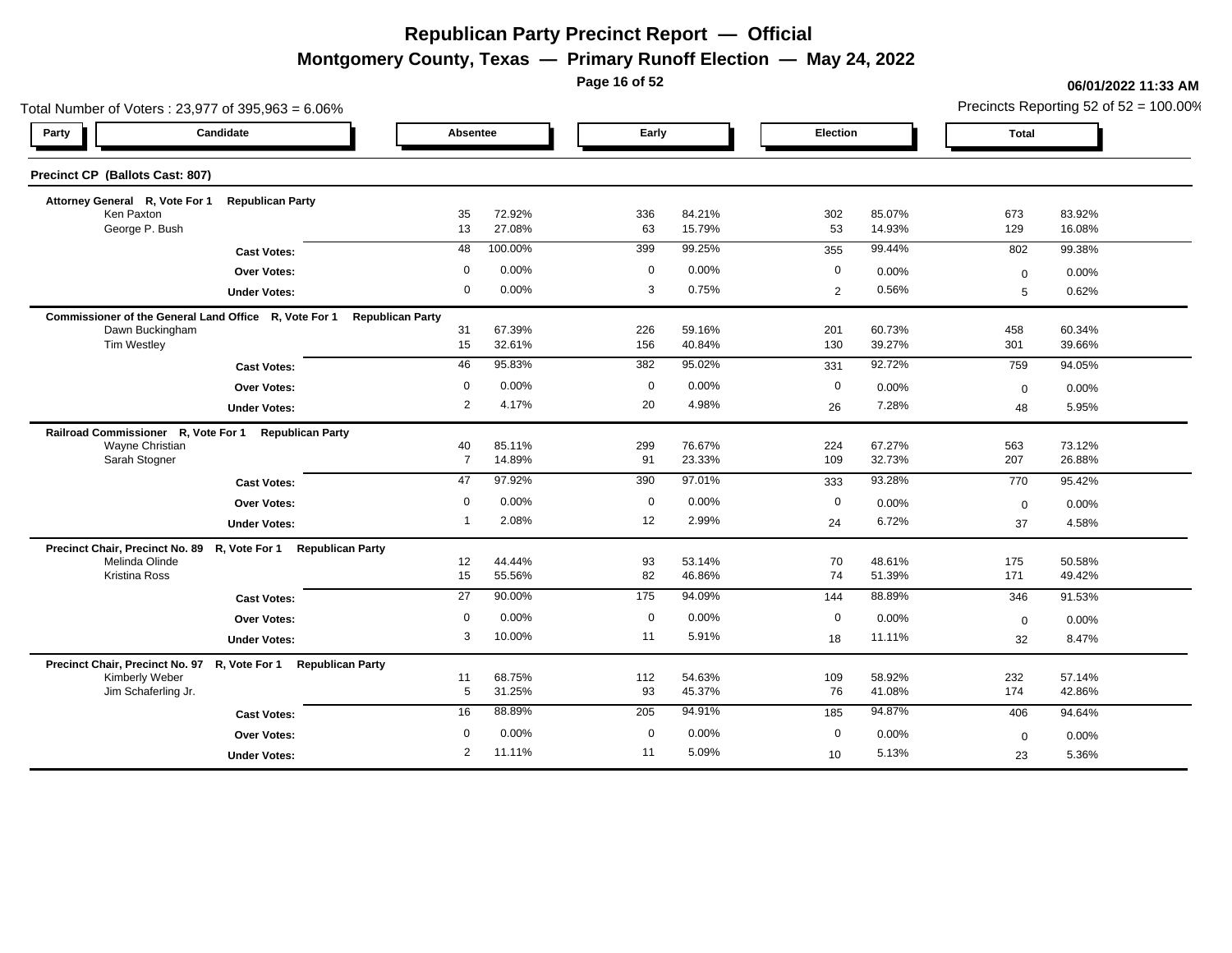**Montgomery County, Texas — Primary Runoff Election — May 24, 2022**

**Page 17 of 52**

| Total Number of Voters: 23,977 of 395,963 = 6.06%     |                                          |                         |         |                | Precincts Reporting 52 of 52 = 100.00% |              |        |              |                  |  |
|-------------------------------------------------------|------------------------------------------|-------------------------|---------|----------------|----------------------------------------|--------------|--------|--------------|------------------|--|
| Party                                                 | Candidate                                | Absentee                |         | Early          |                                        | Election     |        | <b>Total</b> |                  |  |
| Precinct CQ (Ballots Cast: 561)                       |                                          |                         |         |                |                                        |              |        |              |                  |  |
| Attorney General R, Vote For 1                        | <b>Republican Party</b>                  |                         |         |                |                                        |              |        |              |                  |  |
| Ken Paxton                                            |                                          | 20<br>5                 | 80.00%  | 249            | 82.72%<br>17.28%                       | 201          | 86.64% | 470          | 84.23%<br>15.77% |  |
| George P. Bush                                        |                                          |                         | 20.00%  | 52             |                                        | 31           | 13.36% | 88           |                  |  |
|                                                       | <b>Cast Votes:</b>                       | 25                      | 100.00% | 301            | 99.34%                                 | 232          | 99.57% | 558          | 99.47%           |  |
|                                                       | <b>Over Votes:</b>                       | $\mathbf 0$             | 0.00%   | $\overline{0}$ | 0.00%                                  | 0            | 0.00%  | $\mathbf{0}$ | 0.00%            |  |
|                                                       | <b>Under Votes:</b>                      | $\Omega$                | 0.00%   | $\overline{2}$ | 0.66%                                  | $\mathbf{1}$ | 0.43%  | 3            | 0.53%            |  |
| Commissioner of the General Land Office R, Vote For 1 |                                          | <b>Republican Party</b> |         |                |                                        |              |        |              |                  |  |
| Dawn Buckingham                                       |                                          | 14                      | 56.00%  | 189            | 63.85%                                 | 140          | 63.64% | 343          | 63.40%           |  |
| <b>Tim Westley</b>                                    |                                          | 11                      | 44.00%  | 107            | 36.15%                                 | 80           | 36.36% | 198          | 36.60%           |  |
|                                                       | <b>Cast Votes:</b>                       | 25                      | 100.00% | 296            | 97.69%                                 | 220          | 94.42% | 541          | 96.43%           |  |
|                                                       | <b>Over Votes:</b>                       | $\mathbf 0$             | 0.00%   | $\mathbf 0$    | 0.00%                                  | 0            | 0.00%  | $\mathbf 0$  | 0.00%            |  |
|                                                       | <b>Under Votes:</b>                      | 0                       | 0.00%   | $\overline{7}$ | 2.31%                                  | 13           | 5.58%  | 20           | 3.57%            |  |
| Railroad Commissioner R, Vote For 1                   | <b>Republican Party</b>                  |                         |         |                |                                        |              |        |              |                  |  |
| Wayne Christian                                       |                                          | 21                      | 84.00%  | 223            | 74.83%                                 | 145          | 64.73% | 389          | 71.12%           |  |
| Sarah Stogner                                         |                                          | $\overline{4}$          | 16.00%  | 75             | 25.17%                                 | 79           | 35.27% | 158          | 28.88%           |  |
|                                                       | <b>Cast Votes:</b>                       | $\overline{25}$         | 100.00% | 298            | 98.35%                                 | 224          | 96.14% | 547          | 97.50%           |  |
|                                                       | <b>Over Votes:</b>                       | $\mathbf 0$             | 0.00%   | $\mathbf 0$    | 0.00%                                  | $\mathbf{0}$ | 0.00%  | $\Omega$     | 0.00%            |  |
|                                                       | <b>Under Votes:</b>                      | $\mathbf 0$             | 0.00%   | 5              | 1.65%                                  | 9            | 3.86%  | 14           | 2.50%            |  |
| Precinct Chair, Precinct No. 91                       | R, Vote For 1<br><b>Republican Party</b> |                         |         |                |                                        |              |        |              |                  |  |
| Porshea Clare Croft                                   |                                          |                         | 7.14%   | 5              | 3.01%                                  |              | 3.42%  | 10           | 3.37%            |  |
| Annette Kerr                                          |                                          |                         | 50.00%  | 106            | 63.86%                                 | 61           | 52.14% | 174          | 58.59%           |  |
| Mark Furber                                           |                                          | 6                       | 42.86%  | 55             | 33.13%                                 | 52           | 44.44% | 113          | 38.05%           |  |
|                                                       | <b>Cast Votes:</b>                       | 14                      | 100.00% | 166            | 93.26%                                 | 117          | 92.13% | 297          | 93.10%           |  |
|                                                       | <b>Over Votes:</b>                       | $\Omega$                | 0.00%   | $\overline{0}$ | 0.00%                                  | 0            | 0.00%  | $\mathbf 0$  | 0.00%            |  |
|                                                       | <b>Under Votes:</b>                      | $\mathbf 0$             | 0.00%   | 12             | 6.74%                                  | 10           | 7.87%  | 22           | 6.90%            |  |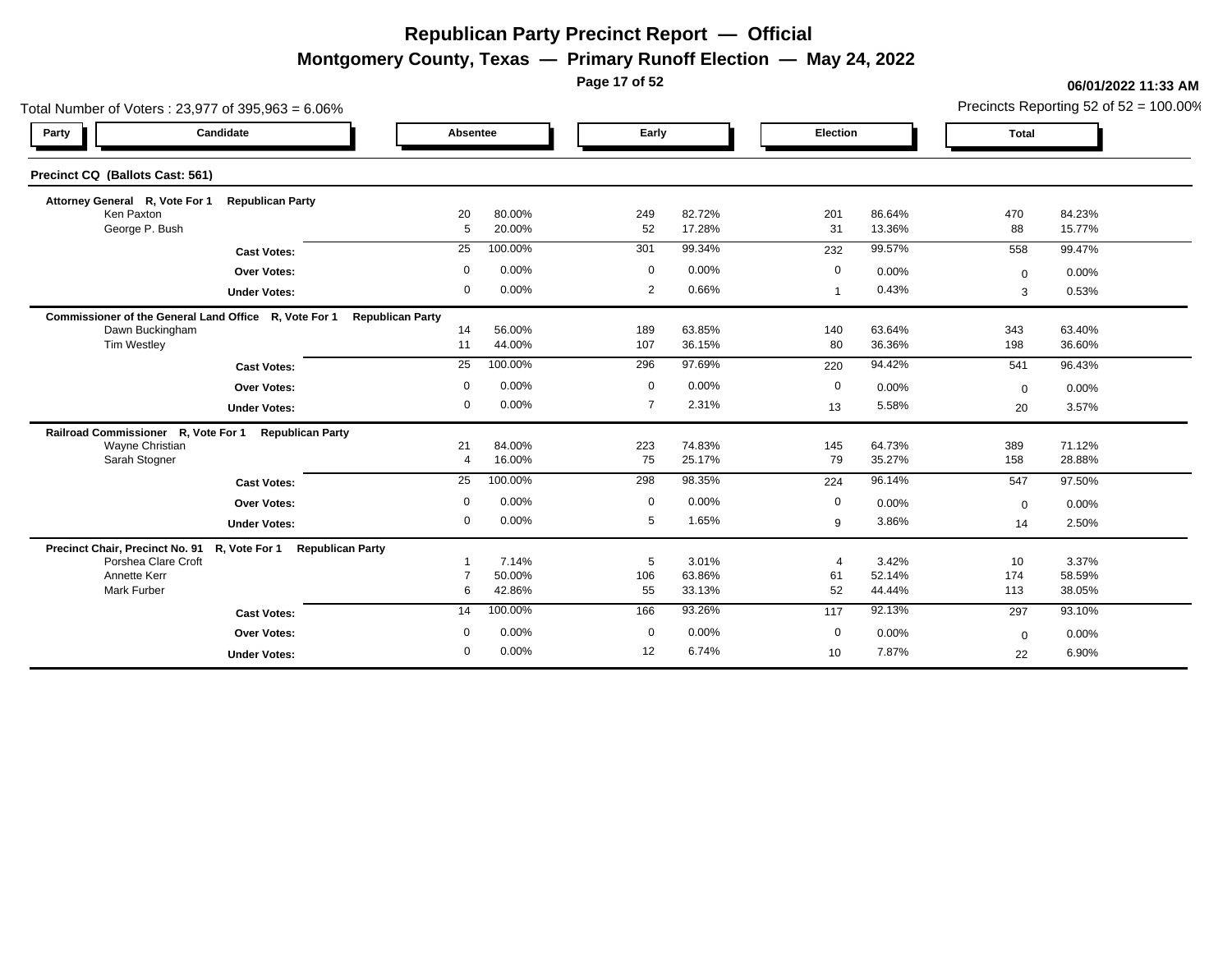**Montgomery County, Texas — Primary Runoff Election — May 24, 2022**

**Page 18 of 52**

| Total Number of Voters: 23,977 of 395,963 = 6.06%     |                         |                         |                  |             |                  |                |                  |              | Precincts Reporting 52 of $52 = 100.00\%$ |
|-------------------------------------------------------|-------------------------|-------------------------|------------------|-------------|------------------|----------------|------------------|--------------|-------------------------------------------|
| Party                                                 | Candidate               | Absentee                |                  | Early       |                  | Election       |                  | <b>Total</b> |                                           |
| Precinct CR (Ballots Cast: 247)                       |                         |                         |                  |             |                  |                |                  |              |                                           |
| Attorney General R, Vote For 1                        | <b>Republican Party</b> |                         |                  |             |                  |                |                  |              |                                           |
| Ken Paxton<br>George P. Bush                          |                         | 18<br>3                 | 85.71%<br>14.29% | 82<br>20    | 80.39%<br>19.61% | 95<br>27       | 77.87%<br>22.13% | 195<br>50    | 79.59%<br>20.41%                          |
|                                                       | <b>Cast Votes:</b>      | 21                      | 100.00%          | 102         | 98.08%           | 122            | 100.00%          | 245          | 99.19%                                    |
|                                                       | <b>Over Votes:</b>      | $\mathbf 0$             | 0.00%            | $\mathbf 0$ | 0.00%            | $\mathbf 0$    | 0.00%            | $\mathbf{0}$ | 0.00%                                     |
|                                                       | <b>Under Votes:</b>     | $\mathbf 0$             | 0.00%            | 2           | 1.92%            | 0              | 0.00%            | 2            | 0.81%                                     |
| Commissioner of the General Land Office R, Vote For 1 |                         | <b>Republican Party</b> |                  |             |                  |                |                  |              |                                           |
| Dawn Buckingham                                       |                         | 16                      | 80.00%           | 78          | 78.79%           | 96             | 83.48%           | 190          | 81.20%                                    |
| Tim Westley                                           |                         | 4                       | 20.00%           | 21          | 21.21%           | 19             | 16.52%           | 44           | 18.80%                                    |
|                                                       | <b>Cast Votes:</b>      | 20                      | 95.24%           | 99          | 95.19%           | 115            | 94.26%           | 234          | 94.74%                                    |
|                                                       | <b>Over Votes:</b>      | $\mathbf 0$             | 0.00%            | $\mathbf 0$ | 0.00%            | $\mathbf 0$    | 0.00%            | $\Omega$     | 0.00%                                     |
|                                                       | <b>Under Votes:</b>     |                         | 4.76%            | 5           | 4.81%            | $\overline{7}$ | 5.74%            | 13           | 5.26%                                     |
| Railroad Commissioner R, Vote For 1                   | <b>Republican Party</b> |                         |                  |             |                  |                |                  |              |                                           |
| Wayne Christian<br>Sarah Stogner                      |                         | 14<br>6                 | 70.00%<br>30.00% | 69<br>35    | 66.35%<br>33.65% | 67<br>52       | 56.30%<br>43.70% | 150<br>93    | 61.73%<br>38.27%                          |
|                                                       |                         |                         |                  |             |                  |                |                  |              |                                           |
|                                                       | <b>Cast Votes:</b>      | 20                      | 95.24%           | 104         | 100.00%          | 119            | 97.54%           | 243          | 98.38%                                    |
|                                                       | <b>Over Votes:</b>      | $\mathbf 0$             | 0.00%            | $\mathbf 0$ | 0.00%            | $\mathbf 0$    | 0.00%            | $\Omega$     | 0.00%                                     |
|                                                       | <b>Under Votes:</b>     |                         | 4.76%            | $\mathbf 0$ | 0.00%            | 3              | 2.46%            |              | 1.62%                                     |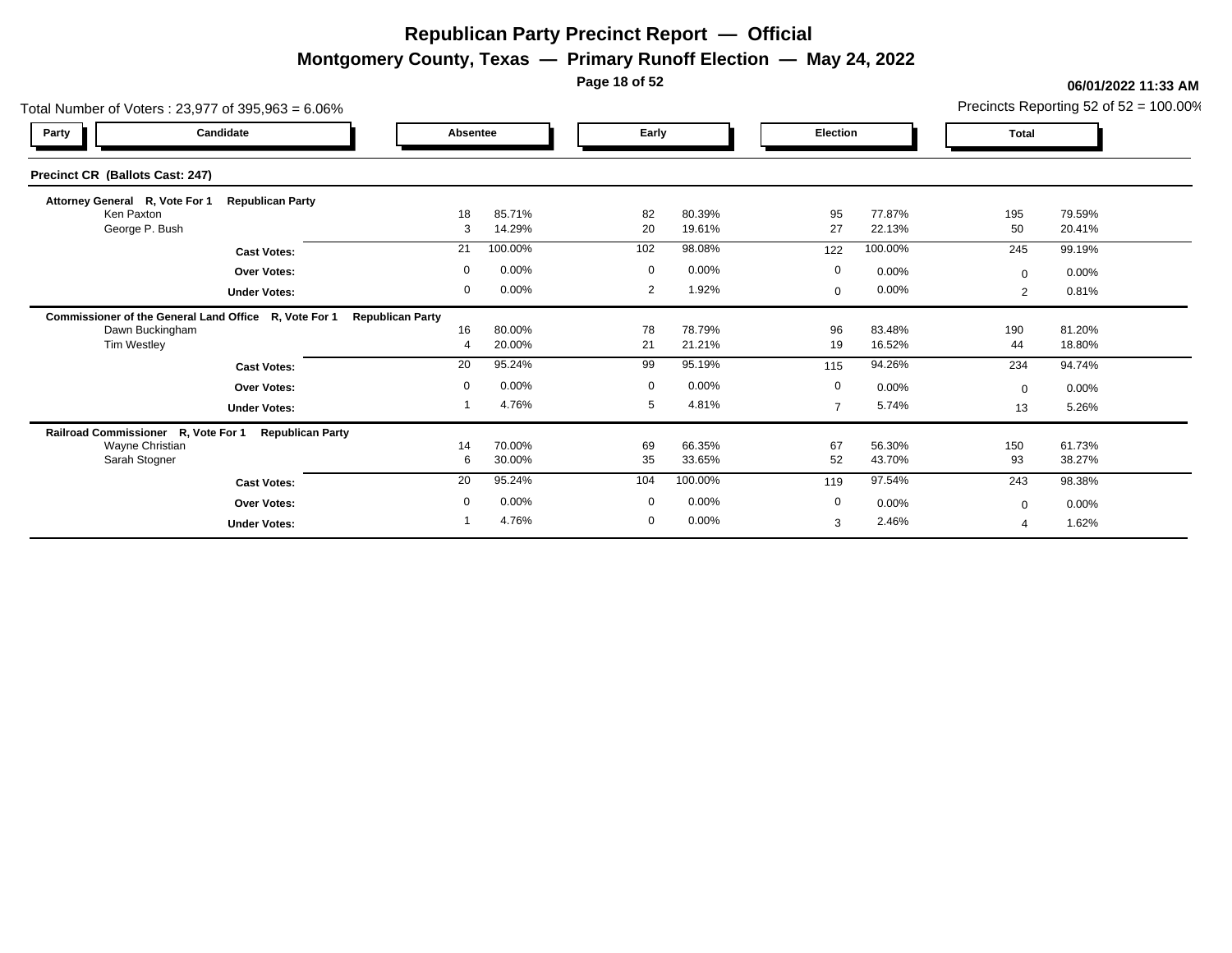**Montgomery County, Texas — Primary Runoff Election — May 24, 2022**

**Page 19 of 52**

#### **06/01/2022 11:33 AM**

Precincts Reporting 52 of 52 = 100.00%

| Total Number of Voters: 23,977 of 395,963 = 6.06%     |                         |                         |                  |             |                  |                |                  |              | Precincts Reporting 52 of $52 = 100.00\%$ |
|-------------------------------------------------------|-------------------------|-------------------------|------------------|-------------|------------------|----------------|------------------|--------------|-------------------------------------------|
| Party                                                 | Candidate               | Absentee                |                  | Early       |                  | Election       |                  | <b>Total</b> |                                           |
| Precinct CS (Ballots Cast: 392)                       |                         |                         |                  |             |                  |                |                  |              |                                           |
| Attorney General R, Vote For 1                        | <b>Republican Party</b> |                         |                  |             |                  |                |                  |              |                                           |
| Ken Paxton<br>George P. Bush                          |                         | 11<br>$\overline{4}$    | 73.33%<br>26.67% | 174<br>32   | 84.47%<br>15.53% | 154<br>14      | 91.67%<br>8.33%  | 339<br>50    | 87.15%<br>12.85%                          |
|                                                       | <b>Cast Votes:</b>      | 15                      | 100.00%          | 206         | 100.00%          | 168            | 98.82%           | 389          | 99.49%                                    |
|                                                       |                         | $\Omega$                | 0.00%            | $\mathbf 0$ | 0.00%            | $\mathbf 0$    |                  |              |                                           |
|                                                       | <b>Over Votes:</b>      | 0                       | 0.00%            | $\mathbf 0$ | 0.00%            |                | 0.00%<br>1.18%   | $\mathbf 0$  | 0.00%                                     |
|                                                       | <b>Under Votes:</b>     |                         |                  |             |                  | 2              |                  | 2            | 0.51%                                     |
| Commissioner of the General Land Office R, Vote For 1 |                         | <b>Republican Party</b> |                  |             |                  |                |                  |              |                                           |
| Dawn Buckingham<br><b>Tim Westley</b>                 |                         | 11<br>3                 | 78.57%<br>21.43% | 155<br>42   | 78.68%<br>21.32% | 121<br>45      | 72.89%<br>27.11% | 287<br>90    | 76.13%<br>23.87%                          |
|                                                       |                         | 14                      | 93.33%           | 197         | 95.63%           | 166            | 97.65%           | 377          | 96.42%                                    |
|                                                       | <b>Cast Votes:</b>      |                         |                  |             |                  |                |                  |              |                                           |
|                                                       | <b>Over Votes:</b>      | 0                       | 0.00%            | $\mathbf 0$ | 0.00%            | $\mathbf 0$    | 0.00%            | $\mathbf 0$  | 0.00%                                     |
|                                                       | <b>Under Votes:</b>     |                         | 6.67%            | 9           | 4.37%            | $\overline{4}$ | 2.35%            | 14           | 3.58%                                     |
| Railroad Commissioner R, Vote For 1                   | <b>Republican Party</b> |                         |                  |             |                  |                |                  |              |                                           |
| Wayne Christian<br>Sarah Stogner                      |                         | 13<br>$\overline{2}$    | 86.67%<br>13.33% | 158<br>45   | 77.83%<br>22.17% | 133<br>35      | 79.17%<br>20.83% | 304<br>82    | 78.76%<br>21.24%                          |
|                                                       |                         | 15                      | 100.00%          | 203         | 98.54%           | 168            | 98.82%           | 386          | 98.72%                                    |
|                                                       | <b>Cast Votes:</b>      |                         |                  |             |                  |                |                  |              |                                           |
|                                                       | Over Votes:             | 0                       | 0.00%            | $\mathbf 0$ | 0.00%            | 0              | 0.00%            | $\mathbf 0$  | 0.00%                                     |
|                                                       | <b>Under Votes:</b>     | 0                       | 0.00%            | 3           | 1.46%            | $\overline{2}$ | 1.18%            | 5            | 1.28%                                     |
| Precinct Chair, Precinct No. 29 R, Vote For 1         | <b>Republican Party</b> |                         |                  |             |                  |                |                  |              |                                           |
| Keith R. Grant                                        |                         | 5                       | 38.46%           | 44          | 21.89%           | 53             | 31.93%           | 102          | 26.84%                                    |
| Linda Stuckey                                         |                         | 8                       | 61.54%           | 157         | 78.11%           | 113            | 68.07%           | 278          | 73.16%                                    |
|                                                       | <b>Cast Votes:</b>      | 13                      | 86.67%           | 201         | 97.57%           | 166            | 97.08%           | 380          | 96.94%                                    |
|                                                       | Over Votes:             | 0                       | 0.00%            | $\mathbf 0$ | 0.00%            | $\mathbf 0$    | 0.00%            | $\mathbf 0$  | 0.00%                                     |
|                                                       | <b>Under Votes:</b>     | 2                       | 13.33%           | 5           | 2.43%            | 5              | 2.92%            | 12           | 3.06%                                     |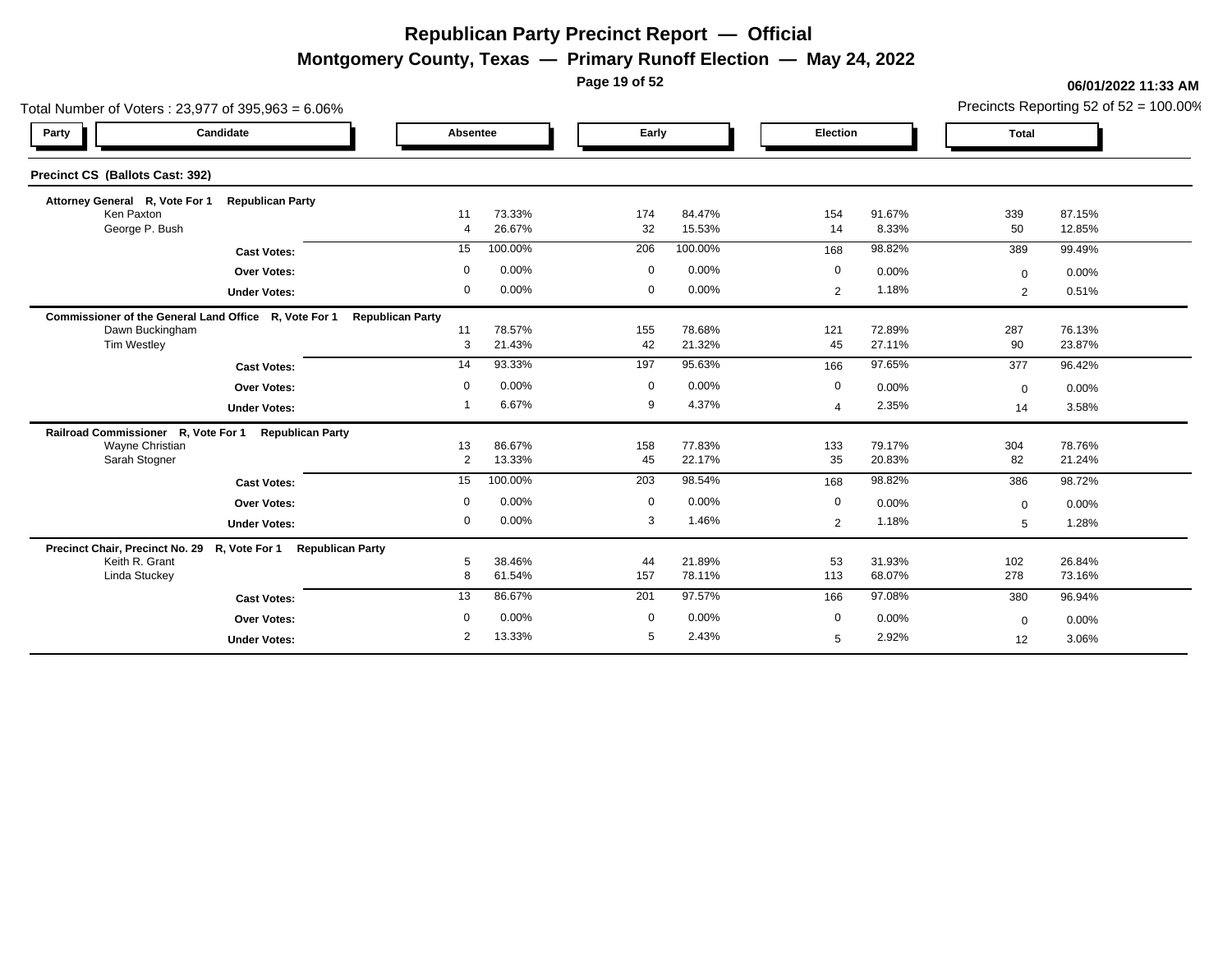**Montgomery County, Texas — Primary Runoff Election — May 24, 2022**

**Page 20 of 52**

| Total Number of Voters: 23,977 of 395,963 = 6.06%     |                         |             |                  |             |                  |             |                  |                          | Precincts Reporting 52 of $52 = 100.00\%$ |
|-------------------------------------------------------|-------------------------|-------------|------------------|-------------|------------------|-------------|------------------|--------------------------|-------------------------------------------|
| Candidate<br>Party                                    |                         | Absentee    |                  | Early       |                  | Election    |                  | <b>Total</b>             |                                           |
| Precinct CT (Ballots Cast: 399)                       |                         |             |                  |             |                  |             |                  |                          |                                           |
| Attorney General R, Vote For 1                        | <b>Republican Party</b> |             |                  |             |                  |             |                  |                          |                                           |
| Ken Paxton<br>George P. Bush                          |                         | 19<br>3     | 86.36%<br>13.64% | 117<br>24   | 82.98%<br>17.02% | 187<br>42   | 81.66%<br>18.34% | 323<br>69                | 82.40%<br>17.60%                          |
|                                                       | <b>Cast Votes:</b>      | 22          | 100.00%          | 141         | 98.60%           | 229         | 97.86%           | 392                      | 98.25%                                    |
|                                                       | <b>Over Votes:</b>      | $\mathbf 0$ | 0.00%            | $\mathbf 0$ | 0.00%            | $\mathbf 0$ | 0.00%            | $\Omega$                 | 0.00%                                     |
|                                                       | <b>Under Votes:</b>     | 0           | 0.00%            | 2           | 1.40%            | 5           | 2.14%            | $\overline{\phantom{a}}$ | 1.75%                                     |
| Commissioner of the General Land Office R, Vote For 1 | <b>Republican Party</b> |             |                  |             |                  |             |                  |                          |                                           |
| Dawn Buckingham                                       |                         | 20          | 95.24%           | 105         | 80.15%           | 185         | 82.22%           | 310                      | 82.23%                                    |
| Tim Westley                                           |                         |             | 4.76%            | 26          | 19.85%           | 40          | 17.78%           | 67                       | 17.77%                                    |
|                                                       | <b>Cast Votes:</b>      | 21          | 95.45%           | 131         | 91.61%           | 225         | 96.15%           | 377                      | 94.49%                                    |
|                                                       | <b>Over Votes:</b>      | $\mathbf 0$ | 0.00%            | $\mathbf 0$ | 0.00%            | $\mathbf 0$ | 0.00%            | $\Omega$                 | $0.00\%$                                  |
|                                                       | <b>Under Votes:</b>     |             | 4.55%            | 12          | 8.39%            | 9           | 3.85%            | 22                       | 5.51%                                     |
| Railroad Commissioner R, Vote For 1                   | <b>Republican Party</b> |             |                  |             |                  |             |                  |                          |                                           |
| Wayne Christian<br>Sarah Stogner                      |                         | 16<br>6     | 72.73%<br>27.27% | 98<br>38    | 72.06%<br>27.94% | 153<br>75   | 67.11%<br>32.89% | 267<br>119               | 69.17%<br>30.83%                          |
|                                                       |                         | 22          | 100.00%          | 136         | 95.10%           |             | 97.44%           |                          | 96.74%                                    |
|                                                       | <b>Cast Votes:</b>      |             |                  |             |                  | 228         |                  | 386                      |                                           |
|                                                       | <b>Over Votes:</b>      | $\mathbf 0$ | 0.00%            | $\mathbf 0$ | 0.00%            | $\mathbf 0$ | 0.00%            | $\Omega$                 | 0.00%                                     |
|                                                       | <b>Under Votes:</b>     | $\mathbf 0$ | 0.00%            | 7           | 4.90%            | 6           | 2.56%            | 13                       | 3.26%                                     |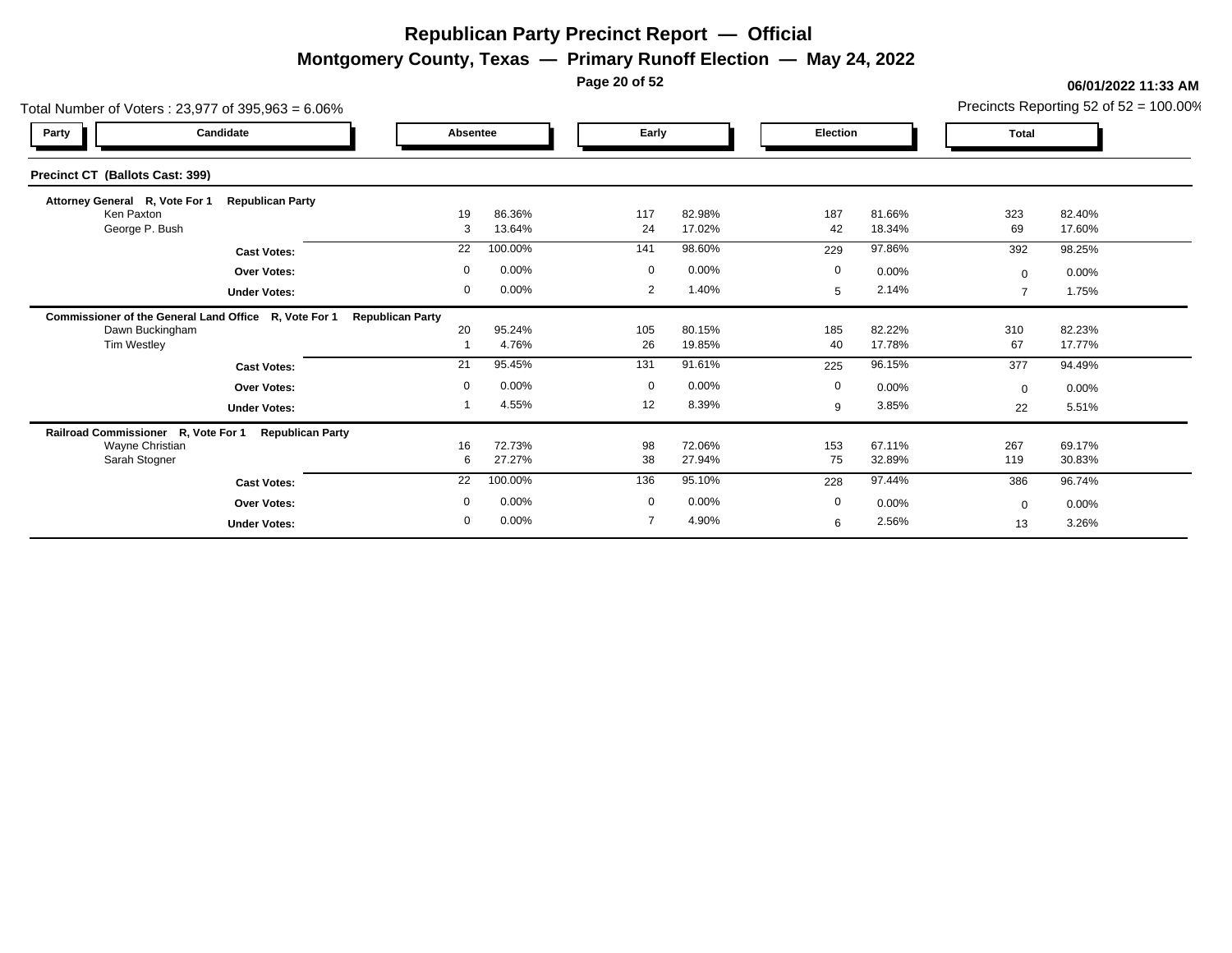**Montgomery County, Texas — Primary Runoff Election — May 24, 2022**

**Page 21 of 52**

|                                     | Total Number of Voters: 23,977 of 395,963 = 6.06%              |                         |                  |                | Precincts Reporting 52 of $52 = 100.00\%$ |             |                  |              |                  |
|-------------------------------------|----------------------------------------------------------------|-------------------------|------------------|----------------|-------------------------------------------|-------------|------------------|--------------|------------------|
| Party                               | Candidate                                                      | Absentee                |                  | Early          |                                           | Election    |                  | <b>Total</b> |                  |
| Precinct CU (Ballots Cast: 885)     |                                                                |                         |                  |                |                                           |             |                  |              |                  |
| Attorney General R, Vote For 1      | <b>Republican Party</b>                                        |                         |                  |                |                                           |             |                  |              |                  |
| Ken Paxton<br>George P. Bush        |                                                                | 44<br>23                | 65.67%<br>34.33% | 330<br>56      | 85.49%<br>14.51%                          | 362<br>61   | 85.58%<br>14.42% | 736          | 84.02%<br>15.98% |
|                                     |                                                                |                         |                  |                |                                           |             |                  | 140          |                  |
|                                     | <b>Cast Votes:</b>                                             | 67                      | 100.00%          | 386            | 98.97%                                    | 423         | 98.83%           | 876          | 98.98%           |
|                                     | <b>Over Votes:</b>                                             | $\mathbf 0$             | 0.00%            | $\mathbf 0$    | 0.00%                                     | 0           | 0.00%            | $\mathbf{0}$ | 0.00%            |
|                                     | <b>Under Votes:</b>                                            | $\mathbf 0$             | 0.00%            | $\overline{4}$ | 1.03%                                     | 5           | 1.17%            | 9            | 1.02%            |
|                                     | Commissioner of the General Land Office R, Vote For 1          | <b>Republican Party</b> |                  |                |                                           |             |                  |              |                  |
| Dawn Buckingham<br>Tim Westley      |                                                                | 46                      | 70.77%           | 296            | 79.78%<br>20.22%                          | 293<br>114  | 71.99%<br>28.01% | 635          | 75.33%<br>24.67% |
|                                     |                                                                | 19                      | 29.23%           | 75             |                                           |             |                  | 208          |                  |
|                                     | <b>Cast Votes:</b>                                             | 65                      | 97.01%           | 371            | 95.13%                                    | 407         | 95.09%           | 843          | 95.25%           |
|                                     | <b>Over Votes:</b>                                             | $\Omega$                | 0.00%            | $\mathbf 0$    | 0.00%                                     | 0           | 0.00%            | $\mathbf{0}$ | 0.00%            |
|                                     | <b>Under Votes:</b>                                            | $\overline{2}$          | 2.99%            | 19             | 4.87%                                     | 21          | 4.91%            | 42           | 4.75%            |
| Railroad Commissioner R, Vote For 1 | <b>Republican Party</b>                                        |                         |                  |                |                                           |             |                  |              |                  |
| Wayne Christian                     |                                                                | 56                      | 84.85%           | 284            | 75.73%                                    | 290         | 69.38%           | 630          | 73.34%           |
| Sarah Stogner                       |                                                                | 10                      | 15.15%           | 91             | 24.27%                                    | 128         | 30.62%           | 229          | 26.66%           |
|                                     | <b>Cast Votes:</b>                                             | 66                      | 98.51%           | 375            | 96.15%                                    | 418         | 97.66%           | 859          | 97.06%           |
|                                     | <b>Over Votes:</b>                                             | $\mathbf 0$             | 0.00%            | $\mathbf 0$    | 0.00%                                     | $\mathbf 0$ | 0.00%            | $\Omega$     | 0.00%            |
|                                     | <b>Under Votes:</b>                                            |                         | 1.49%            | 15             | 3.85%                                     | 10          | 2.34%            | 26           | 2.94%            |
|                                     | Precinct Chair, Precinct No. 13 R, Vote For 1 Republican Party |                         |                  |                |                                           |             |                  |              |                  |
| Laurie Clifton                      |                                                                | 21                      | 53.85%           | 212            | 74.91%                                    | 123         | 66.13%           | 356          | 70.08%           |
| Danny Stevens                       |                                                                | 8                       | 20.51%           | 28             | 9.89%                                     | 26          | 13.98%           | 62           | 12.20%           |
| <b>Matt Wells</b>                   |                                                                | 10                      | 25.64%           | 43             | 15.19%                                    | 37          | 19.89%           | 90           | 17.72%           |
|                                     | <b>Cast Votes:</b>                                             | 39                      | 92.86%           | 283            | 94.33%                                    | 186         | 95.88%           | 508          | 94.78%           |
|                                     | <b>Over Votes:</b>                                             | $\Omega$                | 0.00%            | $\mathbf 0$    | 0.00%                                     | $\mathbf 0$ | 0.00%            | $\mathbf 0$  | 0.00%            |
|                                     | <b>Under Votes:</b>                                            | 3                       | 7.14%            | 17             | 5.67%                                     | 8           | 4.12%            | 28           | 5.22%            |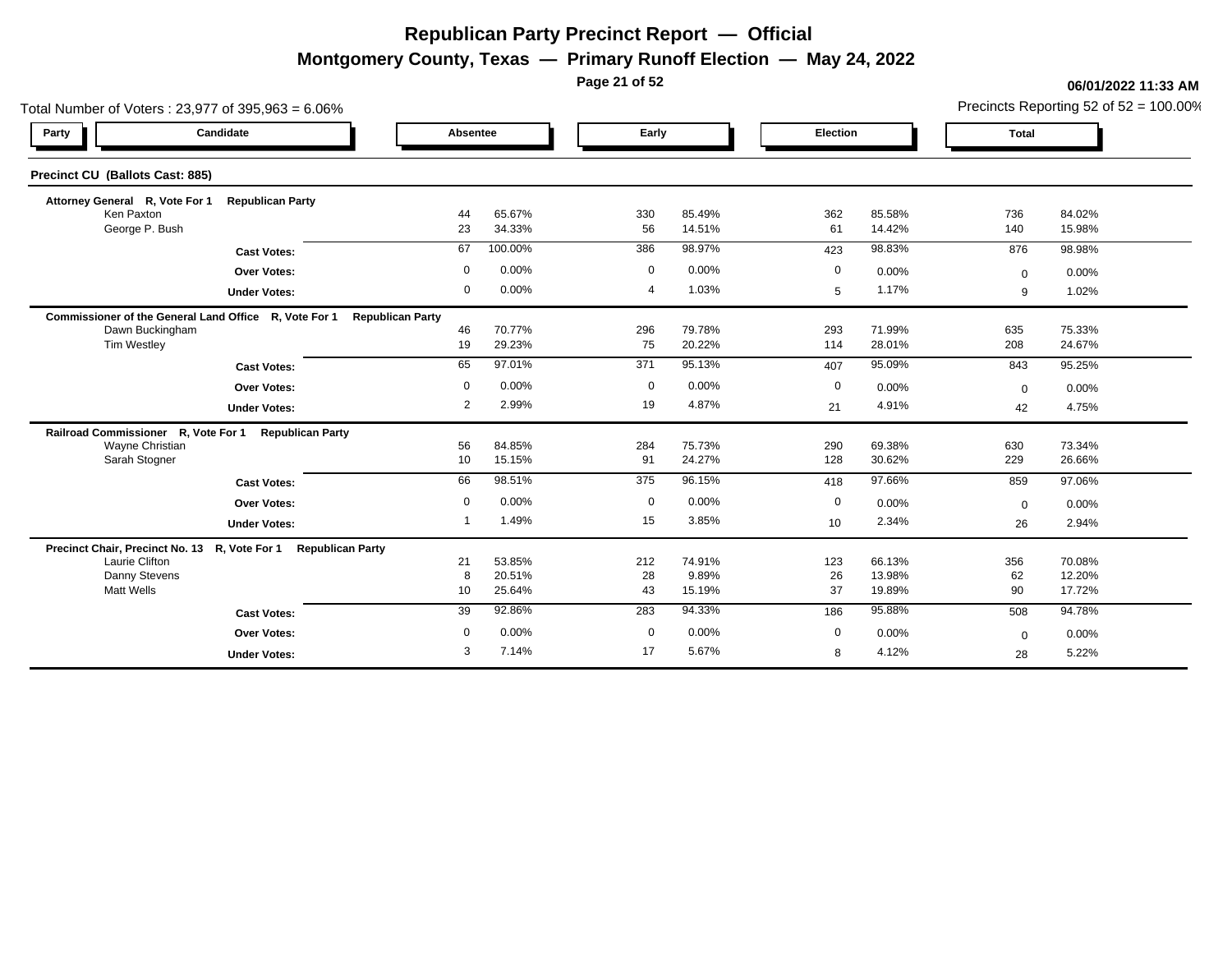**Montgomery County, Texas — Primary Runoff Election — May 24, 2022**

**Page 22 of 52**

| Total Number of Voters: 23,977 of 395,963 = 6.06%             |                         |                         |                  | Precincts Reporting 52 of 52 = 100.00% |                         |                 |                  |                |                  |
|---------------------------------------------------------------|-------------------------|-------------------------|------------------|----------------------------------------|-------------------------|-----------------|------------------|----------------|------------------|
| Party                                                         | Candidate               | Absentee                |                  |                                        | Early                   | Election        |                  | <b>Total</b>   |                  |
| Precinct CV (Ballots Cast: 468)                               |                         |                         |                  |                                        |                         |                 |                  |                |                  |
| Attorney General R, Vote For 1                                | <b>Republican Party</b> |                         |                  |                                        |                         |                 |                  |                |                  |
| Ken Paxton<br>George P. Bush                                  |                         | 19<br>10 <sup>°</sup>   | 65.52%<br>34.48% | 145<br>26                              | 84.80%<br>15.20%        | 215<br>46       | 82.38%<br>17.62% | 379<br>82      | 82.21%<br>17.79% |
|                                                               | <b>Cast Votes:</b>      | 29                      | 100.00%          | 171                                    | 99.42%                  | 261             | 97.75%           | 461            | 98.50%           |
|                                                               | <b>Over Votes:</b>      | $\mathbf 0$             | 0.00%            | $\mathbf 0$                            | 0.00%                   | $\mathbf 0$     | 0.00%            | $\Omega$       | 0.00%            |
|                                                               | <b>Under Votes:</b>     | $\mathbf 0$             | 0.00%            | -1                                     | 0.58%                   | 6               | 2.25%            | $\overline{7}$ | 1.50%            |
| Commissioner of the General Land Office R, Vote For 1         |                         | <b>Republican Party</b> |                  |                                        |                         |                 |                  |                |                  |
| Dawn Buckingham<br>Tim Westley                                |                         | 18<br>8                 | 69.23%<br>30.77% | 116<br>50                              | 69.88%<br>30.12%        | 143<br>102      | 58.37%<br>41.63% | 277<br>160     | 63.39%<br>36.61% |
|                                                               | <b>Cast Votes:</b>      | $\overline{26}$         | 89.66%           | 166                                    | 96.51%                  | 245             | 91.76%           | 437            | 93.38%           |
|                                                               | <b>Over Votes:</b>      | $\mathbf 0$             | 0.00%            | $\mathbf 0$                            | 0.00%                   | 0               | 0.00%            | $\mathbf 0$    | 0.00%            |
|                                                               | <b>Under Votes:</b>     | 3                       | 10.34%           |                                        | 3.49%<br>6              | 22              | 8.24%            | 31             | 6.62%            |
| Railroad Commissioner R, Vote For 1                           | <b>Republican Party</b> |                         |                  |                                        |                         |                 |                  |                |                  |
| Wayne Christian<br>Sarah Stogner                              |                         | 20<br>$\overline{7}$    | 74.07%<br>25.93% | 121<br>47                              | 72.02%<br>27.98%        | 184<br>73       | 71.60%<br>28.40% | 325<br>127     | 71.90%<br>28.10% |
|                                                               | <b>Cast Votes:</b>      | 27                      | 93.10%           | 168                                    | 97.67%                  | 257             | 96.25%           | 452            | 96.58%           |
|                                                               | <b>Over Votes:</b>      | $\mathbf 0$             | 0.00%            | $\mathbf 0$                            | 0.00%                   | $\mathbf 0$     | 0.00%            | $\mathbf{0}$   | 0.00%            |
|                                                               | <b>Under Votes:</b>     | 2                       | 6.90%            | $\overline{\mathcal{A}}$               | 2.33%                   | 10 <sup>°</sup> | 3.75%            | 16             | 3.42%            |
| Precinct Chair, Precinct No.74 R, Vote For 1 Republican Party |                         |                         |                  |                                        |                         |                 |                  |                |                  |
| Kenny Martin<br><b>Ginger Russell</b>                         |                         | 5<br>4                  | 55.56%<br>44.44% | 21<br>42                               | 33.33%<br>66.67%        | 52<br>78        | 40.00%<br>60.00% | 78<br>124      | 38.61%<br>61.39% |
|                                                               | <b>Cast Votes:</b>      | 9                       | 100.00%          | 63                                     | 96.92%                  | 130             | 98.48%           | 202            | 98.06%           |
|                                                               | <b>Over Votes:</b>      | $\mathbf 0$             | 0.00%            | $\mathbf 0$                            | 0.00%                   | $\mathbf{0}$    | 0.00%            | $\mathbf 0$    | 0.00%            |
|                                                               | <b>Under Votes:</b>     | $\mathbf{0}$            | 0.00%            |                                        | $\overline{2}$<br>3.08% | 2               | 1.52%            | $\mathbf 4$    | 1.94%            |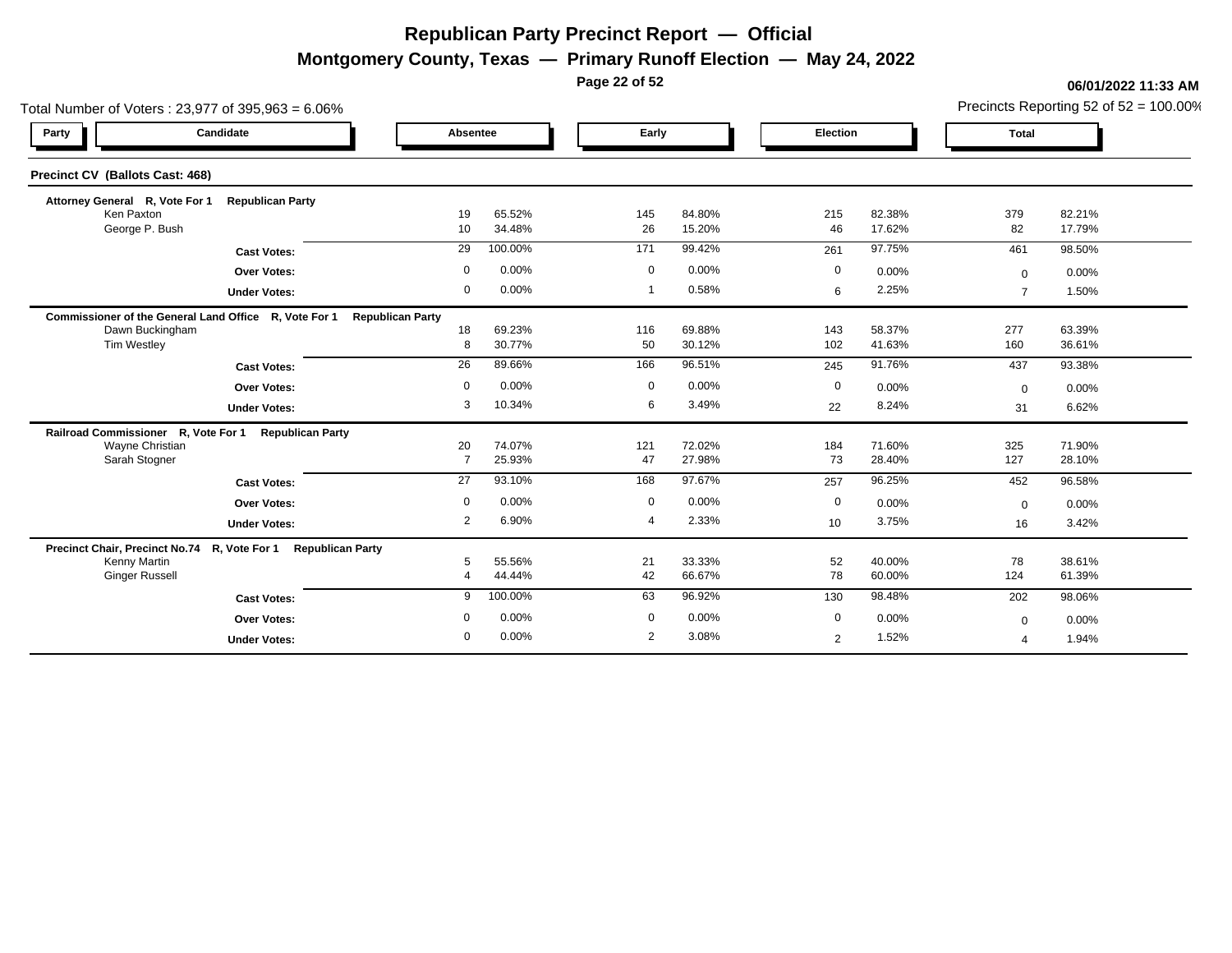**Montgomery County, Texas — Primary Runoff Election — May 24, 2022**

**Page 23 of 52**

| Total Number of Voters: 23,977 of 395,963 = 6.06%     |                         |             |                  |             |                  |                 |                  |                | Precincts Reporting 52 of $52 = 100.00\%$ |
|-------------------------------------------------------|-------------------------|-------------|------------------|-------------|------------------|-----------------|------------------|----------------|-------------------------------------------|
| Candidate<br>Party                                    |                         | Absentee    |                  | Early       |                  | <b>Election</b> |                  | <b>Total</b>   |                                           |
| Precinct CW (Ballots Cast: 405)                       |                         |             |                  |             |                  |                 |                  |                |                                           |
| Attorney General R, Vote For 1                        | <b>Republican Party</b> |             |                  |             |                  |                 |                  |                |                                           |
| Ken Paxton<br>George P. Bush                          |                         | 24<br>18    | 57.14%<br>42.86% | 123<br>15   | 89.13%<br>10.87% | 184<br>39       | 82.51%<br>17.49% | 331<br>72      | 82.13%<br>17.87%                          |
|                                                       | <b>Cast Votes:</b>      | 42          | 100.00%          | 138         | 99.28%           | 223             | 99.55%           | 403            | 99.51%                                    |
|                                                       | <b>Over Votes:</b>      | $\mathbf 0$ | 0.00%            | $\mathbf 0$ | 0.00%            | $\mathbf 0$     | 0.00%            | $\Omega$       | 0.00%                                     |
|                                                       | <b>Under Votes:</b>     | 0           | 0.00%            |             | 0.72%            |                 | 0.45%            | $\overline{2}$ | 0.49%                                     |
| Commissioner of the General Land Office R, Vote For 1 | <b>Republican Party</b> |             |                  |             |                  |                 |                  |                |                                           |
| Dawn Buckingham                                       |                         | 23          | 56.10%           | 86          | 63.70%           | 134             | 66.01%           | 243            | 64.12%                                    |
| Tim Westley                                           |                         | 18          | 43.90%           | 49          | 36.30%           | 69              | 33.99%           | 136            | 35.88%                                    |
|                                                       | <b>Cast Votes:</b>      | 41          | 97.62%           | 135         | 97.12%           | 203             | 90.63%           | 379            | 93.58%                                    |
|                                                       | <b>Over Votes:</b>      | $\mathbf 0$ | 0.00%            | $\mathbf 0$ | 0.00%            | $\mathbf 0$     | 0.00%            | $\Omega$       | 0.00%                                     |
|                                                       | <b>Under Votes:</b>     |             | 2.38%            |             | 2.88%            | 21              | 9.38%            | 26             | 6.42%                                     |
| Railroad Commissioner R, Vote For 1                   | <b>Republican Party</b> |             |                  |             |                  |                 |                  |                |                                           |
| Wayne Christian<br>Sarah Stogner                      |                         | 32<br>10    | 76.19%<br>23.81% | 105<br>32   | 76.64%<br>23.36% | 141<br>77       | 64.68%<br>35.32% | 278<br>119     | 70.03%<br>29.97%                          |
|                                                       |                         | 42          | 100.00%          | 137         | 98.56%           |                 | 97.32%           |                | 98.02%                                    |
|                                                       | <b>Cast Votes:</b>      |             |                  |             |                  | 218             |                  | 397            |                                           |
|                                                       | <b>Over Votes:</b>      | $\mathbf 0$ | 0.00%            | $\mathbf 0$ | 0.00%            | $\mathbf 0$     | 0.00%            | $\Omega$       | $0.00\%$                                  |
|                                                       | <b>Under Votes:</b>     | $\mathbf 0$ | 0.00%            | 2           | 1.44%            | 6               | 2.68%            | 8              | 1.98%                                     |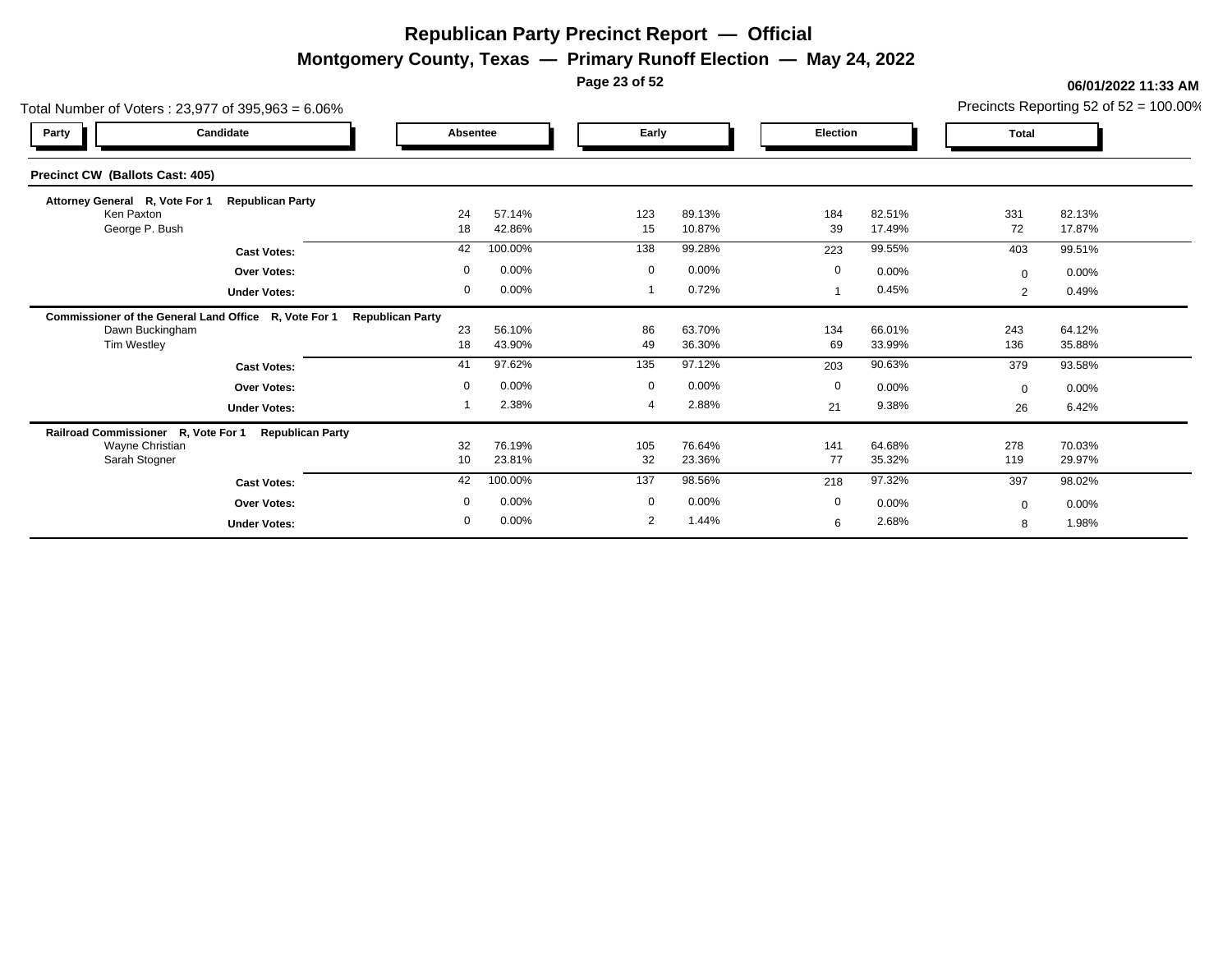**Montgomery County, Texas — Primary Runoff Election — May 24, 2022**

**Page 24 of 52**

| Total Number of Voters: 23,977 of 395,963 = 6.06%     |                         |                         |                  |             |                  |                 |                  |                | Precincts Reporting 52 of $52 = 100.00\%$ |
|-------------------------------------------------------|-------------------------|-------------------------|------------------|-------------|------------------|-----------------|------------------|----------------|-------------------------------------------|
| Party                                                 | Candidate               | Absentee                |                  | Early       |                  | <b>Election</b> |                  | <b>Total</b>   |                                           |
| Precinct CX (Ballots Cast: 901)                       |                         |                         |                  |             |                  |                 |                  |                |                                           |
| Attorney General R, Vote For 1                        | <b>Republican Party</b> |                         |                  |             |                  |                 |                  |                |                                           |
| Ken Paxton<br>George P. Bush                          |                         | 83<br>77                | 51.88%<br>48.13% | 193<br>77   | 71.48%<br>28.52% | 366<br>103      | 78.04%<br>21.96% | 642<br>257     | 71.41%<br>28.59%                          |
|                                                       | <b>Cast Votes:</b>      | 160                     | 99.38%           | 270         | 100.00%          | 469             | 99.79%           | 899            | 99.78%                                    |
|                                                       | <b>Over Votes:</b>      | $\mathbf 0$             | 0.00%            | $\mathbf 0$ | 0.00%            | $\mathbf 0$     | 0.00%            | $\Omega$       | $0.00\%$                                  |
|                                                       | <b>Under Votes:</b>     |                         | 0.62%            | $\mathbf 0$ | 0.00%            |                 | 0.21%            | $\overline{2}$ | 0.22%                                     |
| Commissioner of the General Land Office R, Vote For 1 |                         | <b>Republican Party</b> |                  |             |                  |                 |                  |                |                                           |
| Dawn Buckingham<br>Tim Westley                        |                         | 93<br>58                | 61.59%<br>38.41% | 175<br>75   | 70.00%<br>30.00% | 307<br>123      | 71.40%<br>28.60% | 575<br>256     | 69.19%<br>30.81%                          |
|                                                       | <b>Cast Votes:</b>      | 151                     | 93.79%           | 250         | 92.59%           | 430             | 91.49%           | 831            | 92.23%                                    |
|                                                       | <b>Over Votes:</b>      | $\mathbf 0$             | 0.00%            | $\mathbf 0$ | 0.00%            | $\mathbf 0$     | 0.00%            | $\Omega$       | 0.00%                                     |
|                                                       | <b>Under Votes:</b>     | 10                      | 6.21%            | 20          | 7.41%            | 40              | 8.51%            | 70             | 7.77%                                     |
| Railroad Commissioner R, Vote For 1                   | <b>Republican Party</b> |                         |                  |             |                  |                 |                  |                |                                           |
| Wayne Christian<br>Sarah Stogner                      |                         | 100<br>55               | 64.52%<br>35.48% | 156<br>105  | 59.77%<br>40.23% | 290<br>160      | 64.44%<br>35.56% | 546<br>320     | 63.05%<br>36.95%                          |
|                                                       | <b>Cast Votes:</b>      | 155                     | 96.27%           | 261         | 96.67%           | 450             | 95.74%           | 866            | 96.12%                                    |
|                                                       | <b>Over Votes:</b>      | $\mathbf 0$             | 0.00%            | $\mathbf 0$ | 0.00%            | $\mathbf 0$     | 0.00%            | $\Omega$       | $0.00\%$                                  |
|                                                       | <b>Under Votes:</b>     | 6                       | 3.73%            | 9           | 3.33%            | 20              | 4.26%            | 35             | 3.88%                                     |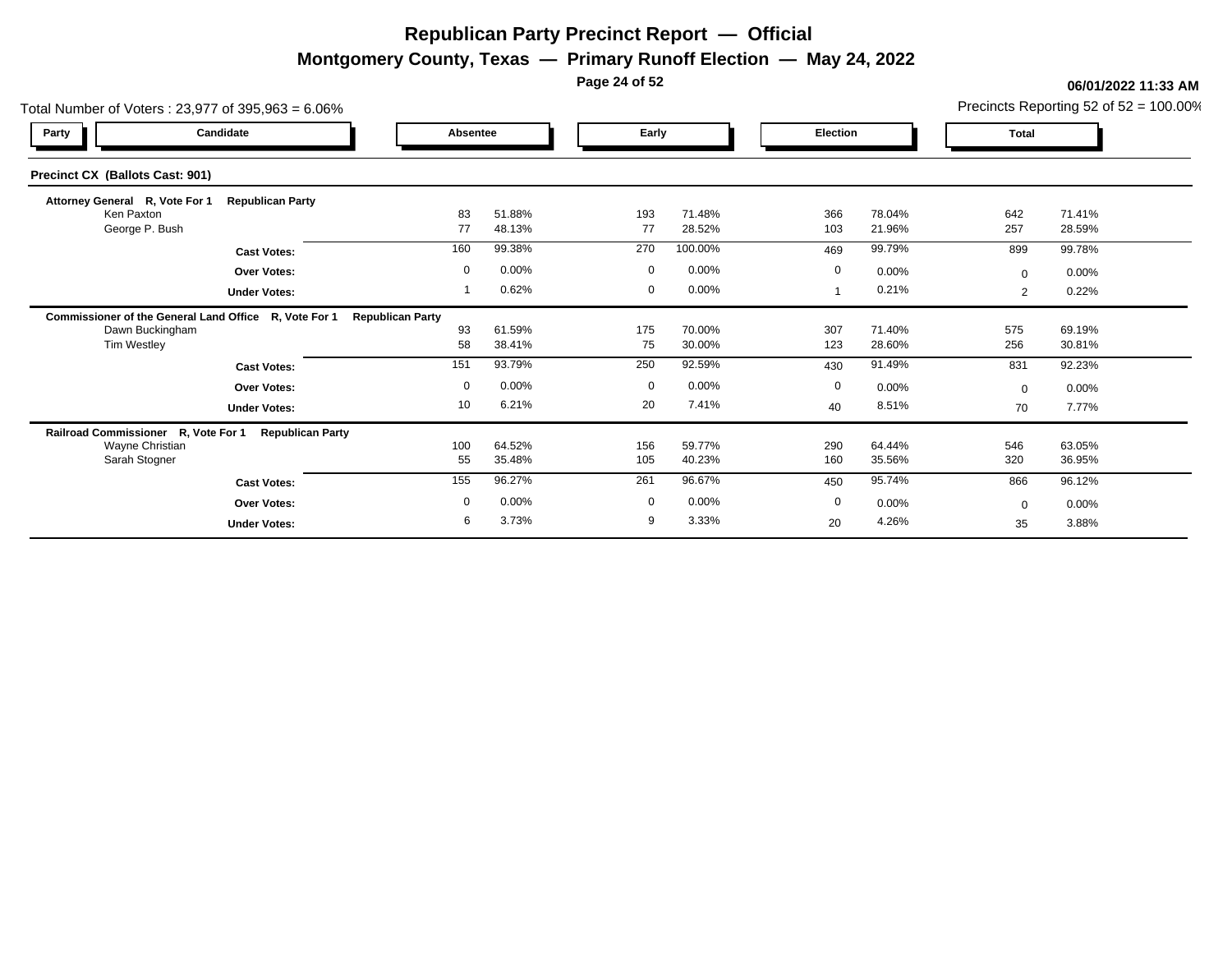**Montgomery County, Texas — Primary Runoff Election — May 24, 2022**

**Page 25 of 52**

| Total Number of Voters: 23,977 of 395,963 = 6.06%     |                         |                         |                  |             |                  |                 |                  |              | Precincts Reporting 52 of $52 = 100.00\%$ |
|-------------------------------------------------------|-------------------------|-------------------------|------------------|-------------|------------------|-----------------|------------------|--------------|-------------------------------------------|
| Party                                                 | Candidate               | Absentee                |                  | Early       |                  | <b>Election</b> |                  | <b>Total</b> |                                           |
| Precinct CY (Ballots Cast: 474)                       |                         |                         |                  |             |                  |                 |                  |              |                                           |
| Attorney General R, Vote For 1                        | <b>Republican Party</b> |                         |                  |             |                  |                 |                  |              |                                           |
| Ken Paxton<br>George P. Bush                          |                         | 26<br>31                | 45.61%<br>54.39% | 118<br>16   | 88.06%<br>11.94% | 221<br>61       | 78.37%<br>21.63% | 365<br>108   | 77.17%<br>22.83%                          |
|                                                       | <b>Cast Votes:</b>      | 57                      | 100.00%          | 134         | 99.26%           | 282             | 100.00%          | 473          | 99.79%                                    |
|                                                       | <b>Over Votes:</b>      | $\mathbf 0$             | 0.00%            | $\mathbf 0$ | 0.00%            | $\mathbf 0$     | 0.00%            | $\mathbf{0}$ | $0.00\%$                                  |
|                                                       | <b>Under Votes:</b>     | 0                       | 0.00%            |             | 0.74%            | $\mathbf{0}$    | 0.00%            |              | 0.21%                                     |
| Commissioner of the General Land Office R, Vote For 1 |                         | <b>Republican Party</b> |                  |             |                  |                 |                  |              |                                           |
| Dawn Buckingham                                       |                         | 28                      | 54.90%           | 87          | 67.44%           | 180             | 69.23%           | 295          | 67.05%                                    |
| Tim Westley                                           |                         | 23                      | 45.10%           | 42          | 32.56%           | 80              | 30.77%           | 145          | 32.95%                                    |
|                                                       | <b>Cast Votes:</b>      | 51                      | 89.47%           | 129         | 95.56%           | 260             | 92.20%           | 440          | 92.83%                                    |
|                                                       | <b>Over Votes:</b>      | $\mathbf 0$             | 0.00%            | $\mathbf 0$ | 0.00%            | $\mathbf 0$     | 0.00%            | $\Omega$     | 0.00%                                     |
|                                                       | <b>Under Votes:</b>     | 6                       | 10.53%           | 6           | 4.44%            | 22              | 7.80%            | 34           | 7.17%                                     |
| Railroad Commissioner R, Vote For 1                   | <b>Republican Party</b> |                         |                  |             |                  |                 |                  |              |                                           |
| Wayne Christian<br>Sarah Stogner                      |                         | 37<br>14                | 72.55%<br>27.45% | 92<br>38    | 70.77%<br>29.23% | 188<br>79       | 70.41%<br>29.59% | 317<br>131   | 70.76%<br>29.24%                          |
|                                                       |                         |                         |                  |             |                  |                 |                  |              |                                           |
|                                                       | <b>Cast Votes:</b>      | 51                      | 89.47%           | 130         | 96.30%           | 267             | 94.68%           | 448          | 94.51%                                    |
|                                                       | Over Votes:             | $\mathbf 0$             | 0.00%            | $\mathbf 0$ | 0.00%            | 0               | 0.00%            | $\Omega$     | $0.00\%$                                  |
|                                                       | <b>Under Votes:</b>     | 6                       | 10.53%           | 5           | 3.70%            | 15              | 5.32%            | 26           | 5.49%                                     |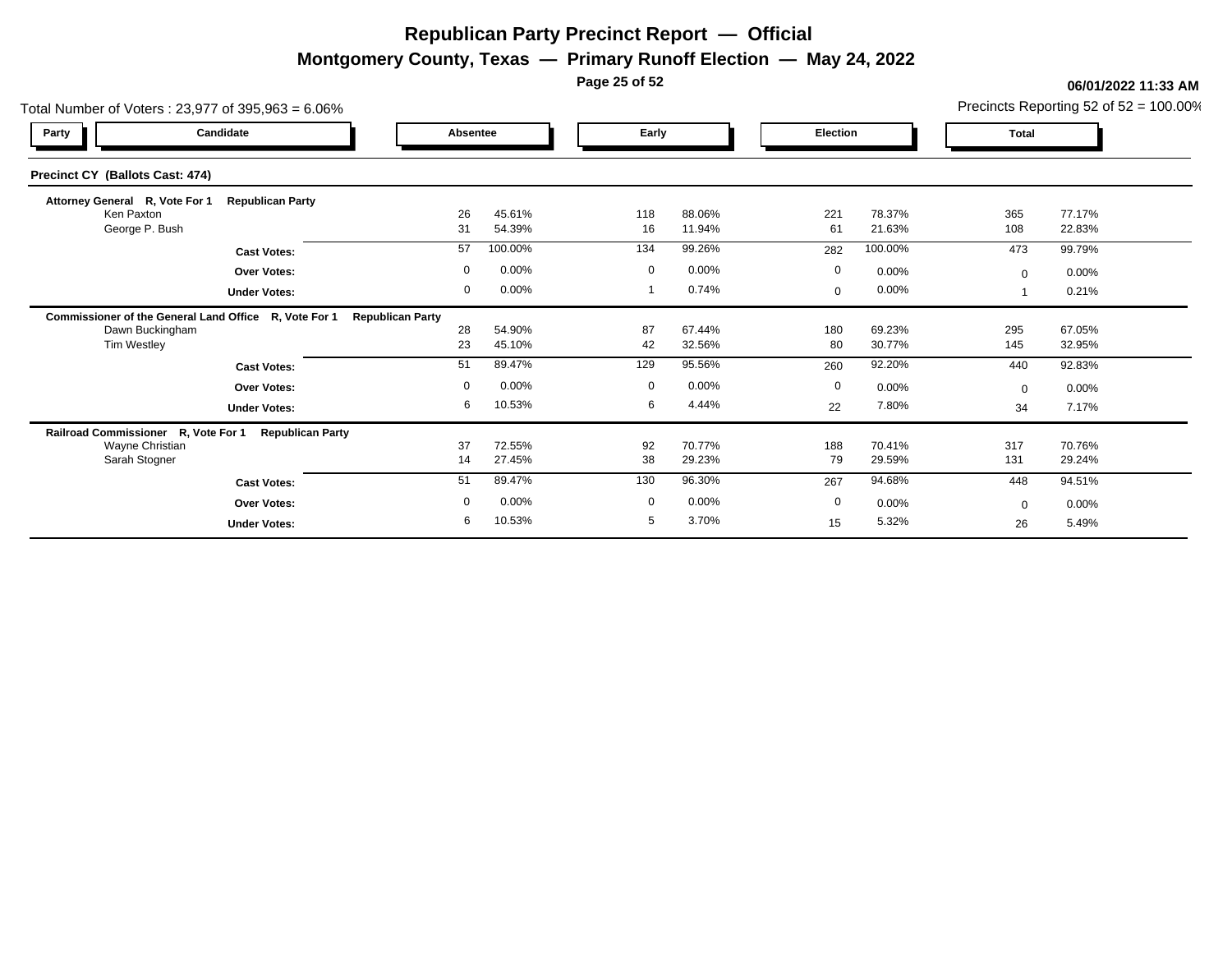**Montgomery County, Texas — Primary Runoff Election — May 24, 2022**

**Page 26 of 52**

| Total Number of Voters: 23,977 of 395,963 = 6.06%     |                         |                         |                  |             |                  |             |                  |              | Precincts Reporting 52 of $52 = 100.00\%$ |
|-------------------------------------------------------|-------------------------|-------------------------|------------------|-------------|------------------|-------------|------------------|--------------|-------------------------------------------|
| Party                                                 | Candidate               | Absentee                |                  | Early       |                  | Election    |                  | <b>Total</b> |                                           |
| Precinct CZ (Ballots Cast: 422)                       |                         |                         |                  |             |                  |             |                  |              |                                           |
| Attorney General R, Vote For 1                        | <b>Republican Party</b> |                         |                  |             |                  |             |                  |              |                                           |
| Ken Paxton<br>George P. Bush                          |                         | 41<br>18                | 69.49%<br>30.51% | 117<br>35   | 76.97%<br>23.03% | 151<br>59   | 71.90%<br>28.10% | 309<br>112   | 73.40%<br>26.60%                          |
|                                                       | <b>Cast Votes:</b>      | 59                      | 100.00%          | 152         | 99.35%           | 210         | 100.00%          | 421          | 99.76%                                    |
|                                                       | <b>Over Votes:</b>      | $\mathbf 0$             | 0.00%            | $\mathbf 0$ | 0.00%            | $\mathbf 0$ | 0.00%            | $\mathbf{0}$ | 0.00%                                     |
|                                                       | <b>Under Votes:</b>     | $\mathbf{0}$            | 0.00%            |             | 0.65%            | 0           | 0.00%            |              | 0.24%                                     |
| Commissioner of the General Land Office R, Vote For 1 |                         | <b>Republican Party</b> |                  |             |                  |             |                  |              |                                           |
| Dawn Buckingham                                       |                         | 36                      | 63.16%           | 97          | 66.44%           | 137         | 69.90%           | 270          | 67.67%                                    |
| Tim Westley                                           |                         | 21                      | 36.84%           | 49          | 33.56%           | 59          | 30.10%           | 129          | 32.33%                                    |
|                                                       | <b>Cast Votes:</b>      | 57                      | 96.61%           | 146         | 95.42%           | 196         | 93.33%           | 399          | 94.55%                                    |
|                                                       | <b>Over Votes:</b>      | $\mathbf 0$             | 0.00%            | $\mathbf 0$ | 0.00%            | $\mathbf 0$ | 0.00%            | $\Omega$     | $0.00\%$                                  |
|                                                       | <b>Under Votes:</b>     | $\overline{2}$          | 3.39%            |             | 4.58%            | 14          | 6.67%            | 23           | 5.45%                                     |
| Railroad Commissioner R, Vote For 1                   | <b>Republican Party</b> |                         |                  |             |                  |             |                  |              |                                           |
| Wayne Christian                                       |                         | 47                      | 82.46%           | 98          | 64.90%           | 122         | 60.40%           | 267          | 65.12%                                    |
| Sarah Stogner                                         |                         | 10                      | 17.54%           | 53          | 35.10%           | 80          | 39.60%           | 143          | 34.88%                                    |
|                                                       | <b>Cast Votes:</b>      | 57                      | 96.61%           | 151         | 98.69%           | 202         | 96.19%           | 410          | 97.16%                                    |
|                                                       | <b>Over Votes:</b>      | $\mathbf 0$             | 0.00%            | $\mathbf 0$ | 0.00%            | $\mathbf 0$ | 0.00%            | $\Omega$     | $0.00\%$                                  |
|                                                       | <b>Under Votes:</b>     | 2                       | 3.39%            | 2           | 1.31%            | 8           | 3.81%            | 12           | 2.84%                                     |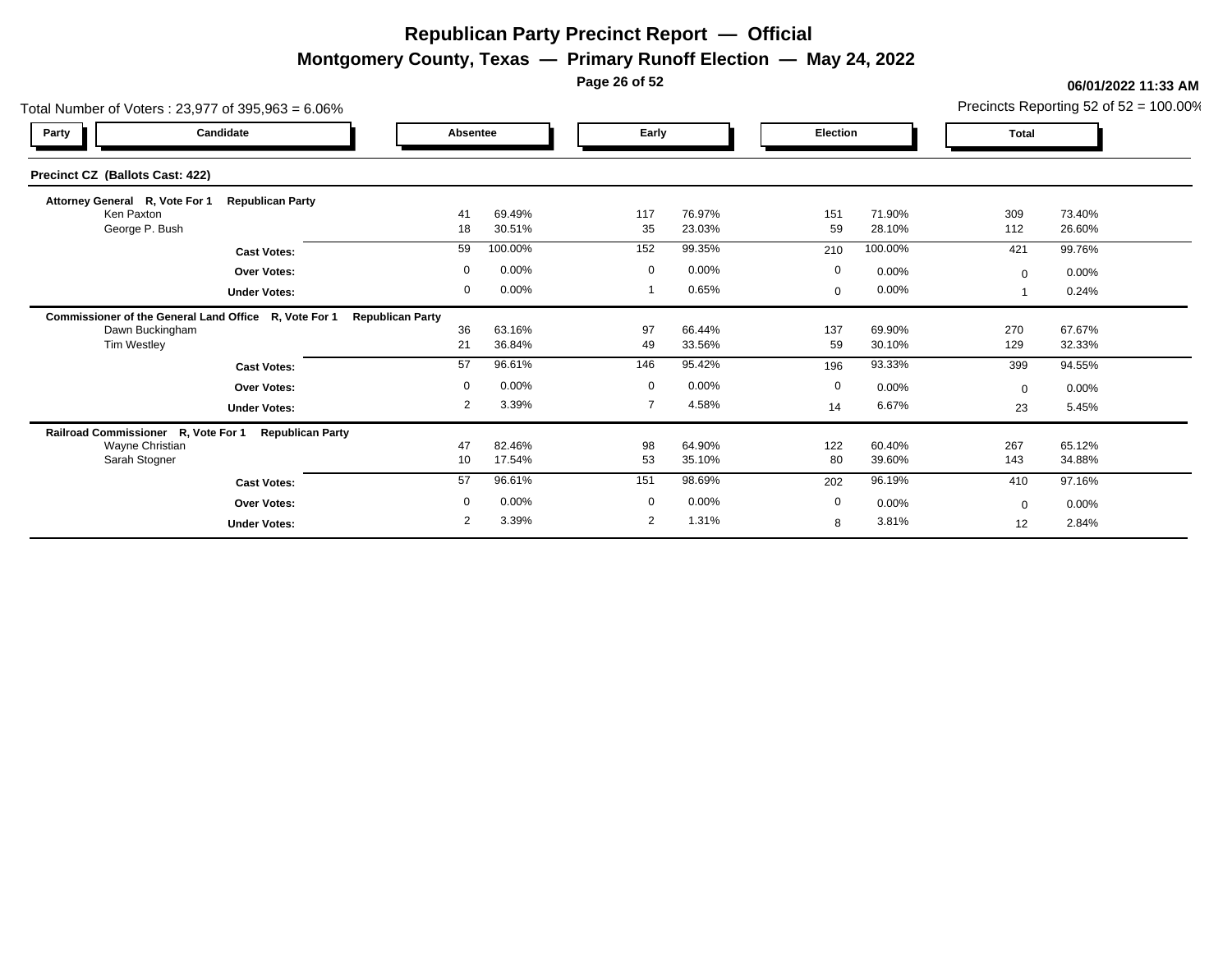**Montgomery County, Texas — Primary Runoff Election — May 24, 2022**

**Page 27 of 52**

| Total Number of Voters: 23,977 of 395,963 = 6.06%     |                         |                         |                  |                |                  |                 |                  |                | Precincts Reporting 52 of $52 = 100.00\%$ |
|-------------------------------------------------------|-------------------------|-------------------------|------------------|----------------|------------------|-----------------|------------------|----------------|-------------------------------------------|
| Party                                                 | Candidate               | Absentee                |                  | Early          |                  | <b>Election</b> |                  | <b>Total</b>   |                                           |
| Precinct DA (Ballots Cast: 391)                       |                         |                         |                  |                |                  |                 |                  |                |                                           |
| Attorney General R, Vote For 1                        | <b>Republican Party</b> |                         |                  |                |                  |                 |                  |                |                                           |
| Ken Paxton<br>George P. Bush                          |                         | 102<br>45               | 69.39%<br>30.61% | 62<br>26       | 70.45%<br>29.55% | 108<br>46       | 70.13%<br>29.87% | 272<br>117     | 69.92%<br>30.08%                          |
|                                                       | <b>Cast Votes:</b>      | 147                     | 100.00%          | 88             | 98.88%           | 154             | 99.35%           | 389            | 99.49%                                    |
|                                                       | <b>Over Votes:</b>      | $\mathbf 0$             | 0.00%            | $\mathbf 0$    | 0.00%            | $\mathbf 0$     | 0.00%            | $\Omega$       | $0.00\%$                                  |
|                                                       | <b>Under Votes:</b>     | 0                       | 0.00%            |                | 1.12%            |                 | 0.65%            | $\overline{2}$ | 0.51%                                     |
| Commissioner of the General Land Office R, Vote For 1 |                         | <b>Republican Party</b> |                  |                |                  |                 |                  |                |                                           |
| Dawn Buckingham                                       |                         | 83                      | 59.71%           | 61             | 72.62%           | 96              | 70.59%           | 240            | 66.85%                                    |
| Tim Westley                                           |                         | 56                      | 40.29%           | 23             | 27.38%           | 40              | 29.41%           | 119            | 33.15%                                    |
|                                                       | <b>Cast Votes:</b>      | 139                     | 94.56%           | 84             | 94.38%           | 136             | 87.74%           | 359            | 91.82%                                    |
|                                                       | <b>Over Votes:</b>      | $\mathbf 0$             | 0.00%            | $\overline{0}$ | 0.00%            | $\mathbf 0$     | 0.00%            | $\Omega$       | $0.00\%$                                  |
|                                                       | <b>Under Votes:</b>     | 8                       | 5.44%            | 5              | 5.62%            | 19              | 12.26%           | 32             | 8.18%                                     |
| Railroad Commissioner R, Vote For 1                   | <b>Republican Party</b> |                         |                  |                |                  |                 |                  |                |                                           |
| Wayne Christian<br>Sarah Stogner                      |                         | 106<br>38               | 73.61%<br>26.39% | 52<br>34       | 60.47%<br>39.53% | 85<br>64        | 57.05%<br>42.95% | 243<br>136     | 64.12%<br>35.88%                          |
|                                                       |                         | 144                     | 97.96%           | 86             | 96.63%           |                 | 96.13%           |                |                                           |
|                                                       | <b>Cast Votes:</b>      |                         |                  |                |                  | 149             |                  | 379            | 96.93%                                    |
|                                                       | <b>Over Votes:</b>      | $\mathbf 0$             | 0.00%            | $\mathbf 0$    | 0.00%            | $\mathbf 0$     | 0.00%            | $\Omega$       | 0.00%                                     |
|                                                       | <b>Under Votes:</b>     | 3                       | 2.04%            | 3              | 3.37%            | 6               | 3.87%            | 12             | 3.07%                                     |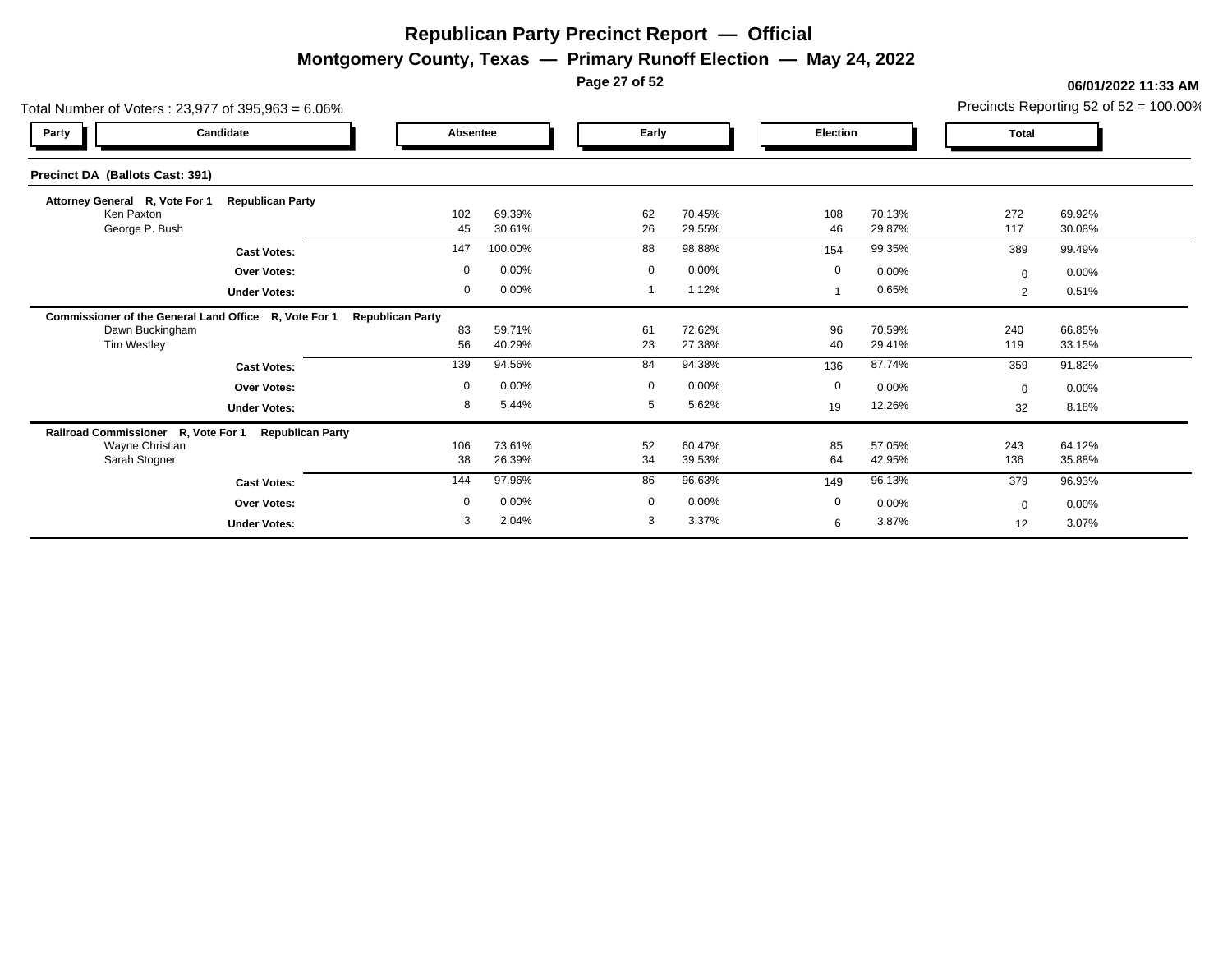**Montgomery County, Texas — Primary Runoff Election — May 24, 2022**

**Page 28 of 52**

| Total Number of Voters: 23,977 of 395,963 = 6.06%     |                         |                         |                  |             |                  |                 |                  |              | Precincts Reporting 52 of $52 = 100.00\%$ |
|-------------------------------------------------------|-------------------------|-------------------------|------------------|-------------|------------------|-----------------|------------------|--------------|-------------------------------------------|
| Party                                                 | Candidate               | Absentee                |                  | Early       |                  | <b>Election</b> |                  | <b>Total</b> |                                           |
| <b>Precinct DB (Ballots Cast: 499)</b>                |                         |                         |                  |             |                  |                 |                  |              |                                           |
| Attorney General R, Vote For 1                        | <b>Republican Party</b> |                         |                  |             |                  |                 |                  |              |                                           |
| Ken Paxton<br>George P. Bush                          |                         | 55<br>49                | 52.88%<br>47.12% | 86<br>19    | 81.90%<br>18.10% | 225<br>61       | 78.67%<br>21.33% | 366<br>129   | 73.94%<br>26.06%                          |
|                                                       | <b>Cast Votes:</b>      | 104                     | 98.11%           | 105         | 99.06%           | 286             | 99.65%           | 495          | 99.20%                                    |
|                                                       | <b>Over Votes:</b>      | $\mathbf 0$             | 0.00%            | $\mathbf 0$ | 0.00%            | $\mathbf 0$     | 0.00%            | $\mathbf{0}$ | 0.00%                                     |
|                                                       | <b>Under Votes:</b>     | 2                       | 1.89%            |             | 0.94%            |                 | 0.35%            |              | 0.80%                                     |
| Commissioner of the General Land Office R, Vote For 1 |                         | <b>Republican Party</b> |                  |             |                  |                 |                  |              |                                           |
| Dawn Buckingham                                       |                         | 64                      | 67.37%           | 70          | 67.96%           | 191             | 72.08%           | 325          | 70.19%                                    |
| Tim Westley                                           |                         | 31                      | 32.63%           | 33          | 32.04%           | 74              | 27.92%           | 138          | 29.81%                                    |
|                                                       | <b>Cast Votes:</b>      | 95                      | 89.62%           | 103         | 97.17%           | 265             | 92.33%           | 463          | 92.79%                                    |
|                                                       | <b>Over Votes:</b>      | $\mathbf 0$             | 0.00%            | $\mathbf 0$ | 0.00%            | $\mathbf 0$     | 0.00%            | $\Omega$     | $0.00\%$                                  |
|                                                       | <b>Under Votes:</b>     | 11                      | 10.38%           | 3           | 2.83%            | 22              | 7.67%            | 36           | 7.21%                                     |
| Railroad Commissioner R, Vote For 1                   | <b>Republican Party</b> |                         |                  |             |                  |                 |                  |              |                                           |
| Wayne Christian<br>Sarah Stogner                      |                         | 63<br>36                | 63.64%<br>36.36% | 68<br>35    | 66.02%<br>33.98% | 183<br>94       | 66.06%<br>33.94% | 314<br>165   | 65.55%<br>34.45%                          |
|                                                       |                         | 99                      | 93.40%           | 103         | 97.17%           | 277             | 96.52%           | 479          | 95.99%                                    |
|                                                       | <b>Cast Votes:</b>      |                         |                  |             |                  |                 |                  |              |                                           |
|                                                       | <b>Over Votes:</b>      | $\mathbf 0$             | 0.00%            | $\mathbf 0$ | 0.00%            | $\mathbf 0$     | 0.00%            | $\Omega$     | 0.00%                                     |
|                                                       | <b>Under Votes:</b>     |                         | 6.60%            | 3           | 2.83%            | 10 <sup>°</sup> | 3.48%            | 20           | 4.01%                                     |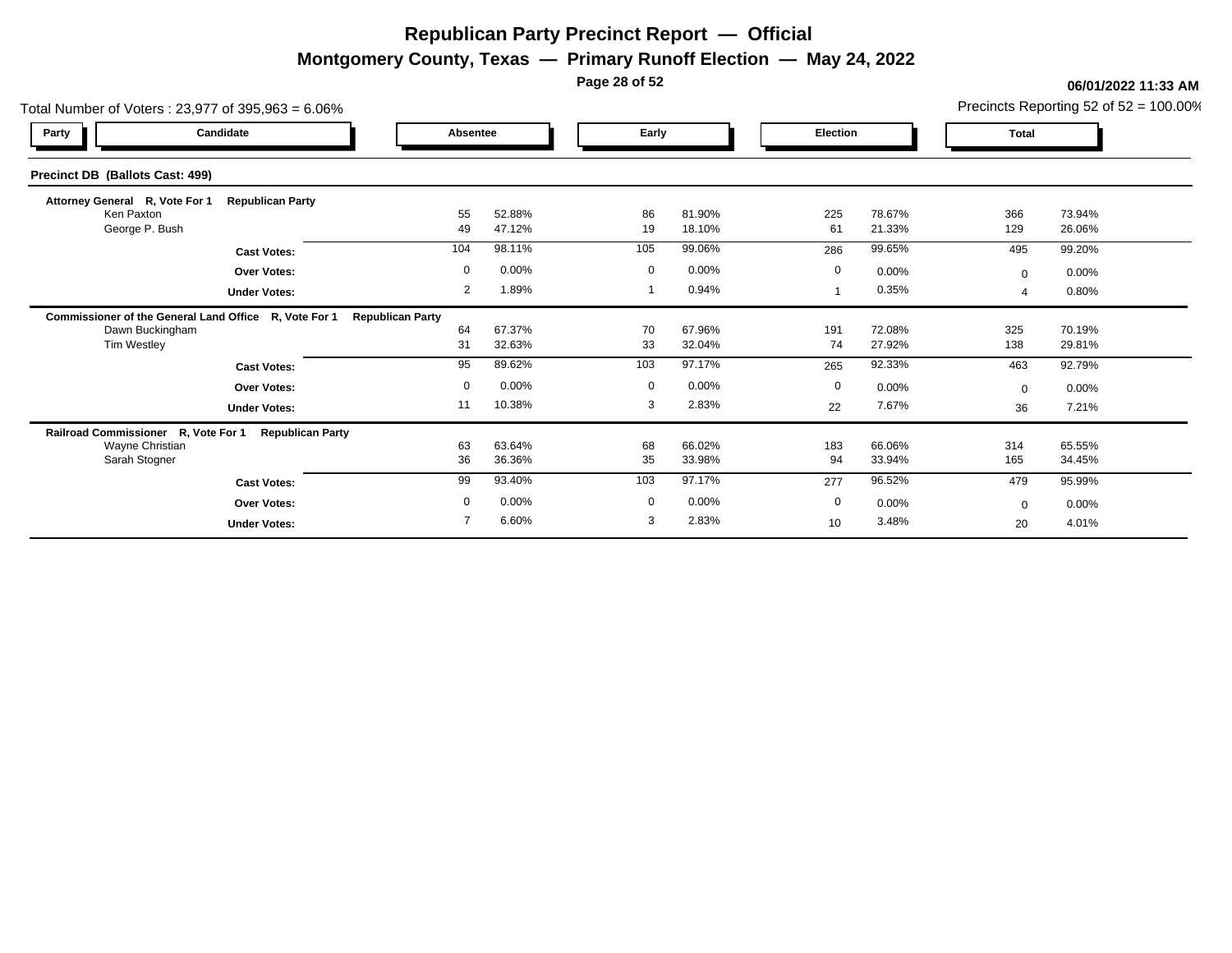**Montgomery County, Texas — Primary Runoff Election — May 24, 2022**

**Page 29 of 52**

| Total Number of Voters: 23,977 of 395,963 = 6.06%     |                         |                         |                  |             |                  |                 |                  |              | Precincts Reporting 52 of $52 = 100.00\%$ |
|-------------------------------------------------------|-------------------------|-------------------------|------------------|-------------|------------------|-----------------|------------------|--------------|-------------------------------------------|
| Party                                                 | Candidate               | Absentee                |                  | Early       |                  | <b>Election</b> |                  | <b>Total</b> |                                           |
| Precinct DC (Ballots Cast: 797)                       |                         |                         |                  |             |                  |                 |                  |              |                                           |
| Attorney General R, Vote For 1                        | <b>Republican Party</b> |                         |                  |             |                  |                 |                  |              |                                           |
| Ken Paxton<br>George P. Bush                          |                         | 61<br>50                | 54.95%<br>45.05% | 196<br>69   | 73.96%<br>26.04% | 297<br>123      | 70.71%<br>29.29% | 554<br>242   | 69.60%<br>30.40%                          |
|                                                       | <b>Cast Votes:</b>      | 111                     | 100.00%          | 265         | 100.00%          | 420             | 99.76%           | 796          | 99.87%                                    |
|                                                       | <b>Over Votes:</b>      | $\mathbf 0$             | 0.00%            | $\mathbf 0$ | 0.00%            | $\mathbf 0$     | 0.00%            | $\mathbf{0}$ | 0.00%                                     |
|                                                       | <b>Under Votes:</b>     | 0                       | 0.00%            | $\mathbf 0$ | 0.00%            |                 | 0.24%            |              | 0.13%                                     |
| Commissioner of the General Land Office R, Vote For 1 |                         | <b>Republican Party</b> |                  |             |                  |                 |                  |              |                                           |
| Dawn Buckingham                                       |                         | 63<br>34                | 64.95%<br>35.05% | 170<br>74   | 69.67%<br>30.33% | 280<br>94       | 74.87%<br>25.13% | 513<br>202   | 71.75%<br>28.25%                          |
| Tim Westley                                           |                         |                         |                  |             |                  |                 |                  |              |                                           |
|                                                       | <b>Cast Votes:</b>      | 97                      | 87.39%           | 244         | 92.08%           | 374             | 88.84%           | 715          | 89.71%                                    |
|                                                       | <b>Over Votes:</b>      | $\mathbf 0$             | 0.00%            | $\mathbf 0$ | 0.00%            | 0               | 0.00%            | $\Omega$     | 0.00%                                     |
|                                                       | <b>Under Votes:</b>     | 14                      | 12.61%           | 21          | 7.92%            | 47              | 11.16%           | 82           | 10.29%                                    |
| Railroad Commissioner R, Vote For 1                   | <b>Republican Party</b> |                         |                  |             |                  |                 |                  |              |                                           |
| Wayne Christian<br>Sarah Stogner                      |                         | 67<br>33                | 67.00%<br>33.00% | 174<br>81   | 68.24%<br>31.76% | 248<br>148      | 62.63%<br>37.37% | 489<br>262   | 65.11%<br>34.89%                          |
|                                                       |                         |                         |                  |             |                  |                 |                  |              |                                           |
|                                                       | <b>Cast Votes:</b>      | 100                     | 90.09%           | 255         | 96.23%           | 396             | 94.06%           | 751          | 94.23%                                    |
|                                                       | <b>Over Votes:</b>      | $\mathbf 0$             | 0.00%            | $\mathbf 0$ | 0.00%            | 0               | 0.00%            | $\Omega$     | 0.00%                                     |
|                                                       | <b>Under Votes:</b>     | 11                      | 9.91%            | 10          | 3.77%            | 25              | 5.94%            | 46           | 5.77%                                     |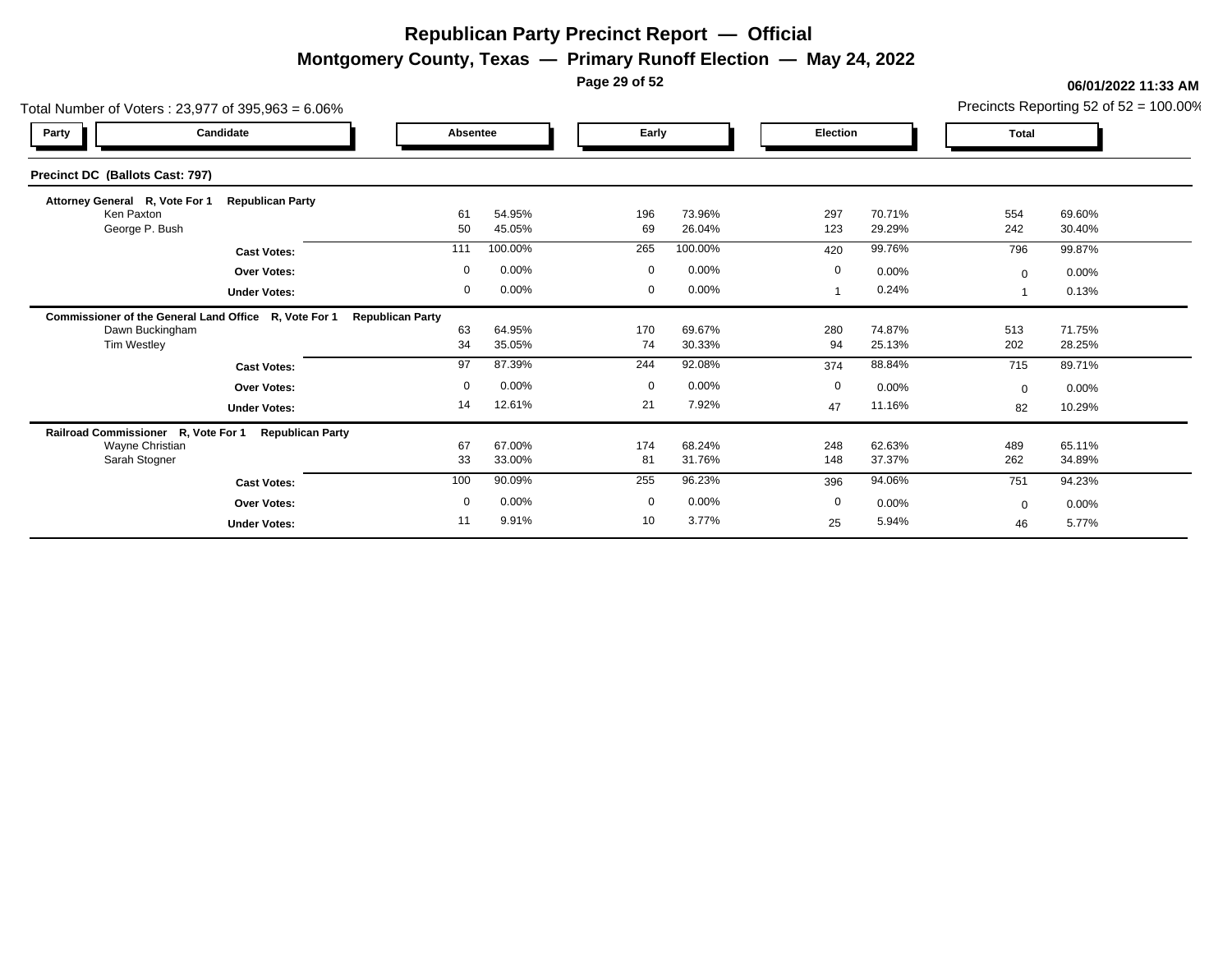**Montgomery County, Texas — Primary Runoff Election — May 24, 2022**

**Page 30 of 52**

| Total Number of Voters: 23,977 of 395,963 = 6.06%     |                         |                         |                  |             |                  |             |                  |              | Precincts Reporting 52 of $52 = 100.00\%$ |
|-------------------------------------------------------|-------------------------|-------------------------|------------------|-------------|------------------|-------------|------------------|--------------|-------------------------------------------|
| Party                                                 | Candidate               | Absentee                |                  | Early       |                  | Election    |                  | <b>Total</b> |                                           |
| Precinct DD (Ballots Cast: 428)                       |                         |                         |                  |             |                  |             |                  |              |                                           |
| Attorney General R, Vote For 1                        | <b>Republican Party</b> |                         |                  |             |                  |             |                  |              |                                           |
| Ken Paxton<br>George P. Bush                          |                         | 30<br>16                | 65.22%<br>34.78% | 99<br>44    | 69.23%<br>30.77% | 166<br>72   | 69.75%<br>30.25% | 295<br>132   | 69.09%<br>30.91%                          |
|                                                       | <b>Cast Votes:</b>      | 46                      | 100.00%          | 143         | 100.00%          | 238         | 99.58%           | 427          | 99.77%                                    |
|                                                       | <b>Over Votes:</b>      | $\mathbf 0$             | 0.00%            | $\mathbf 0$ | 0.00%            | $\mathbf 0$ | 0.00%            | $\Omega$     | 0.00%                                     |
|                                                       | <b>Under Votes:</b>     | $\mathbf 0$             | 0.00%            | $\mathbf 0$ | 0.00%            |             | 0.42%            |              | 0.23%                                     |
| Commissioner of the General Land Office R, Vote For 1 |                         | <b>Republican Party</b> |                  |             |                  |             |                  |              |                                           |
| Dawn Buckingham                                       |                         | 32                      | 74.42%           | 106         | 80.92%           | 147         | 70.00%           | 285          | 74.22%                                    |
| Tim Westley                                           |                         | 11                      | 25.58%           | 25          | 19.08%           | 63          | 30.00%           | 99           | 25.78%                                    |
|                                                       | <b>Cast Votes:</b>      | 43                      | 93.48%           | 131         | 91.61%           | 210         | 87.87%           | 384          | 89.72%                                    |
|                                                       | <b>Over Votes:</b>      | $\mathbf 0$             | 0.00%            | $\mathbf 0$ | 0.00%            | $\mathbf 0$ | 0.00%            | $\Omega$     | 0.00%                                     |
|                                                       | <b>Under Votes:</b>     | 3                       | 6.52%            | 12          | 8.39%            | 29          | 12.13%           | 44           | 10.28%                                    |
| Railroad Commissioner R, Vote For 1                   | <b>Republican Party</b> |                         |                  |             |                  |             |                  |              |                                           |
| <b>Wayne Christian</b><br>Sarah Stogner               |                         | 26<br>17                | 60.47%<br>39.53% | 83<br>54    | 60.58%<br>39.42% | 132<br>94   | 58.41%<br>41.59% | 241<br>165   | 59.36%<br>40.64%                          |
|                                                       |                         |                         |                  | 137         | 95.80%           |             |                  |              |                                           |
|                                                       | <b>Cast Votes:</b>      | 43                      | 93.48%           |             |                  | 226         | 94.56%           | 406          | 94.86%                                    |
|                                                       | <b>Over Votes:</b>      | $\mathbf 0$             | 0.00%            | $\mathbf 0$ | 0.00%            | $\mathbf 0$ | 0.00%            | $\Omega$     | 0.00%                                     |
|                                                       | <b>Under Votes:</b>     | 3                       | 6.52%            | 6           | 4.20%            | 13          | 5.44%            | 22           | 5.14%                                     |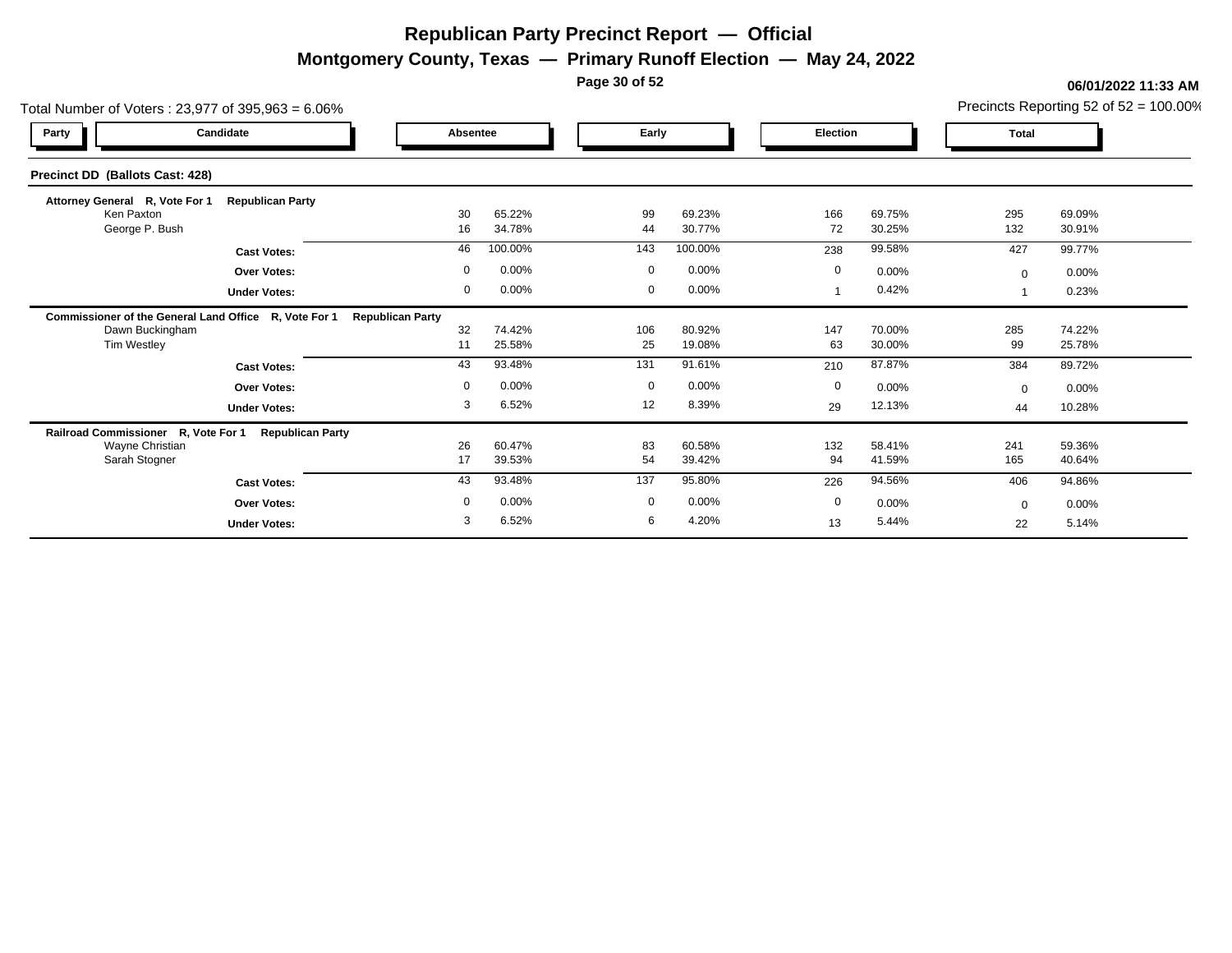**Montgomery County, Texas — Primary Runoff Election — May 24, 2022**

**Page 31 of 52**

| Total Number of Voters: 23,977 of 395,963 = 6.06%     |                         |                         |                  |                |                  |                 |                  |              | Precincts Reporting 52 of $52 = 100.00\%$ |
|-------------------------------------------------------|-------------------------|-------------------------|------------------|----------------|------------------|-----------------|------------------|--------------|-------------------------------------------|
| Party                                                 | Candidate               | Absentee                |                  | Early          |                  | <b>Election</b> |                  | <b>Total</b> |                                           |
| Precinct DE (Ballots Cast: 530)                       |                         |                         |                  |                |                  |                 |                  |              |                                           |
| Attorney General R, Vote For 1                        | <b>Republican Party</b> |                         |                  |                |                  |                 |                  |              |                                           |
| Ken Paxton<br>George P. Bush                          |                         | 39<br>30                | 56.52%<br>43.48% | 135<br>63      | 68.18%<br>31.82% | 164<br>94       | 63.57%<br>36.43% | 338<br>187   | 64.38%<br>35.62%                          |
|                                                       | <b>Cast Votes:</b>      | 69                      | 97.18%           | 198            | 100.00%          | 258             | 98.85%           | 525          | 99.06%                                    |
|                                                       | <b>Over Votes:</b>      | $\mathbf 0$             | 0.00%            | $\mathbf 0$    | 0.00%            | $\mathbf 0$     | 0.00%            | $\Omega$     | 0.00%                                     |
|                                                       | <b>Under Votes:</b>     | $\overline{2}$          | 2.82%            | $\mathbf 0$    | 0.00%            | 3               | 1.15%            | 5            | 0.94%                                     |
| Commissioner of the General Land Office R, Vote For 1 |                         | <b>Republican Party</b> |                  |                |                  |                 |                  |              |                                           |
| Dawn Buckingham                                       |                         | 42                      | 66.67%           | 142            | 74.35%           | 165             | 76.74%           | 349          | 74.41%                                    |
| Tim Westley                                           |                         | 21                      | 33.33%           | 49             | 25.65%           | 50              | 23.26%           | 120          | 25.59%                                    |
|                                                       | <b>Cast Votes:</b>      | 63                      | 88.73%           | 191            | 96.46%           | 215             | 82.38%           | 469          | 88.49%                                    |
|                                                       | <b>Over Votes:</b>      | $\mathbf 0$             | 0.00%            | $\mathbf 0$    | 0.00%            | $\mathbf 0$     | 0.00%            | $\Omega$     | 0.00%                                     |
|                                                       | <b>Under Votes:</b>     | 8                       | 11.27%           | $\overline{7}$ | 3.54%            | 46              | 17.62%           | 61           | 11.51%                                    |
| Railroad Commissioner R, Vote For 1                   | <b>Republican Party</b> |                         |                  |                |                  |                 |                  |              |                                           |
| Wayne Christian<br>Sarah Stogner                      |                         | 37<br>27                | 57.81%<br>42.19% | 121<br>76      | 61.42%<br>38.58% | 128<br>109      | 54.01%<br>45.99% | 286<br>212   | 57.43%<br>42.57%                          |
|                                                       |                         |                         |                  |                |                  |                 |                  |              |                                           |
|                                                       | <b>Cast Votes:</b>      | 64                      | 90.14%           | 197            | 99.49%           | 237             | 90.80%           | 498          | 93.96%                                    |
|                                                       | <b>Over Votes:</b>      | $\Omega$                | 0.00%            | $\mathbf 0$    | 0.00%            | $\mathbf 0$     | 0.00%            | $\Omega$     | 0.00%                                     |
|                                                       | <b>Under Votes:</b>     |                         | 9.86%            |                | 0.51%            | 24              | 9.20%            | 32           | 6.04%                                     |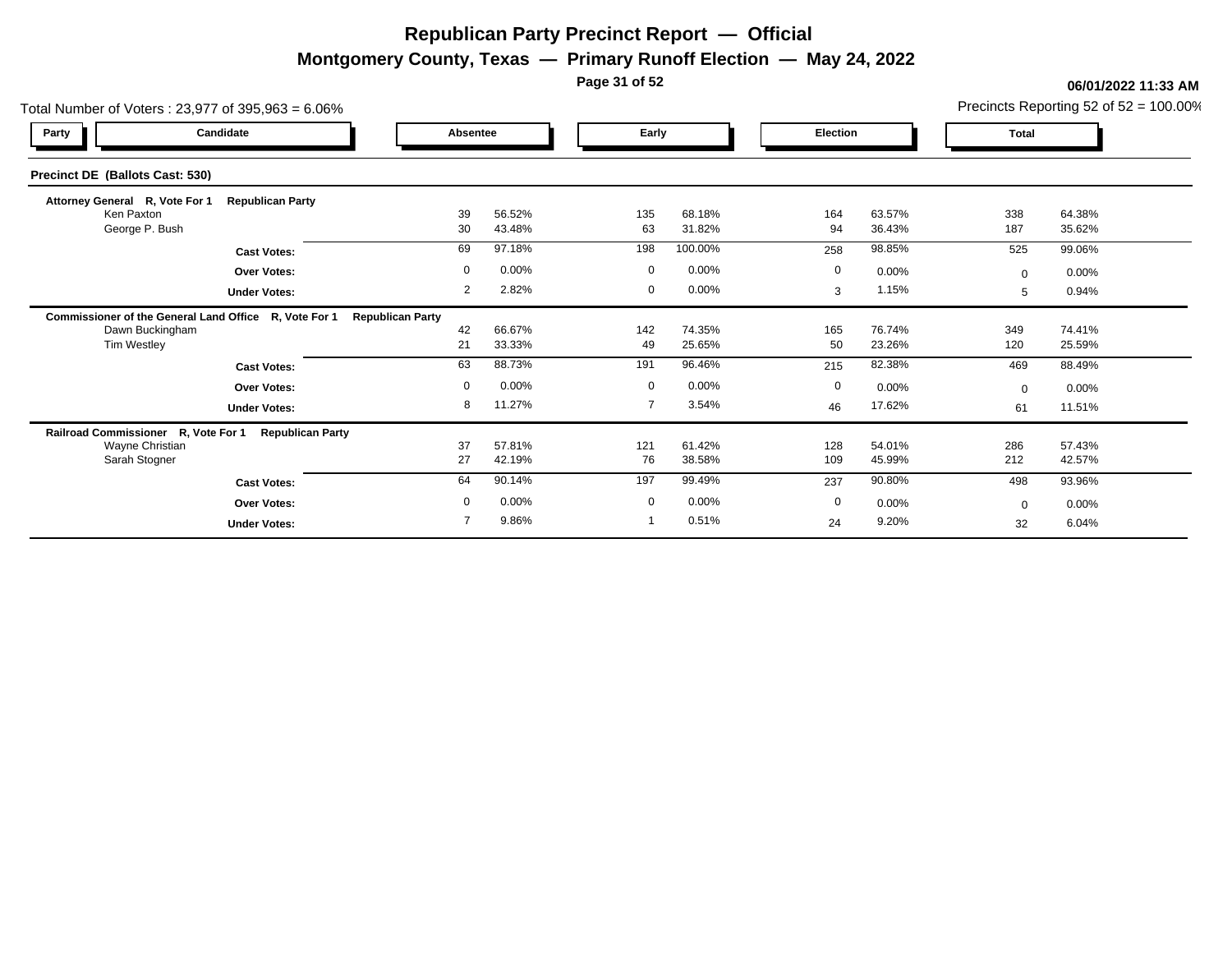**Montgomery County, Texas — Primary Runoff Election — May 24, 2022**

**Page 32 of 52**

| Total Number of Voters: 23,977 of 395,963 = 6.06%     |                         |                         |                  |             |                  |                 |                  |              | Precincts Reporting 52 of $52 = 100.00\%$ |
|-------------------------------------------------------|-------------------------|-------------------------|------------------|-------------|------------------|-----------------|------------------|--------------|-------------------------------------------|
| Party                                                 | Candidate               | Absentee                |                  | Early       |                  | <b>Election</b> |                  | <b>Total</b> |                                           |
| Precinct DF (Ballots Cast: 381)                       |                         |                         |                  |             |                  |                 |                  |              |                                           |
| Attorney General R, Vote For 1                        | <b>Republican Party</b> |                         |                  |             |                  |                 |                  |              |                                           |
| Ken Paxton<br>George P. Bush                          |                         | 27<br>27                | 50.00%<br>50.00% | 94<br>51    | 64.83%<br>35.17% | 121<br>61       | 66.48%<br>33.52% | 242<br>139   | 63.52%<br>36.48%                          |
|                                                       | <b>Cast Votes:</b>      | 54                      | 100.00%          | 145         | 100.00%          | 182             | 100.00%          | 381          | 100.00%                                   |
|                                                       | <b>Over Votes:</b>      | $\mathbf 0$             | 0.00%            | $\mathbf 0$ | 0.00%            | $\mathbf 0$     | 0.00%            | $\Omega$     | 0.00%                                     |
|                                                       | <b>Under Votes:</b>     | 0                       | 0.00%            | 0           | 0.00%            | $\mathbf{0}$    | 0.00%            | $\mathbf{0}$ | 0.00%                                     |
| Commissioner of the General Land Office R, Vote For 1 |                         | <b>Republican Party</b> |                  |             |                  |                 |                  |              |                                           |
| Dawn Buckingham                                       |                         | 35                      | 72.92%           | 107         | 81.06%           | 138             | 80.70%           | 280          | 79.77%                                    |
| Tim Westley                                           |                         | 13                      | 27.08%           | 25          | 18.94%           | 33              | 19.30%           | 71           | 20.23%                                    |
|                                                       | <b>Cast Votes:</b>      | 48                      | 88.89%           | 132         | 91.03%           | 171             | 93.96%           | 351          | 92.13%                                    |
|                                                       | <b>Over Votes:</b>      | $\mathbf 0$             | 0.00%            | $\mathbf 0$ | 0.00%            | 0               | 0.00%            | $\Omega$     | 0.00%                                     |
|                                                       | <b>Under Votes:</b>     | 6                       | 11.11%           | 13          | 8.97%            | 11              | 6.04%            | 30           | 7.87%                                     |
| Railroad Commissioner R, Vote For 1                   | <b>Republican Party</b> |                         |                  |             |                  |                 |                  |              |                                           |
| Wayne Christian<br>Sarah Stogner                      |                         | 33<br>14                | 70.21%<br>29.79% | 85<br>51    | 62.50%<br>37.50% | 107<br>69       | 60.80%<br>39.20% | 225<br>134   | 62.67%<br>37.33%                          |
|                                                       |                         |                         |                  |             |                  |                 |                  |              |                                           |
|                                                       | <b>Cast Votes:</b>      | 47                      | 87.04%           | 136         | 93.79%           | 176             | 96.70%           | 359          | 94.23%                                    |
|                                                       | <b>Over Votes:</b>      | $\Omega$                | 0.00%            | $\mathbf 0$ | 0.00%            | $\mathbf 0$     | 0.00%            | $\Omega$     | 0.00%                                     |
|                                                       | <b>Under Votes:</b>     |                         | 12.96%           | 9           | 6.21%            | 6               | 3.30%            | 22           | 5.77%                                     |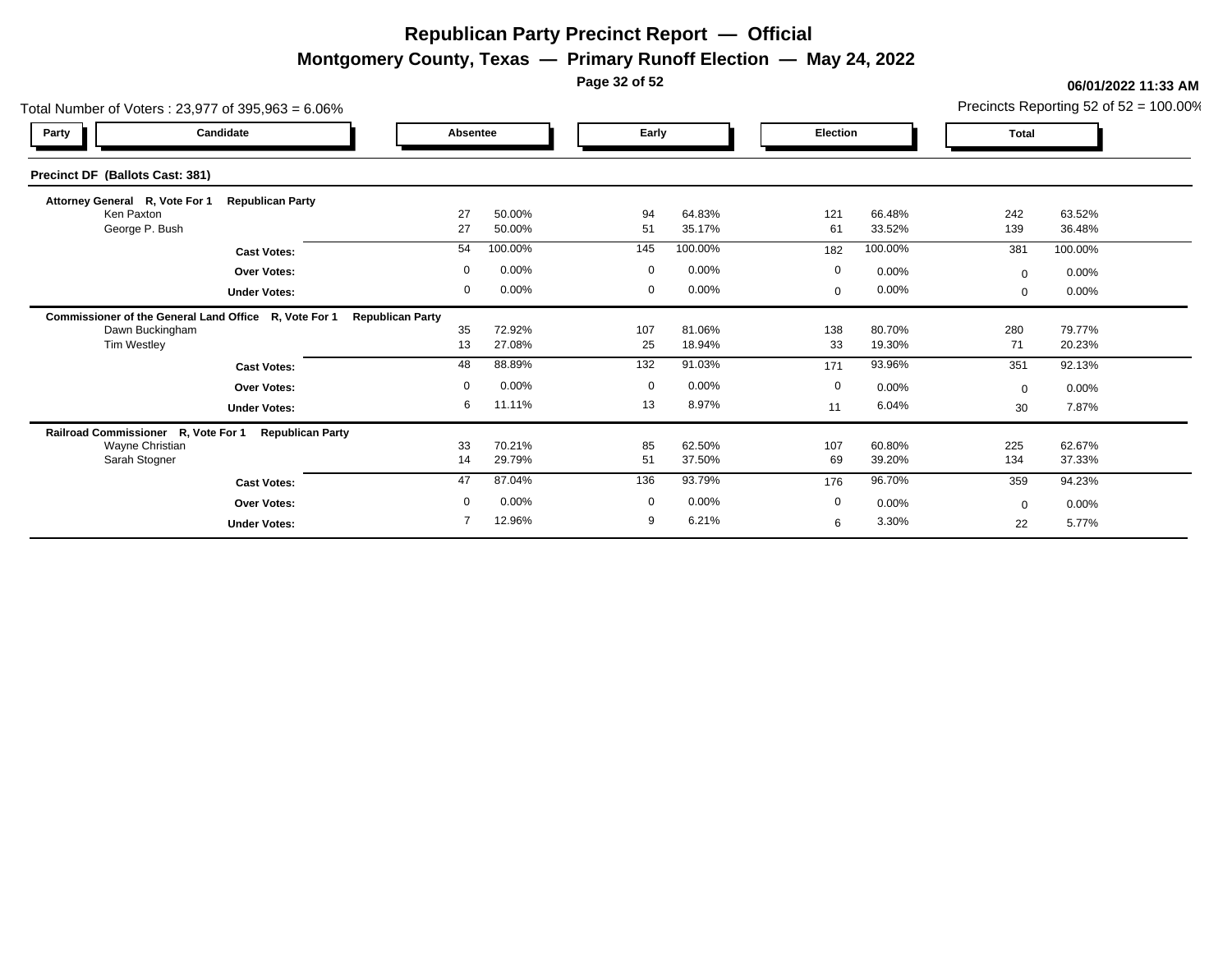**Montgomery County, Texas — Primary Runoff Election — May 24, 2022**

**Page 33 of 52**

| Total Number of Voters: 23,977 of 395,963 = 6.06%     |                                                               |                         |                  |                |                  |                |                  |              | Precincts Reporting 52 of 52 = 100.00% |
|-------------------------------------------------------|---------------------------------------------------------------|-------------------------|------------------|----------------|------------------|----------------|------------------|--------------|----------------------------------------|
| Party                                                 | Candidate                                                     | Absentee                |                  |                | Early            | Election       |                  | <b>Total</b> |                                        |
| Precinct DG (Ballots Cast: 505)                       |                                                               |                         |                  |                |                  |                |                  |              |                                        |
| Attorney General R, Vote For 1 Republican Party       |                                                               |                         |                  |                |                  |                |                  |              |                                        |
| Ken Paxton<br>George P. Bush                          |                                                               | 50<br>36                | 58.14%<br>41.86% | 102<br>54      | 65.38%<br>34.62% | 191<br>67      | 74.03%<br>25.97% | 343<br>157   | 68.60%<br>31.40%                       |
|                                                       | <b>Cast Votes:</b>                                            | 86                      | 100.00%          | 156            | 99.36%           | 258            | 98.47%           | 500          | 99.01%                                 |
|                                                       | <b>Over Votes:</b>                                            | $\mathbf 0$             | 0.00%            | $\overline{0}$ | 0.00%            | 0              | 0.00%            | $\Omega$     | 0.00%                                  |
|                                                       | <b>Under Votes:</b>                                           | $\mathbf 0$             | 0.00%            | $\mathbf 1$    | 0.64%            | $\overline{a}$ | 1.53%            | 5            | 0.99%                                  |
| Commissioner of the General Land Office R, Vote For 1 |                                                               | <b>Republican Party</b> |                  |                |                  |                |                  |              |                                        |
| Dawn Buckingham<br>Tim Westley                        |                                                               | 42<br>35                | 54.55%<br>45.45% | 100<br>49      | 67.11%<br>32.89% | 159<br>69      | 69.74%<br>30.26% | 301<br>153   | 66.30%<br>33.70%                       |
|                                                       | <b>Cast Votes:</b>                                            | $\overline{77}$         | 89.53%           | 149            | 94.90%           | 228            | 87.02%           | 454          | 89.90%                                 |
|                                                       | <b>Over Votes:</b>                                            | $\mathbf 0$             | 0.00%            | $\mathbf 0$    | 0.00%            | 0              | 0.00%            | $\mathbf 0$  | 0.00%                                  |
|                                                       | <b>Under Votes:</b>                                           | 9                       | 10.47%           | 8              | 5.10%            | 34             | 12.98%           | 51           | 10.10%                                 |
| Railroad Commissioner R, Vote For 1                   | <b>Republican Party</b>                                       |                         |                  |                |                  |                |                  |              |                                        |
| Wayne Christian<br>Sarah Stogner                      |                                                               | 48<br>30                | 61.54%<br>38.46% | 82<br>66       | 55.41%<br>44.59% | 144<br>97      | 59.75%<br>40.25% | 274<br>193   | 58.67%<br>41.33%                       |
|                                                       | <b>Cast Votes:</b>                                            | 78                      | 90.70%           | 148            | 94.27%           | 241            | 91.98%           | 467          | 92.48%                                 |
|                                                       | <b>Over Votes:</b>                                            | $\mathbf 0$             | 0.00%            | $\mathbf 0$    | 0.00%            | $\mathbf 0$    | 0.00%            | $\Omega$     | 0.00%                                  |
|                                                       | <b>Under Votes:</b>                                           | 8                       | 9.30%            | 9              | 5.73%            | 21             | 8.02%            | 38           | 7.52%                                  |
|                                                       | Precinct Chair, Precinct No. 4 R, Vote For 1 Republican Party |                         |                  |                |                  |                |                  |              |                                        |
| Paul Gebolys<br><b>Nelson Reyes</b>                   |                                                               | 5<br>13                 | 27.78%<br>72.22% | 14<br>16       | 46.67%<br>53.33% | 18<br>24       | 42.86%<br>57.14% | 37<br>53     | 41.11%<br>58.89%                       |
|                                                       | <b>Cast Votes:</b>                                            | 18                      | 85.71%           | 30             | 93.75%           | 42             | 93.33%           | 90           | 91.84%                                 |
|                                                       | Over Votes:                                                   | $\mathbf 0$             | 0.00%            | $\mathbf 0$    | 0.00%            | 0              | 0.00%            | $\mathbf{0}$ | 0.00%                                  |
|                                                       | <b>Under Votes:</b>                                           | 3                       | 14.29%           | 2              | 6.25%            | 3              | 6.67%            | 8            | 8.16%                                  |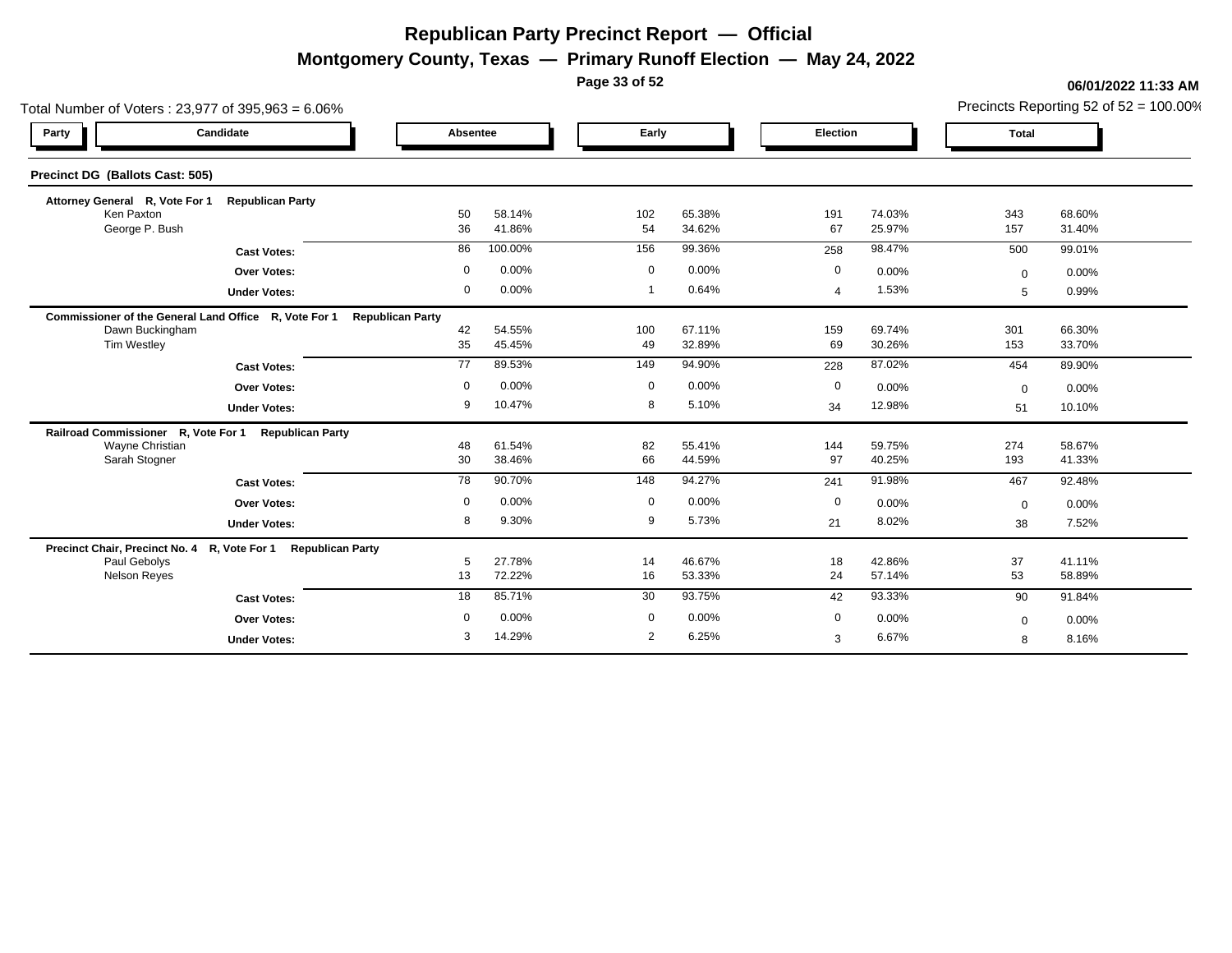**Montgomery County, Texas — Primary Runoff Election — May 24, 2022**

**Page 34 of 52**

| Total Number of Voters: 23,977 of 395,963 = 6.06%     |                         |                         |                  |                |                  |             |                  |              | Precincts Reporting 52 of $52 = 100.00\%$ |
|-------------------------------------------------------|-------------------------|-------------------------|------------------|----------------|------------------|-------------|------------------|--------------|-------------------------------------------|
| Party                                                 | Candidate               | Absentee                |                  | Early          |                  | Election    |                  | <b>Total</b> |                                           |
| Precinct DH (Ballots Cast: 658)                       |                         |                         |                  |                |                  |             |                  |              |                                           |
| Attorney General R, Vote For 1                        | <b>Republican Party</b> |                         |                  |                |                  |             |                  |              |                                           |
| Ken Paxton<br>George P. Bush                          |                         | 50<br>47                | 51.55%<br>48.45% | 176<br>73      | 70.68%<br>29.32% | 222<br>83   | 72.79%<br>27.21% | 448<br>203   | 68.82%<br>31.18%                          |
|                                                       | <b>Cast Votes:</b>      | 97                      | 100.00%          | 249            | 98.42%           | 305         | 99.03%           | 651          | 98.94%                                    |
|                                                       | <b>Over Votes:</b>      | $\mathbf 0$             | 0.00%            | $\mathbf 0$    | 0.00%            | $\mathbf 0$ | 0.00%            | $\mathbf{0}$ | 0.00%                                     |
|                                                       | <b>Under Votes:</b>     | 0                       | 0.00%            | $\overline{4}$ | 1.58%            | 3           | 0.97%            |              | 1.06%                                     |
| Commissioner of the General Land Office R, Vote For 1 |                         | <b>Republican Party</b> |                  |                |                  |             |                  |              |                                           |
| Dawn Buckingham                                       |                         | 61                      | 64.21%           | 174            | 75.98%           | 210         | 75.00%           | 445          | 73.68%                                    |
| Tim Westley                                           |                         | 34                      | 35.79%           | 55             | 24.02%           | 70          | 25.00%           | 159          | 26.32%                                    |
|                                                       | <b>Cast Votes:</b>      | 95                      | 97.94%           | 229            | 90.51%           | 280         | 90.91%           | 604          | 91.79%                                    |
|                                                       | <b>Over Votes:</b>      | $\mathbf 0$             | 0.00%            | $\mathbf 0$    | 0.00%            | $\mathbf 0$ | 0.00%            | $\Omega$     | 0.00%                                     |
|                                                       | <b>Under Votes:</b>     | 2                       | 2.06%            | 24             | 9.49%            | 28          | 9.09%            | 54           | 8.21%                                     |
| Railroad Commissioner R, Vote For 1                   | <b>Republican Party</b> |                         |                  |                |                  |             |                  |              |                                           |
| Wayne Christian<br>Sarah Stogner                      |                         | 64<br>30                | 68.09%<br>31.91% | 143<br>103     | 58.13%<br>41.87% | 177<br>115  | 60.62%<br>39.38% | 384<br>248   | 60.76%<br>39.24%                          |
|                                                       |                         |                         |                  |                |                  |             |                  |              |                                           |
|                                                       | <b>Cast Votes:</b>      | 94                      | 96.91%           | 246            | 97.23%           | 292         | 94.81%           | 632          | 96.05%                                    |
|                                                       | <b>Over Votes:</b>      | $\mathbf 0$             | 0.00%            | $\mathbf 0$    | 0.00%            | $\mathbf 0$ | 0.00%            | $\Omega$     | 0.00%                                     |
|                                                       | <b>Under Votes:</b>     | 3                       | 3.09%            | $\overline{7}$ | 2.77%            | 16          | 5.19%            | 26           | 3.95%                                     |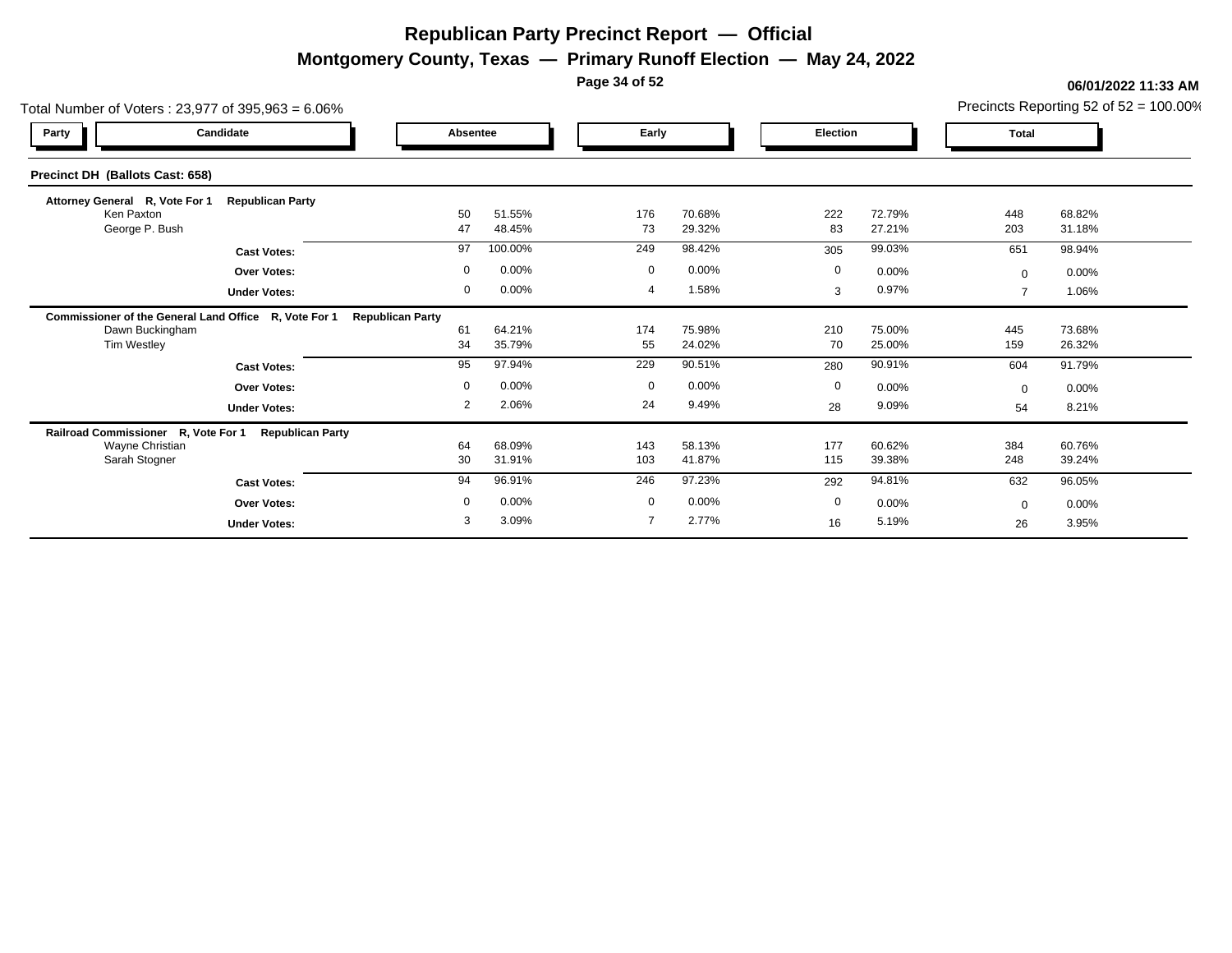**Montgomery County, Texas — Primary Runoff Election — May 24, 2022**

**Page 35 of 52**

| Total Number of Voters: 23,977 of 395,963 = 6.06% |                                                       |                         |                  |             |                  |                |                  |              | Precincts Reporting 52 of 52 = 100.00% |
|---------------------------------------------------|-------------------------------------------------------|-------------------------|------------------|-------------|------------------|----------------|------------------|--------------|----------------------------------------|
| Party                                             | Candidate                                             | Absentee                |                  | Early       |                  | Election       |                  | Total        |                                        |
| Precinct DI (Ballots Cast: 321)                   |                                                       |                         |                  |             |                  |                |                  |              |                                        |
| Attorney General R, Vote For 1                    | <b>Republican Party</b>                               |                         |                  |             |                  |                |                  |              |                                        |
| Ken Paxton<br>George P. Bush                      |                                                       | 36<br>35                | 50.70%<br>49.30% | 66<br>29    | 69.47%<br>30.53% | 107<br>46      | 69.93%<br>30.07% | 209<br>110   | 65.52%<br>34.48%                       |
|                                                   |                                                       |                         |                  |             |                  |                |                  |              |                                        |
|                                                   | <b>Cast Votes:</b>                                    | 71                      | 100.00%          | 95          | 97.94%           | 153            | 100.00%          | 319          | 99.38%                                 |
|                                                   | <b>Over Votes:</b>                                    | $\mathbf 0$             | 0.00%            | $\mathbf 0$ | 0.00%            | $\mathbf 0$    | 0.00%            | $\mathbf{0}$ | 0.00%                                  |
|                                                   | <b>Under Votes:</b>                                   | $\mathbf 0$             | 0.00%            | 2           | 2.06%            | $\mathbf 0$    | 0.00%            | 2            | 0.62%                                  |
|                                                   | Commissioner of the General Land Office R, Vote For 1 | <b>Republican Party</b> |                  |             |                  |                |                  |              |                                        |
| Dawn Buckingham                                   |                                                       | 39                      | 58.21%           | 65          | 75.58%           | 97             | 68.79%           | 201          | 68.37%                                 |
| Tim Westley                                       |                                                       | 28                      | 41.79%           | 21          | 24.42%           | 44             | 31.21%           | 93           | 31.63%                                 |
|                                                   | <b>Cast Votes:</b>                                    | 67                      | 94.37%           | 86          | 88.66%           | 141            | 92.16%           | 294          | 91.59%                                 |
|                                                   | <b>Over Votes:</b>                                    | $\mathbf 0$             | 0.00%            | $\mathbf 0$ | 0.00%            | $\mathbf 0$    | 0.00%            | $\mathbf{0}$ | 0.00%                                  |
|                                                   | <b>Under Votes:</b>                                   | 4                       | 5.63%            | 11          | 11.34%           | 12             | 7.84%            | 27           | 8.41%                                  |
| Railroad Commissioner R, Vote For 1               | <b>Republican Party</b>                               |                         |                  |             |                  |                |                  |              |                                        |
| Wayne Christian                                   |                                                       | 47                      | 71.21%           | 55          | 61.80%           | 83             | 56.85%           | 185          | 61.46%                                 |
| Sarah Stogner                                     |                                                       | 19                      | 28.79%           | 34          | 38.20%           | 63             | 43.15%           | 116          | 38.54%                                 |
|                                                   | <b>Cast Votes:</b>                                    | 66                      | 92.96%           | 89          | 91.75%           | 146            | 95.42%           | 301          | 93.77%                                 |
|                                                   | <b>Over Votes:</b>                                    | $\mathbf 0$             | 0.00%            | $\mathbf 0$ | 0.00%            | $\mathbf 0$    | 0.00%            | $\Omega$     | $0.00\%$                               |
|                                                   | <b>Under Votes:</b>                                   | 5                       | 7.04%            | 8           | 8.25%            | $\overline{7}$ | 4.58%            | 20           | 6.23%                                  |
|                                                   |                                                       |                         |                  |             |                  |                |                  |              |                                        |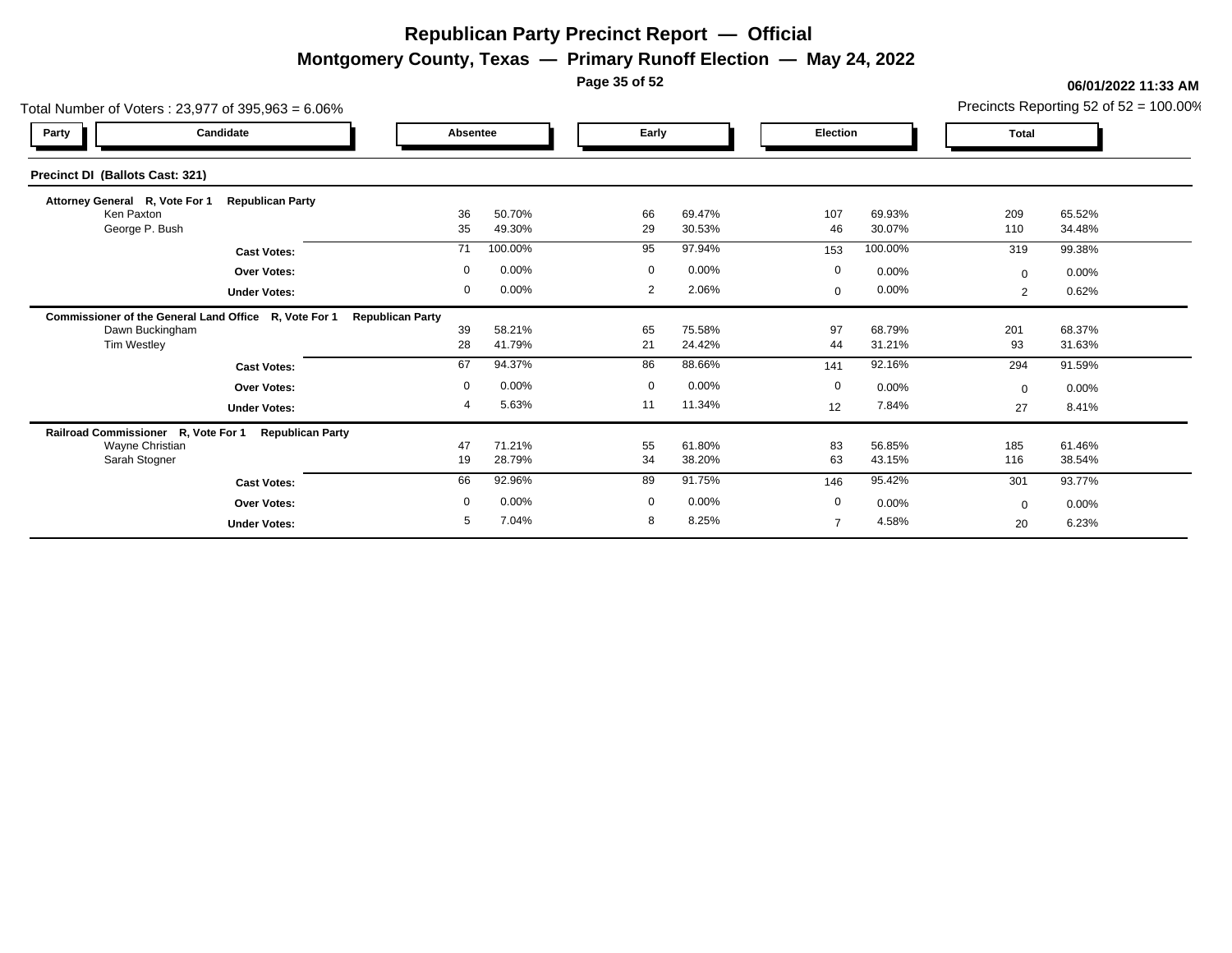**Montgomery County, Texas — Primary Runoff Election — May 24, 2022**

**Page 36 of 52**

| Total Number of Voters: 23,977 of 395,963 = 6.06%     |                         |                         |                  |                |                  |              |                  |              | Precincts Reporting 52 of $52 = 100.00\%$ |
|-------------------------------------------------------|-------------------------|-------------------------|------------------|----------------|------------------|--------------|------------------|--------------|-------------------------------------------|
| Party                                                 | Candidate               | Absentee                |                  | Early          |                  | Election     |                  | <b>Total</b> |                                           |
| Precinct DJ (Ballots Cast: 242)                       |                         |                         |                  |                |                  |              |                  |              |                                           |
| Attorney General R, Vote For 1                        | <b>Republican Party</b> |                         |                  |                |                  |              |                  |              |                                           |
| Ken Paxton<br>George P. Bush                          |                         | 24<br>19                | 55.81%<br>44.19% | 49             | 92.45%<br>7.55%  | 120<br>23    | 83.92%<br>16.08% | 193<br>46    | 80.75%<br>19.25%                          |
|                                                       | <b>Cast Votes:</b>      | 43                      | 100.00%          | 53             | 94.64%           | 143          | 100.00%          | 239          | 98.76%                                    |
|                                                       | <b>Over Votes:</b>      | $\mathbf 0$             | 0.00%            | $\mathbf 0$    | 0.00%            | $\mathbf 0$  | 0.00%            | $\mathbf{0}$ | $0.00\%$                                  |
|                                                       | <b>Under Votes:</b>     | 0                       | 0.00%            | 3              | 5.36%            | $\mathbf{0}$ | 0.00%            | 3            | 1.24%                                     |
| Commissioner of the General Land Office R, Vote For 1 |                         | <b>Republican Party</b> |                  |                |                  |              |                  |              |                                           |
| Dawn Buckingham                                       |                         | 28                      | 68.29%           | 35             | 64.81%           | 99           | 73.33%           | 162          | 70.43%                                    |
| Tim Westley                                           |                         | 13                      | 31.71%           | 19             | 35.19%           | 36           | 26.67%           | 68           | 29.57%                                    |
|                                                       | <b>Cast Votes:</b>      | 41                      | 95.35%           | 54             | 96.43%           | 135          | 94.41%           | 230          | 95.04%                                    |
|                                                       | <b>Over Votes:</b>      | $\mathbf 0$             | 0.00%            | $\mathbf 0$    | 0.00%            | $\mathbf 0$  | 0.00%            | $\Omega$     | $0.00\%$                                  |
|                                                       | <b>Under Votes:</b>     | $\overline{2}$          | 4.65%            | $\overline{2}$ | 3.57%            | 8            | 5.59%            | 12           | 4.96%                                     |
| Railroad Commissioner R, Vote For 1                   | <b>Republican Party</b> |                         |                  |                |                  |              |                  |              |                                           |
| Wayne Christian<br>Sarah Stogner                      |                         | 28<br>12                | 70.00%<br>30.00% | 38<br>16       | 70.37%<br>29.63% | 85<br>54     | 61.15%<br>38.85% | 151<br>82    | 64.81%<br>35.19%                          |
|                                                       |                         |                         |                  |                |                  |              |                  |              |                                           |
|                                                       | <b>Cast Votes:</b>      | 40                      | 93.02%           | 54             | 96.43%           | 139          | 97.20%           | 233          | 96.28%                                    |
|                                                       | Over Votes:             | $\mathbf 0$             | 0.00%            | $\mathbf 0$    | 0.00%            | $\mathbf 0$  | 0.00%            | $\Omega$     | $0.00\%$                                  |
|                                                       | <b>Under Votes:</b>     | 3                       | 6.98%            | 2              | 3.57%            | 4            | 2.80%            | 9            | 3.72%                                     |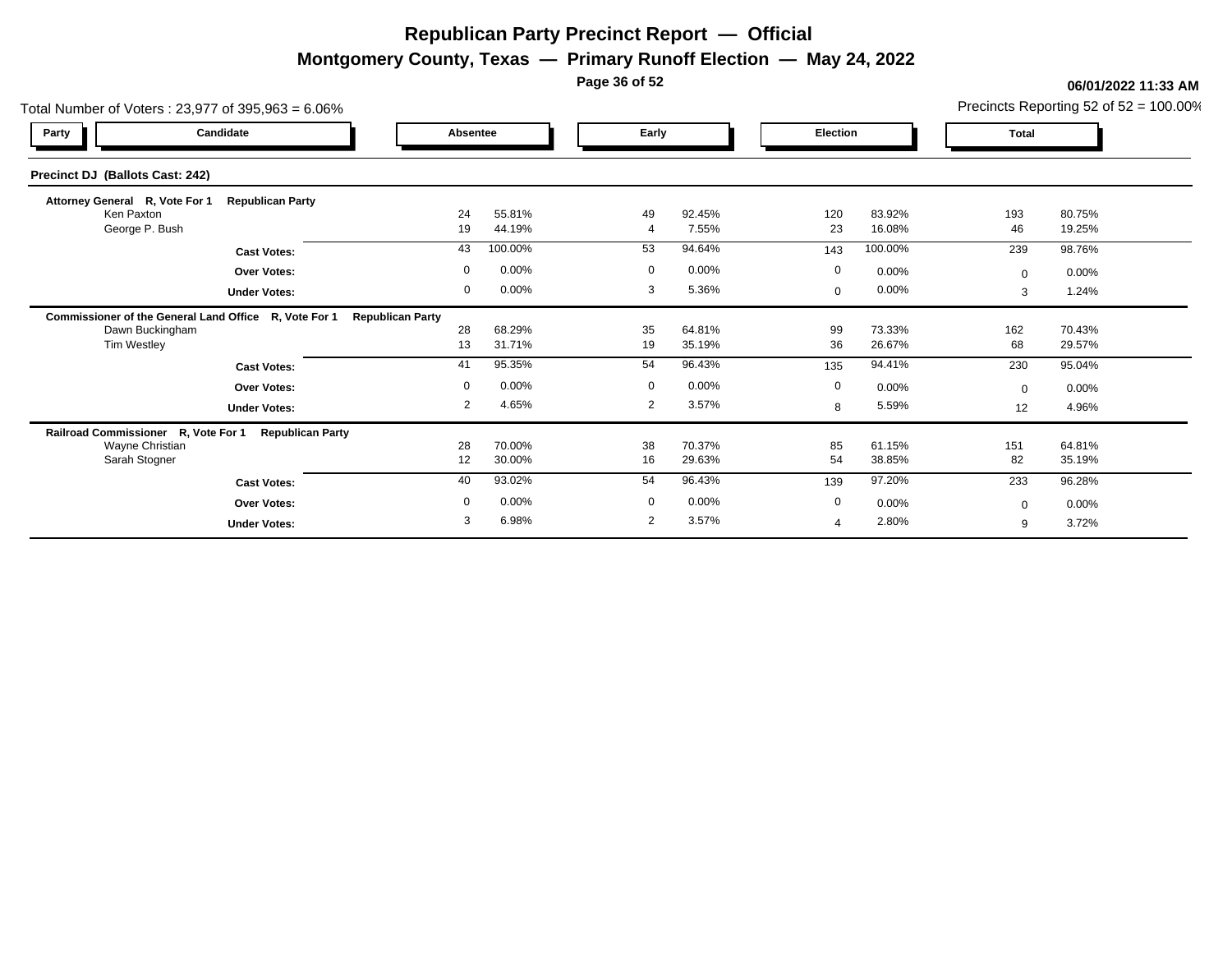**Montgomery County, Texas — Primary Runoff Election — May 24, 2022**

**Page 37 of 52**

| Total Number of Voters: 23,977 of 395,963 = 6.06%     |                         |                         |                  | Precincts Reporting 52 of $52 = 100.00\%$ |                  |  |              |                  |              |                  |  |
|-------------------------------------------------------|-------------------------|-------------------------|------------------|-------------------------------------------|------------------|--|--------------|------------------|--------------|------------------|--|
| Party                                                 | Candidate               | Absentee                |                  |                                           | Early            |  | Election     |                  | <b>Total</b> |                  |  |
| Precinct DK (Ballots Cast: 227)                       |                         |                         |                  |                                           |                  |  |              |                  |              |                  |  |
| Attorney General R, Vote For 1                        | <b>Republican Party</b> |                         |                  |                                           |                  |  |              |                  |              |                  |  |
| Ken Paxton<br>George P. Bush                          |                         | 9<br>3                  | 75.00%<br>25.00% | 43<br>9                                   | 82.69%<br>17.31% |  | 127<br>36    | 77.91%<br>22.09% | 179<br>48    | 78.85%<br>21.15% |  |
|                                                       | <b>Cast Votes:</b>      | 12                      | 100.00%          | 52                                        | 100.00%          |  | 163          | 100.00%          | 227          | 100.00%          |  |
|                                                       | <b>Over Votes:</b>      | $\mathbf 0$             | 0.00%            | $\mathbf 0$                               | 0.00%            |  | $\mathbf 0$  | 0.00%            | $\Omega$     | 0.00%            |  |
|                                                       | <b>Under Votes:</b>     | 0                       | 0.00%            | 0                                         | 0.00%            |  | $\mathbf{0}$ | 0.00%            | $\mathbf{0}$ | 0.00%            |  |
| Commissioner of the General Land Office R, Vote For 1 |                         | <b>Republican Party</b> |                  |                                           |                  |  |              |                  |              |                  |  |
| Dawn Buckingham                                       |                         | 10                      | 90.91%<br>9.09%  | 35<br>9                                   | 79.55%<br>20.45% |  | 102<br>45    | 69.39%<br>30.61% | 147          | 72.77%<br>27.23% |  |
| Tim Westley                                           |                         |                         |                  |                                           |                  |  |              |                  | 55           |                  |  |
|                                                       | <b>Cast Votes:</b>      | 11                      | 91.67%           | 44                                        | 84.62%           |  | 147          | 90.18%           | 202          | 88.99%           |  |
|                                                       | <b>Over Votes:</b>      | $\mathbf 0$             | 0.00%            | $\overline{0}$                            | 0.00%            |  | $\mathbf 0$  | 0.00%            | $\Omega$     | $0.00\%$         |  |
|                                                       | <b>Under Votes:</b>     |                         | 8.33%            | 8                                         | 15.38%           |  | 16           | 9.82%            | 25           | 11.01%           |  |
| Railroad Commissioner R, Vote For 1                   | <b>Republican Party</b> |                         |                  |                                           |                  |  |              |                  |              |                  |  |
| Wayne Christian<br>Sarah Stogner                      |                         | 9<br>3                  | 75.00%<br>25.00% | 35<br>15                                  | 70.00%<br>30.00% |  | 92<br>63     | 59.35%<br>40.65% | 136<br>81    | 62.67%<br>37.33% |  |
|                                                       |                         |                         |                  |                                           |                  |  |              |                  |              |                  |  |
|                                                       | <b>Cast Votes:</b>      | 12                      | 100.00%          | 50                                        | 96.15%           |  | 155          | 95.09%           | 217          | 95.59%           |  |
|                                                       | <b>Over Votes:</b>      | $\mathbf 0$             | 0.00%            | $\mathbf 0$                               | 0.00%            |  | $\mathbf 0$  | 0.00%            | $\Omega$     | $0.00\%$         |  |
|                                                       | <b>Under Votes:</b>     | $\mathbf 0$             | 0.00%            | $\overline{2}$                            | 3.85%            |  | 8            | 4.91%            | 10           | 4.41%            |  |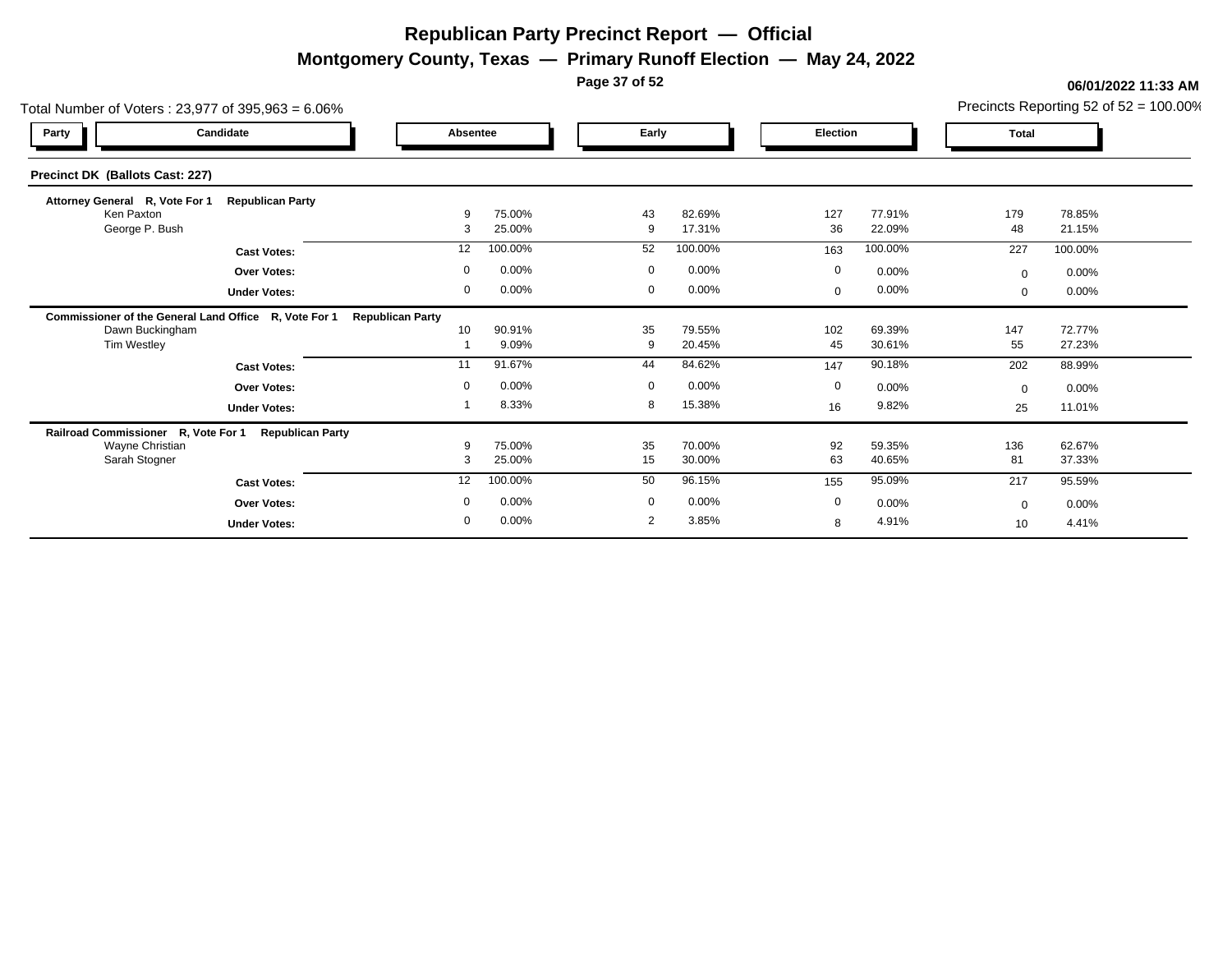**Montgomery County, Texas — Primary Runoff Election — May 24, 2022**

**Page 38 of 52**

|                                                       | Total Number of Voters: 23,977 of 395,963 = 6.06% |                         |                  |                |                  |             |                  |                |                  |  |  |  |  |
|-------------------------------------------------------|---------------------------------------------------|-------------------------|------------------|----------------|------------------|-------------|------------------|----------------|------------------|--|--|--|--|
| Candidate<br>Party                                    |                                                   | Absentee                |                  |                | Early            |             | Election         |                | <b>Total</b>     |  |  |  |  |
| Precinct DL (Ballots Cast: 364)                       |                                                   |                         |                  |                |                  |             |                  |                |                  |  |  |  |  |
| Attorney General R, Vote For 1                        | <b>Republican Party</b>                           |                         |                  |                |                  |             |                  |                |                  |  |  |  |  |
| Ken Paxton<br>George P. Bush                          |                                                   | 13<br>18                | 41.94%<br>58.06% | 67<br>24       | 73.63%<br>26.37% | 177<br>63   | 73.75%<br>26.25% | 257<br>105     | 70.99%<br>29.01% |  |  |  |  |
|                                                       | <b>Cast Votes:</b>                                | 31                      | 100.00%          | 91             | 98.91%           | 240         | 99.59%           | 362            | 99.45%           |  |  |  |  |
|                                                       | <b>Over Votes:</b>                                | $\mathbf 0$             | 0.00%            | $\mathbf 0$    | 0.00%            | $\mathbf 0$ | 0.00%            | $\Omega$       | 0.00%            |  |  |  |  |
|                                                       | <b>Under Votes:</b>                               | 0                       | 0.00%            |                | 1.09%            |             | 0.41%            | $\overline{2}$ | 0.55%            |  |  |  |  |
| Commissioner of the General Land Office R, Vote For 1 |                                                   | <b>Republican Party</b> |                  |                |                  |             |                  |                |                  |  |  |  |  |
| Dawn Buckingham                                       |                                                   | 23                      | 76.67%           | 71             | 79.78%           | 152         | 68.78%           | 246            | 72.35%           |  |  |  |  |
| Tim Westley                                           |                                                   |                         | 23.33%           | 18             | 20.22%           | 69          | 31.22%           | 94             | 27.65%           |  |  |  |  |
|                                                       | <b>Cast Votes:</b>                                | 30                      | 96.77%           | 89             | 96.74%           | 221         | 91.70%           | 340            | 93.41%           |  |  |  |  |
|                                                       | <b>Over Votes:</b>                                | $\mathbf 0$             | 0.00%            | $\mathbf 0$    | 0.00%            | $\mathbf 0$ | 0.00%            | $\Omega$       | 0.00%            |  |  |  |  |
|                                                       | <b>Under Votes:</b>                               |                         | 3.23%            | 3              | 3.26%            | 20          | 8.30%            | 24             | 6.59%            |  |  |  |  |
| Railroad Commissioner R, Vote For 1                   | <b>Republican Party</b>                           |                         |                  |                |                  |             |                  |                |                  |  |  |  |  |
| Wayne Christian<br>Sarah Stogner                      |                                                   | 23<br>$\overline{7}$    | 76.67%<br>23.33% | 60<br>28       | 68.18%<br>31.82% | 130<br>99   | 56.77%<br>43.23% | 213<br>134     | 61.38%<br>38.62% |  |  |  |  |
|                                                       |                                                   | 30                      | 96.77%           | 88             | 95.65%           |             | 95.02%           |                |                  |  |  |  |  |
|                                                       | <b>Cast Votes:</b>                                |                         |                  |                |                  | 229         |                  | 347            | 95.33%           |  |  |  |  |
|                                                       | <b>Over Votes:</b>                                | $\mathbf 0$             | 0.00%            | $\mathbf 0$    | 0.00%            | $\mathbf 0$ | 0.00%            | $\Omega$       | $0.00\%$         |  |  |  |  |
|                                                       | <b>Under Votes:</b>                               |                         | 3.23%            | $\overline{4}$ | 4.35%            | 12          | 4.98%            | 17             | 4.67%            |  |  |  |  |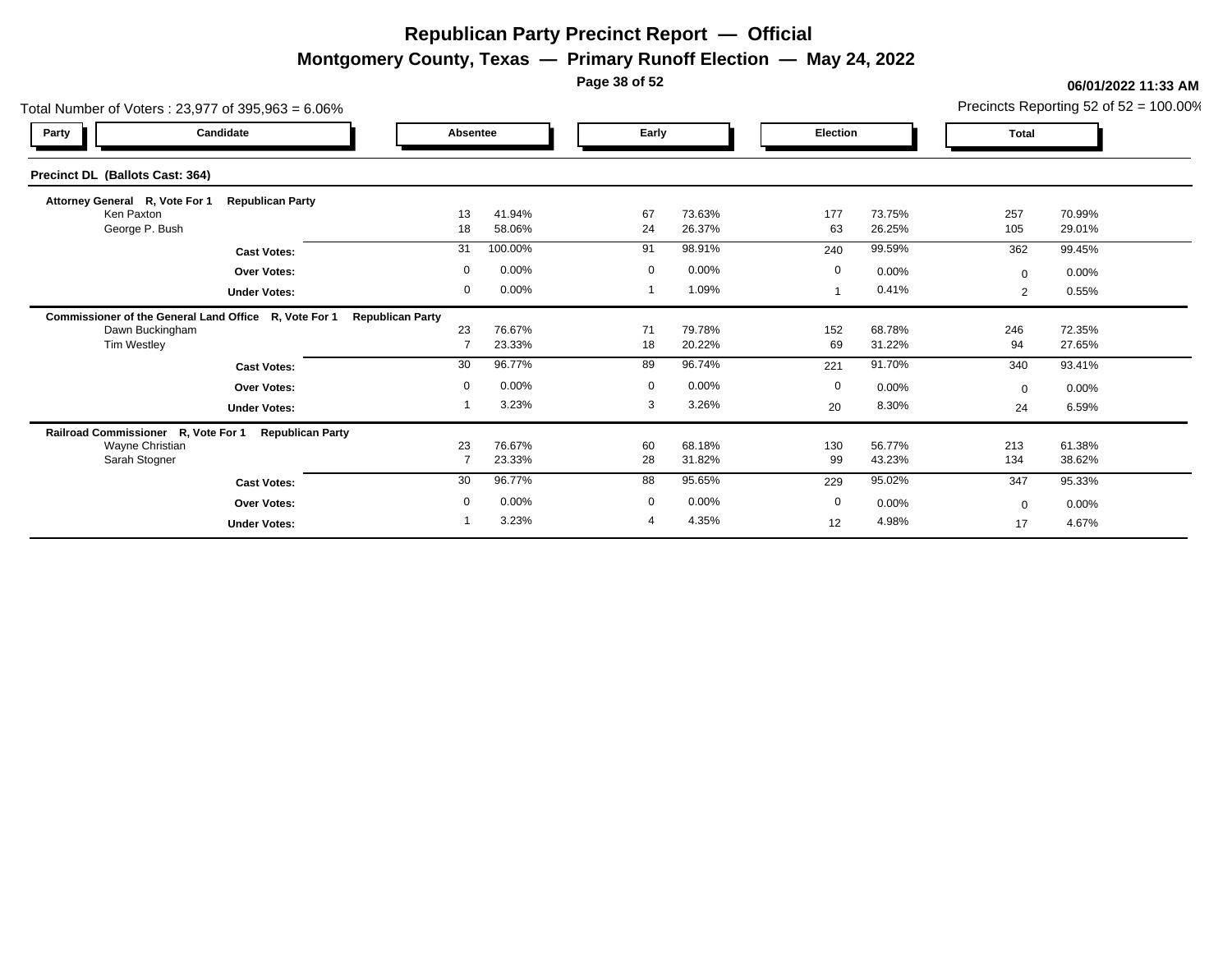**Montgomery County, Texas — Primary Runoff Election — May 24, 2022**

**Page 39 of 52**

| Total Number of Voters: 23,977 of 395,963 = 6.06%     |                         |                         | Precincts Reporting 52 of $52 = 100.00\%$ |                |                  |             |                  |              |                  |
|-------------------------------------------------------|-------------------------|-------------------------|-------------------------------------------|----------------|------------------|-------------|------------------|--------------|------------------|
| Party                                                 | Candidate               | Absentee                |                                           | Early          |                  | Election    |                  | <b>Total</b> |                  |
| Precinct DM (Ballots Cast: 500)                       |                         |                         |                                           |                |                  |             |                  |              |                  |
| Attorney General R, Vote For 1                        | <b>Republican Party</b> |                         |                                           |                |                  |             |                  |              |                  |
| Ken Paxton<br>George P. Bush                          |                         | 38<br>19                | 66.67%<br>33.33%                          | 94<br>32       | 74.60%<br>25.40% | 242<br>72   | 77.07%<br>22.93% | 374<br>123   | 75.25%<br>24.75% |
|                                                       | <b>Cast Votes:</b>      | 57                      | 100.00%                                   | 126            | 98.44%           | 314         | 99.68%           | 497          | 99.40%           |
|                                                       | <b>Over Votes:</b>      | $\mathbf 0$             | 0.00%                                     | $\mathbf 0$    | 0.00%            | $\mathbf 0$ | 0.00%            | $\mathbf{0}$ | $0.00\%$         |
|                                                       | <b>Under Votes:</b>     | 0                       | 0.00%                                     | 2              | 1.56%            |             | 0.32%            | 3            | 0.60%            |
| Commissioner of the General Land Office R, Vote For 1 |                         | <b>Republican Party</b> |                                           |                |                  |             |                  |              |                  |
| Dawn Buckingham                                       |                         | 30                      | 57.69%                                    | 88             | 72.13%           | 225         | 79.51%           | 343          | 75.05%           |
| Tim Westley                                           |                         | 22                      | 42.31%                                    | 34             | 27.87%           | 58          | 20.49%           | 114          | 24.95%           |
|                                                       | <b>Cast Votes:</b>      | 52                      | 91.23%                                    | 122            | 95.31%           | 283         | 89.84%           | 457          | 91.40%           |
|                                                       | <b>Over Votes:</b>      | $\mathbf 0$             | 0.00%                                     | $\mathbf 0$    | 0.00%            | 0           | 0.00%            | $\Omega$     | $0.00\%$         |
|                                                       | <b>Under Votes:</b>     | 5                       | 8.77%                                     | 6              | 4.69%            | 32          | 10.16%           | 43           | 8.60%            |
| Railroad Commissioner R, Vote For 1                   | <b>Republican Party</b> |                         |                                           |                |                  |             |                  |              |                  |
| Wayne Christian<br>Sarah Stogner                      |                         | 41<br>12                | 77.36%<br>22.64%                          | 78<br>46       | 62.90%<br>37.10% | 188<br>106  | 63.95%<br>36.05% | 307<br>164   | 65.18%<br>34.82% |
|                                                       |                         |                         |                                           |                |                  |             |                  |              |                  |
|                                                       | <b>Cast Votes:</b>      | 53                      | 92.98%                                    | 124            | 96.88%           | 294         | 93.33%           | 471          | 94.20%           |
|                                                       | Over Votes:             | $\mathbf 0$             | 0.00%                                     | $\mathbf 0$    | 0.00%            | 0           | 0.00%            | $\Omega$     | 0.00%            |
|                                                       | <b>Under Votes:</b>     | 4                       | 7.02%                                     | $\overline{4}$ | 3.13%            | 21          | 6.67%            | 29           | 5.80%            |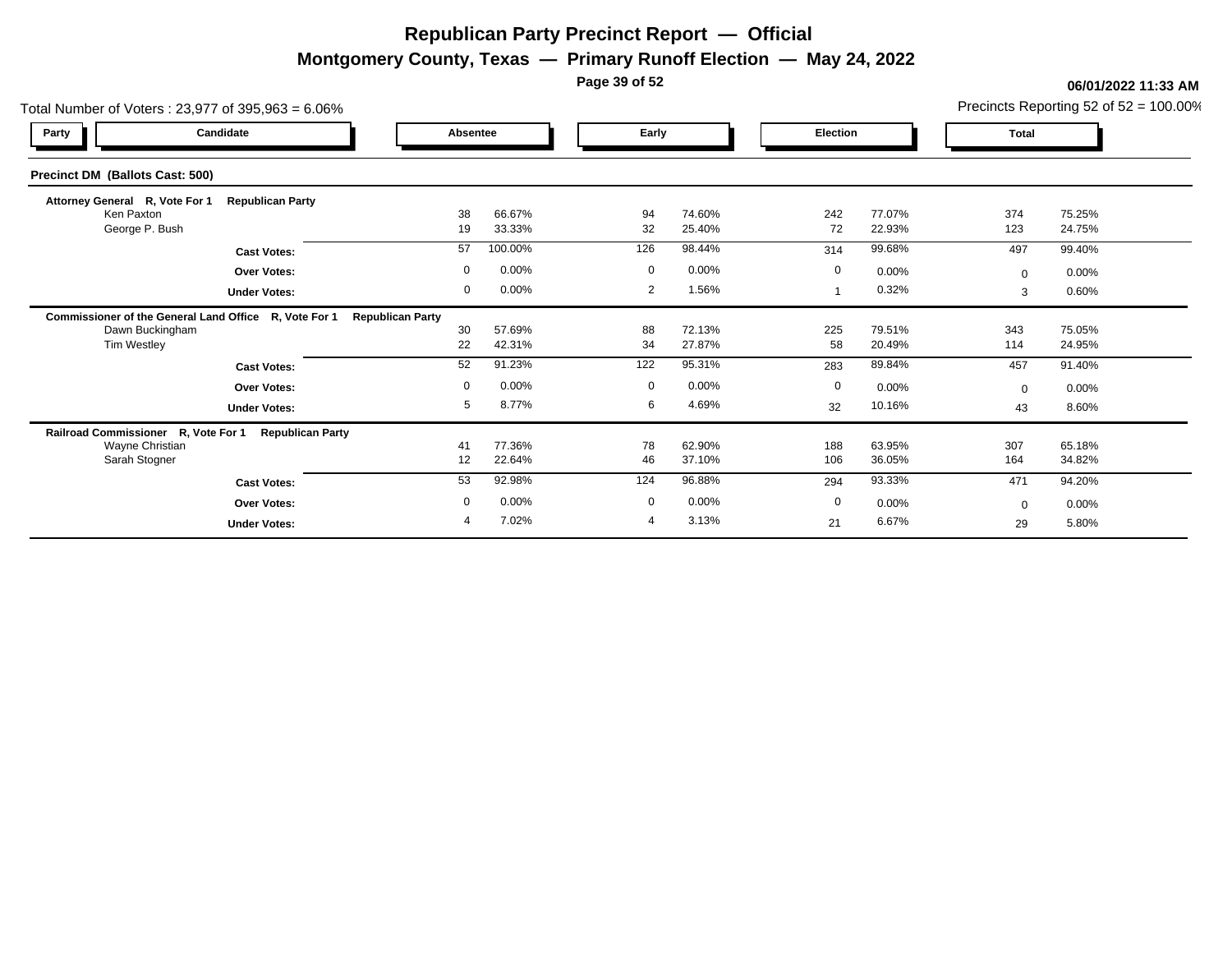**Montgomery County, Texas — Primary Runoff Election — May 24, 2022**

**Page 40 of 52**

#### **06/01/2022 11:33 AM**

Precincts Reporting 52 of 52 = 100.00%

| Total Number of Voters: 23,977 of 395,963 = 6.06%     |                         |                         |                  |             |                  |             |                  |              | Precincts Reporting 52 of 52 = 100.00% |
|-------------------------------------------------------|-------------------------|-------------------------|------------------|-------------|------------------|-------------|------------------|--------------|----------------------------------------|
| Party                                                 | Candidate               |                         | <b>Absentee</b>  | Early       |                  | Election    |                  | <b>Total</b> |                                        |
| <b>Precinct DN (Ballots Cast: 240)</b>                |                         |                         |                  |             |                  |             |                  |              |                                        |
| Attorney General R, Vote For 1                        | <b>Republican Party</b> |                         |                  |             |                  |             |                  |              |                                        |
| Ken Paxton<br>George P. Bush                          |                         | 19<br>6                 | 76.00%<br>24.00% | 35<br>8     | 81.40%<br>18.60% | 138<br>34   | 80.23%<br>19.77% | 192<br>48    | 80.00%<br>20.00%                       |
|                                                       | <b>Cast Votes:</b>      | 25                      | 100.00%          | 43          | 100.00%          | 172         | 100.00%          | 240          | 100.00%                                |
|                                                       | <b>Over Votes:</b>      | 0                       | 0.00%            | $\mathbf 0$ | 0.00%            | 0           | 0.00%            | $\mathbf 0$  | 0.00%                                  |
|                                                       | <b>Under Votes:</b>     | 0                       | 0.00%            | 0           | 0.00%            | $\mathbf 0$ | 0.00%            | $\mathbf 0$  | 0.00%                                  |
| Commissioner of the General Land Office R, Vote For 1 |                         | <b>Republican Party</b> |                  |             |                  |             |                  |              |                                        |
| Dawn Buckingham                                       |                         | 16                      | 66.67%           | 28          | 75.68%           | 108         | 67.50%           | 152          | 68.78%                                 |
| <b>Tim Westley</b>                                    |                         | 8                       | 33.33%           | 9           | 24.32%           | 52          | 32.50%           | 69           | 31.22%                                 |
|                                                       | <b>Cast Votes:</b>      | 24                      | 96.00%           | 37          | 86.05%           | 160         | 93.02%           | 221          | 92.08%                                 |
|                                                       | <b>Over Votes:</b>      | 0                       | 0.00%            | $\mathbf 0$ | 0.00%            | $\mathbf 0$ | 0.00%            | $\Omega$     | 0.00%                                  |
|                                                       | <b>Under Votes:</b>     |                         | 4.00%            | 6           | 13.95%           | 12          | 6.98%            | 19           | 7.92%                                  |
| Railroad Commissioner R, Vote For 1 Republican Party  |                         |                         |                  |             |                  |             |                  |              |                                        |
| Wayne Christian                                       |                         | 20                      | 83.33%           | 26          | 63.41%           | 109         | 66.46%           | 155          | 67.69%                                 |
| Sarah Stogner                                         |                         | $\overline{4}$          | 16.67%           | 15          | 36.59%           | 55          | 33.54%           | 74           | 32.31%                                 |
|                                                       | <b>Cast Votes:</b>      | 24                      | 96.00%           | 41          | 95.35%           | 164         | 95.35%           | 229          | 95.42%                                 |
|                                                       | <b>Over Votes:</b>      | $\mathbf 0$             | 0.00%            | $\mathbf 0$ | 0.00%            | 0           | 0.00%            | $\mathbf 0$  | 0.00%                                  |
|                                                       | <b>Under Votes:</b>     |                         | 4.00%            | 2           | 4.65%            | 8           | 4.65%            | 11           | 4.58%                                  |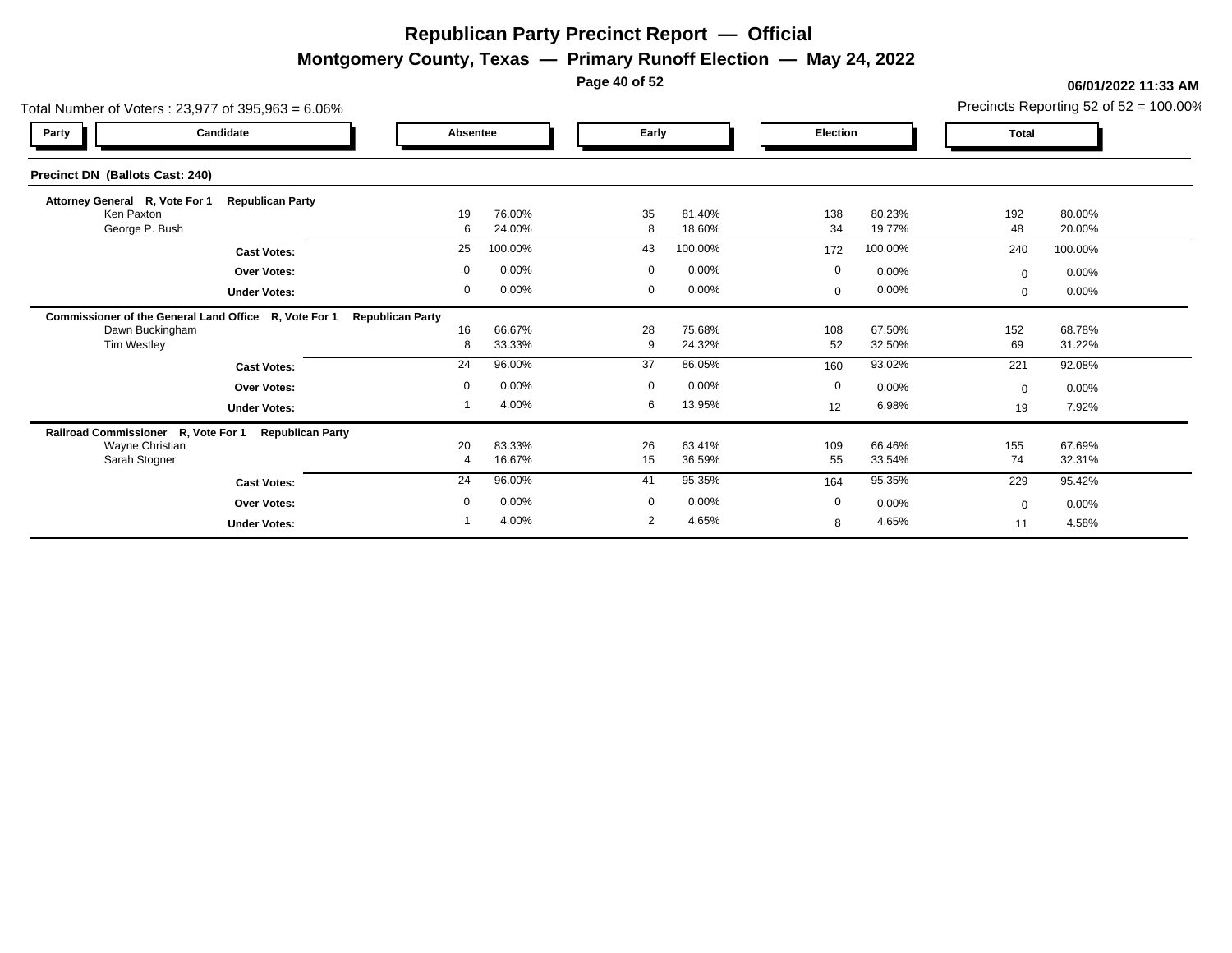**Montgomery County, Texas — Primary Runoff Election — May 24, 2022**

**Page 41 of 52**

|                                                       | Total Number of Voters: 23,977 of 395,963 = 6.06% |                         |                  |                |                  |                 |                  |            |                  |  |  |  |  |
|-------------------------------------------------------|---------------------------------------------------|-------------------------|------------------|----------------|------------------|-----------------|------------------|------------|------------------|--|--|--|--|
| Party                                                 | Candidate                                         | Absentee                |                  |                | Early            |                 | <b>Election</b>  |            |                  |  |  |  |  |
| Precinct DO (Ballots Cast: 482)                       |                                                   |                         |                  |                |                  |                 |                  |            |                  |  |  |  |  |
| Attorney General R, Vote For 1                        | <b>Republican Party</b>                           |                         |                  |                |                  |                 |                  |            |                  |  |  |  |  |
| Ken Paxton<br>George P. Bush                          |                                                   | 57<br>35                | 61.96%<br>38.04% | 148<br>23      | 86.55%<br>13.45% | 184<br>34       | 84.40%<br>15.60% | 389<br>92  | 80.87%<br>19.13% |  |  |  |  |
|                                                       | <b>Cast Votes:</b>                                | 92                      | 100.00%          | 171            | 99.42%           | 218             | 100.00%          | 481        | 99.79%           |  |  |  |  |
|                                                       | <b>Over Votes:</b>                                | $\mathbf 0$             | 0.00%            | $\mathbf 0$    | 0.00%            | $\mathbf 0$     | 0.00%            | $\Omega$   | $0.00\%$         |  |  |  |  |
|                                                       | <b>Under Votes:</b>                               | 0                       | 0.00%            |                | 0.58%            | $\mathbf{0}$    | 0.00%            |            | 0.21%            |  |  |  |  |
| Commissioner of the General Land Office R, Vote For 1 |                                                   | <b>Republican Party</b> |                  |                |                  |                 |                  |            |                  |  |  |  |  |
| Dawn Buckingham                                       |                                                   | 60                      | 69.77%           | 129            | 76.79%           | 144             | 70.94%           | 333        | 72.87%           |  |  |  |  |
| Tim Westley                                           |                                                   | 26                      | 30.23%           | 39             | 23.21%           | 59              | 29.06%           | 124        | 27.13%           |  |  |  |  |
|                                                       | <b>Cast Votes:</b>                                | 86                      | 93.48%           | 168            | 97.67%           | 203             | 93.12%           | 457        | 94.81%           |  |  |  |  |
|                                                       | <b>Over Votes:</b>                                | $\mathbf 0$             | 0.00%            | $\mathbf 0$    | 0.00%            | $\mathbf 0$     | 0.00%            | $\Omega$   | 0.00%            |  |  |  |  |
|                                                       | <b>Under Votes:</b>                               | 6                       | 6.52%            |                | 2.33%            | 15              | 6.88%            | 25         | 5.19%            |  |  |  |  |
| Railroad Commissioner R, Vote For 1                   | <b>Republican Party</b>                           |                         |                  |                |                  |                 |                  |            |                  |  |  |  |  |
| Wayne Christian<br>Sarah Stogner                      |                                                   | 61<br>27                | 69.32%<br>30.68% | 106<br>62      | 63.10%<br>36.90% | 115<br>93       | 55.29%<br>44.71% | 282<br>182 | 60.78%<br>39.22% |  |  |  |  |
|                                                       |                                                   |                         |                  |                |                  |                 |                  |            |                  |  |  |  |  |
|                                                       | <b>Cast Votes:</b>                                | 88                      | 95.65%           | 168            | 97.67%           | 208             | 95.41%           | 464        | 96.27%           |  |  |  |  |
|                                                       | <b>Over Votes:</b>                                | $\mathbf 0$             | 0.00%            | $\mathbf 0$    | 0.00%            | $\mathbf 0$     | 0.00%            | $\Omega$   | 0.00%            |  |  |  |  |
|                                                       | <b>Under Votes:</b>                               | 4                       | 4.35%            | $\overline{4}$ | 2.33%            | 10 <sup>°</sup> | 4.59%            | 18         | 3.73%            |  |  |  |  |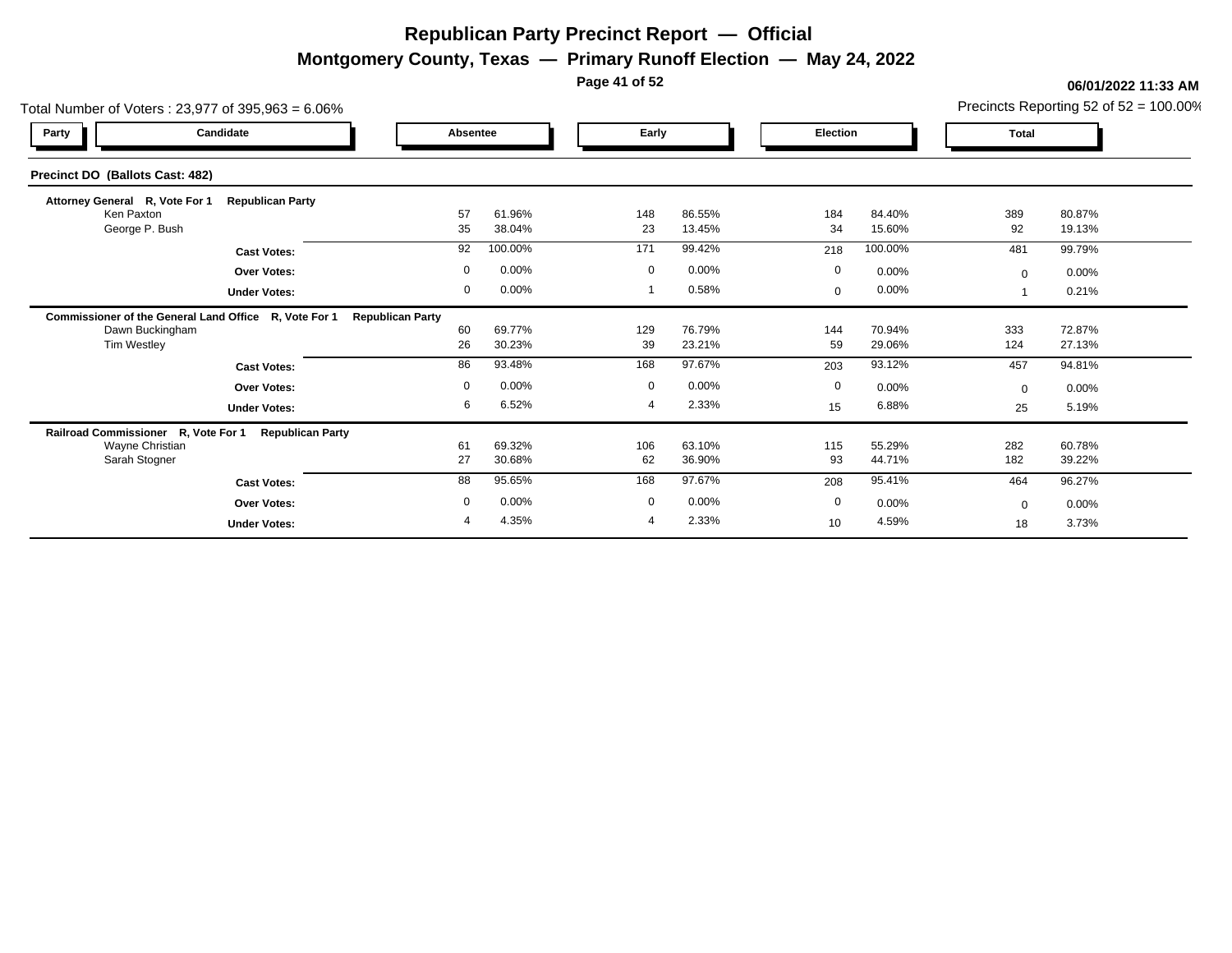**Montgomery County, Texas — Primary Runoff Election — May 24, 2022**

**Page 42 of 52**

| Total Number of Voters: 23,977 of 395,963 = 6.06%     |                         |                         | Precincts Reporting 52 of $52 = 100.00\%$ |             |                  |                      |                  |           |                  |  |
|-------------------------------------------------------|-------------------------|-------------------------|-------------------------------------------|-------------|------------------|----------------------|------------------|-----------|------------------|--|
| Party                                                 | Candidate               | Absentee                |                                           |             | Early            |                      | Election         |           | <b>Total</b>     |  |
| Precinct DP (Ballots Cast: 160)                       |                         |                         |                                           |             |                  |                      |                  |           |                  |  |
| Attorney General R, Vote For 1                        | <b>Republican Party</b> |                         |                                           |             |                  |                      |                  |           |                  |  |
| Ken Paxton<br>George P. Bush                          |                         | 11<br>8                 | 57.89%<br>42.11%                          | 32<br>5     | 86.49%<br>13.51% | 96<br>$\overline{7}$ | 93.20%<br>6.80%  | 139<br>20 | 87.42%<br>12.58% |  |
|                                                       | <b>Cast Votes:</b>      | 19                      | 100.00%                                   | 37          | 100.00%          | 103                  | 99.04%           | 159       | 99.38%           |  |
|                                                       | <b>Over Votes:</b>      | $\mathbf 0$             | 0.00%                                     | $\mathbf 0$ | 0.00%            | $\mathbf 0$          | 0.00%            | $\Omega$  | 0.00%            |  |
|                                                       | <b>Under Votes:</b>     | 0                       | 0.00%                                     | 0           | 0.00%            |                      | 0.96%            |           | 0.63%            |  |
| Commissioner of the General Land Office R, Vote For 1 |                         | <b>Republican Party</b> |                                           |             |                  |                      |                  |           |                  |  |
| Dawn Buckingham                                       |                         | 12                      | 63.16%                                    | 23          | 65.71%           | 70                   | 73.68%           | 105       | 70.47%           |  |
| Tim Westley                                           |                         |                         | 36.84%                                    | 12          | 34.29%           | 25                   | 26.32%           | 44        | 29.53%           |  |
|                                                       | <b>Cast Votes:</b>      | 19                      | 100.00%                                   | 35          | 94.59%           | 95                   | 91.35%           | 149       | 93.13%           |  |
|                                                       | <b>Over Votes:</b>      | $\mathbf 0$             | 0.00%                                     | $\mathbf 0$ | 0.00%            | $\mathbf 0$          | 0.00%            | $\Omega$  | 0.00%            |  |
|                                                       | <b>Under Votes:</b>     | 0                       | 0.00%                                     | 2           | 5.41%            | 9                    | 8.65%            | 11        | 6.88%            |  |
| Railroad Commissioner R, Vote For 1                   | <b>Republican Party</b> |                         |                                           |             |                  |                      |                  |           |                  |  |
| Wayne Christian<br>Sarah Stogner                      |                         | 14<br>5                 | 73.68%<br>26.32%                          | 24<br>10    | 70.59%<br>29.41% | 69<br>30             | 69.70%<br>30.30% | 107<br>45 | 70.39%<br>29.61% |  |
|                                                       |                         | 19                      | 100.00%                                   | 34          | 91.89%           |                      | 95.19%           |           |                  |  |
|                                                       | <b>Cast Votes:</b>      |                         |                                           |             |                  | 99                   |                  | 152       | 95.00%           |  |
|                                                       | <b>Over Votes:</b>      | $\mathbf 0$             | 0.00%                                     | $\mathbf 0$ | 0.00%            | $\mathbf 0$          | 0.00%            | $\Omega$  | 0.00%            |  |
|                                                       | <b>Under Votes:</b>     | $\mathbf 0$             | 0.00%                                     | 3           | 8.11%            | 5                    | 4.81%            | 8         | 5.00%            |  |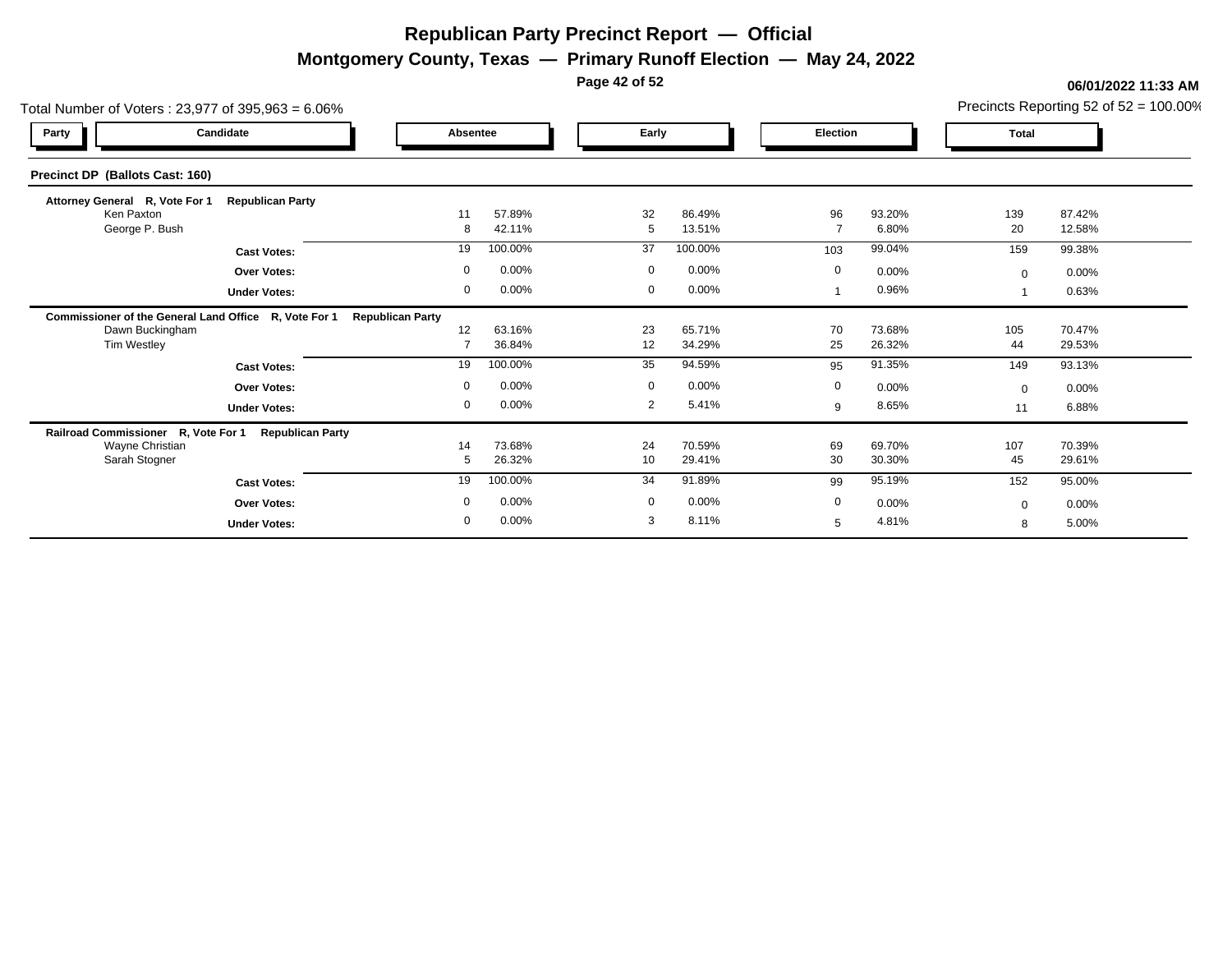**Montgomery County, Texas — Primary Runoff Election — May 24, 2022**

**Page 43 of 52**

|                                                       | Total Number of Voters: 23,977 of 395,963 = 6.06% |                         |                  |                |                  |              |                  |                |                  |  |  |  |  |
|-------------------------------------------------------|---------------------------------------------------|-------------------------|------------------|----------------|------------------|--------------|------------------|----------------|------------------|--|--|--|--|
| Party                                                 | Candidate                                         |                         | Absentee         |                | Early            |              | <b>Election</b>  |                | <b>Total</b>     |  |  |  |  |
| Precinct DQ (Ballots Cast: 199)                       |                                                   |                         |                  |                |                  |              |                  |                |                  |  |  |  |  |
| Attorney General R, Vote For 1                        | <b>Republican Party</b>                           |                         |                  |                |                  |              |                  |                |                  |  |  |  |  |
| Ken Paxton<br>George P. Bush                          |                                                   | 16<br>5                 | 76.19%<br>23.81% | 41<br>11       | 78.85%<br>21.15% | 99<br>25     | 79.84%<br>20.16% | 156<br>41      | 79.19%<br>20.81% |  |  |  |  |
|                                                       | <b>Cast Votes:</b>                                | 21                      | 100.00%          | 52             | 96.30%           | 124          | 100.00%          | 197            | 98.99%           |  |  |  |  |
|                                                       | <b>Over Votes:</b>                                | $\mathbf 0$             | 0.00%            | $\mathbf 0$    | 0.00%            | $\mathbf 0$  | 0.00%            | $\Omega$       | 0.00%            |  |  |  |  |
|                                                       | <b>Under Votes:</b>                               | 0                       | 0.00%            | 2              | 3.70%            | $\mathbf{0}$ | 0.00%            | $\overline{2}$ | 1.01%            |  |  |  |  |
| Commissioner of the General Land Office R, Vote For 1 |                                                   | <b>Republican Party</b> |                  |                |                  |              |                  |                |                  |  |  |  |  |
| Dawn Buckingham                                       |                                                   | 16                      | 76.19%           | 29             | 63.04%           | 89           | 78.07%           | 134            | 74.03%           |  |  |  |  |
| Tim Westley                                           |                                                   | 5                       | 23.81%           | 17             | 36.96%           | 25           | 21.93%           | 47             | 25.97%           |  |  |  |  |
|                                                       | <b>Cast Votes:</b>                                | 21                      | 100.00%          | 46             | 85.19%           | 114          | 91.94%           | 181            | 90.95%           |  |  |  |  |
|                                                       | <b>Over Votes:</b>                                | $\mathbf 0$             | 0.00%            | $\overline{0}$ | 0.00%            | $\mathbf 0$  | 0.00%            | $\Omega$       | $0.00\%$         |  |  |  |  |
|                                                       | <b>Under Votes:</b>                               | 0                       | 0.00%            | 8              | 14.81%           | 10           | 8.06%            | 18             | 9.05%            |  |  |  |  |
| Railroad Commissioner R, Vote For 1                   | <b>Republican Party</b>                           |                         |                  |                |                  |              |                  |                |                  |  |  |  |  |
| Wayne Christian<br>Sarah Stogner                      |                                                   | 15<br>6                 | 71.43%<br>28.57% | 30<br>18       | 62.50%<br>37.50% | 76<br>43     | 63.87%<br>36.13% | 121<br>67      | 64.36%<br>35.64% |  |  |  |  |
|                                                       |                                                   | 21                      | 100.00%          | 48             | 88.89%           | 119          | 95.97%           | 188            | 94.47%           |  |  |  |  |
|                                                       | <b>Cast Votes:</b>                                | $\mathbf 0$             | 0.00%            | $\mathbf 0$    | 0.00%            | $\mathbf 0$  |                  |                |                  |  |  |  |  |
|                                                       | <b>Over Votes:</b>                                | $\mathbf 0$             | 0.00%            | 6              | 11.11%           |              | 0.00%            | $\Omega$       | 0.00%            |  |  |  |  |
|                                                       | <b>Under Votes:</b>                               |                         |                  |                |                  | 5            | 4.03%            | 11             | 5.53%            |  |  |  |  |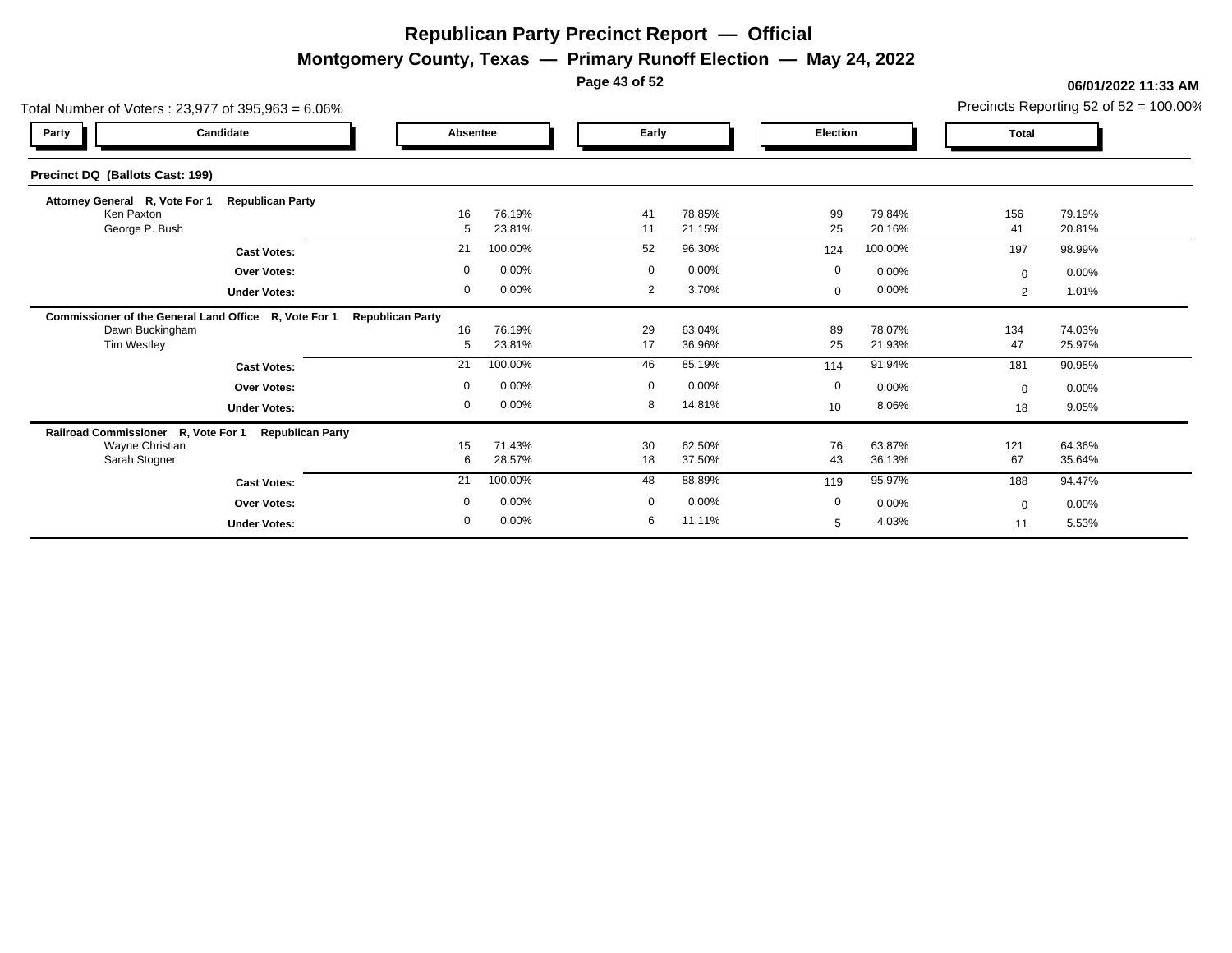**Montgomery County, Texas — Primary Runoff Election — May 24, 2022**

**Page 44 of 52**

| Total Number of Voters: 23,977 of 395,963 = 6.06%     |                         |                         | Precincts Reporting 52 of $52 = 100.00\%$ |                      |                  |             |                  |              |                  |
|-------------------------------------------------------|-------------------------|-------------------------|-------------------------------------------|----------------------|------------------|-------------|------------------|--------------|------------------|
| Party                                                 | Candidate               | Absentee                |                                           | Early                |                  | Election    |                  | <b>Total</b> |                  |
| Precinct DR (Ballots Cast: 188)                       |                         |                         |                                           |                      |                  |             |                  |              |                  |
| Attorney General R, Vote For 1                        | <b>Republican Party</b> |                         |                                           |                      |                  |             |                  |              |                  |
| Ken Paxton<br>George P. Bush                          |                         | 14<br>3                 | 82.35%<br>17.65%                          | 32<br>$\overline{2}$ | 94.12%<br>5.88%  | 121<br>15   | 88.97%<br>11.03% | 167<br>20    | 89.30%<br>10.70% |
|                                                       | <b>Cast Votes:</b>      | 17                      | 100.00%                                   | 34                   | 100.00%          | 136         | 99.27%           | 187          | 99.47%           |
|                                                       | <b>Over Votes:</b>      | $\mathbf 0$             | 0.00%                                     | $\mathbf 0$          | 0.00%            | $\mathbf 0$ | 0.00%            | $\Omega$     | 0.00%            |
|                                                       | <b>Under Votes:</b>     | 0                       | 0.00%                                     | 0                    | 0.00%            |             | 0.73%            |              | 0.53%            |
| Commissioner of the General Land Office R, Vote For 1 |                         | <b>Republican Party</b> |                                           |                      |                  |             |                  |              |                  |
| Dawn Buckingham                                       |                         |                         | 53.33%                                    | 22                   | 64.71%           | 100         | 74.07%           | 130          | 70.65%           |
| Tim Westley                                           |                         |                         | 46.67%                                    | 12                   | 35.29%           | 35          | 25.93%           | 54           | 29.35%           |
|                                                       | <b>Cast Votes:</b>      | 15                      | 88.24%                                    | 34                   | 100.00%          | 135         | 98.54%           | 184          | 97.87%           |
|                                                       | <b>Over Votes:</b>      | $\mathbf 0$             | 0.00%                                     | $\overline{0}$       | 0.00%            | $\mathbf 0$ | 0.00%            | $\Omega$     | 0.00%            |
|                                                       | <b>Under Votes:</b>     | $\overline{2}$          | 11.76%                                    | $\mathbf 0$          | 0.00%            | 2           | 1.46%            |              | 2.13%            |
| Railroad Commissioner R, Vote For 1                   | <b>Republican Party</b> |                         |                                           |                      |                  |             |                  |              |                  |
| Wayne Christian<br>Sarah Stogner                      |                         | 11<br>4                 | 73.33%<br>26.67%                          | 21<br>13             | 61.76%<br>38.24% | 81<br>54    | 60.00%<br>40.00% | 113<br>71    | 61.41%<br>38.59% |
|                                                       |                         | 15                      | 88.24%                                    | 34                   | 100.00%          |             | 98.54%           |              | 97.87%           |
|                                                       | <b>Cast Votes:</b>      |                         |                                           |                      |                  | 135         |                  | 184          |                  |
|                                                       | <b>Over Votes:</b>      | $\Omega$                | 0.00%                                     | $\mathbf 0$          | 0.00%            | $\mathbf 0$ | 0.00%            | $\Omega$     | 0.00%            |
|                                                       | <b>Under Votes:</b>     | $\overline{2}$          | 11.76%                                    | $\mathbf 0$          | 0.00%            | 2           | 1.46%            |              | 2.13%            |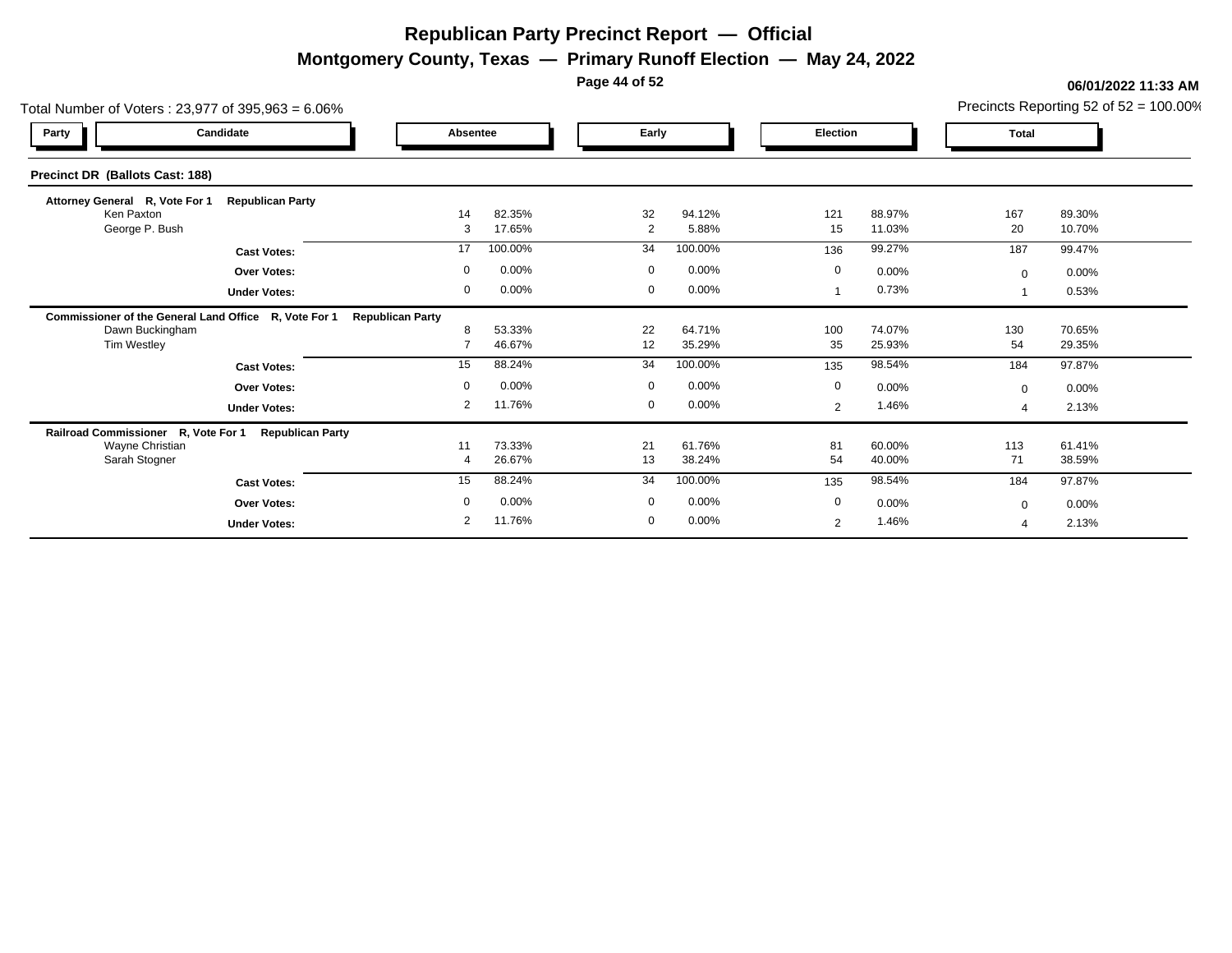**Montgomery County, Texas — Primary Runoff Election — May 24, 2022**

**Page 45 of 52**

|                                     | Total Number of Voters: 23,977 of 395,963 = 6.06%     |                         |                  |             |                  |                |                  |              |                  |  |  |  |  |
|-------------------------------------|-------------------------------------------------------|-------------------------|------------------|-------------|------------------|----------------|------------------|--------------|------------------|--|--|--|--|
| Party                               | Candidate                                             | Absentee                |                  |             | Early            |                | Election         |              |                  |  |  |  |  |
| Precinct DS (Ballots Cast: 289)     |                                                       |                         |                  |             |                  |                |                  |              |                  |  |  |  |  |
| Attorney General R, Vote For 1      | <b>Republican Party</b>                               |                         |                  |             |                  |                |                  |              |                  |  |  |  |  |
| Ken Paxton<br>George P. Bush        |                                                       | 21<br>5                 | 80.77%<br>19.23% | 69<br>13    | 84.15%<br>15.85% | 151<br>29      | 83.89%<br>16.11% | 241<br>47    | 83.68%<br>16.32% |  |  |  |  |
|                                     | <b>Cast Votes:</b>                                    | 26                      | 100.00%          | 82          | 98.80%           | 180            | 100.00%          | 288          | 99.65%           |  |  |  |  |
|                                     | <b>Over Votes:</b>                                    | $\mathbf 0$             | 0.00%            | $\mathbf 0$ | 0.00%            | $\mathbf 0$    | 0.00%            | $\mathbf{0}$ | $0.00\%$         |  |  |  |  |
|                                     | <b>Under Votes:</b>                                   | 0                       | 0.00%            |             | 1.20%            | $\mathbf{0}$   | 0.00%            |              | 0.35%            |  |  |  |  |
|                                     | Commissioner of the General Land Office R, Vote For 1 | <b>Republican Party</b> |                  |             |                  |                |                  |              |                  |  |  |  |  |
| Dawn Buckingham                     |                                                       | 16                      | 64.00%           | 52          | 65.00%           | 126            | 71.59%           | 194          | 69.04%           |  |  |  |  |
| Tim Westley                         |                                                       | -9                      | 36.00%           | 28          | 35.00%           | 50             | 28.41%           | 87           | 30.96%           |  |  |  |  |
|                                     | <b>Cast Votes:</b>                                    | 25                      | 96.15%           | 80          | 96.39%           | 176            | 97.78%           | 281          | 97.23%           |  |  |  |  |
|                                     | <b>Over Votes:</b>                                    | $\mathbf 0$             | 0.00%            | $\mathbf 0$ | 0.00%            | $\mathbf 0$    | 0.00%            | $\Omega$     | $0.00\%$         |  |  |  |  |
|                                     | <b>Under Votes:</b>                                   |                         | 3.85%            | 3           | 3.61%            | $\overline{a}$ | 2.22%            | 8            | 2.77%            |  |  |  |  |
| Railroad Commissioner R, Vote For 1 | <b>Republican Party</b>                               |                         |                  |             |                  |                |                  |              |                  |  |  |  |  |
| Wayne Christian<br>Sarah Stogner    |                                                       | 20<br>5                 | 80.00%<br>20.00% | 55<br>26    | 67.90%<br>32.10% | 125<br>55      | 69.44%<br>30.56% | 200<br>86    | 69.93%<br>30.07% |  |  |  |  |
|                                     | <b>Cast Votes:</b>                                    | 25                      | 96.15%           | 81          | 97.59%           | 180            | 100.00%          | 286          | 98.96%           |  |  |  |  |
|                                     | <b>Over Votes:</b>                                    | $\mathbf 0$             | 0.00%            | $\mathbf 0$ | 0.00%            | $\mathbf 0$    | 0.00%            | $\Omega$     | 0.00%            |  |  |  |  |
|                                     | <b>Under Votes:</b>                                   |                         | 3.85%            | 2           | 2.41%            | $\mathbf{0}$   | 0.00%            | 3            | 1.04%            |  |  |  |  |
|                                     |                                                       |                         |                  |             |                  |                |                  |              |                  |  |  |  |  |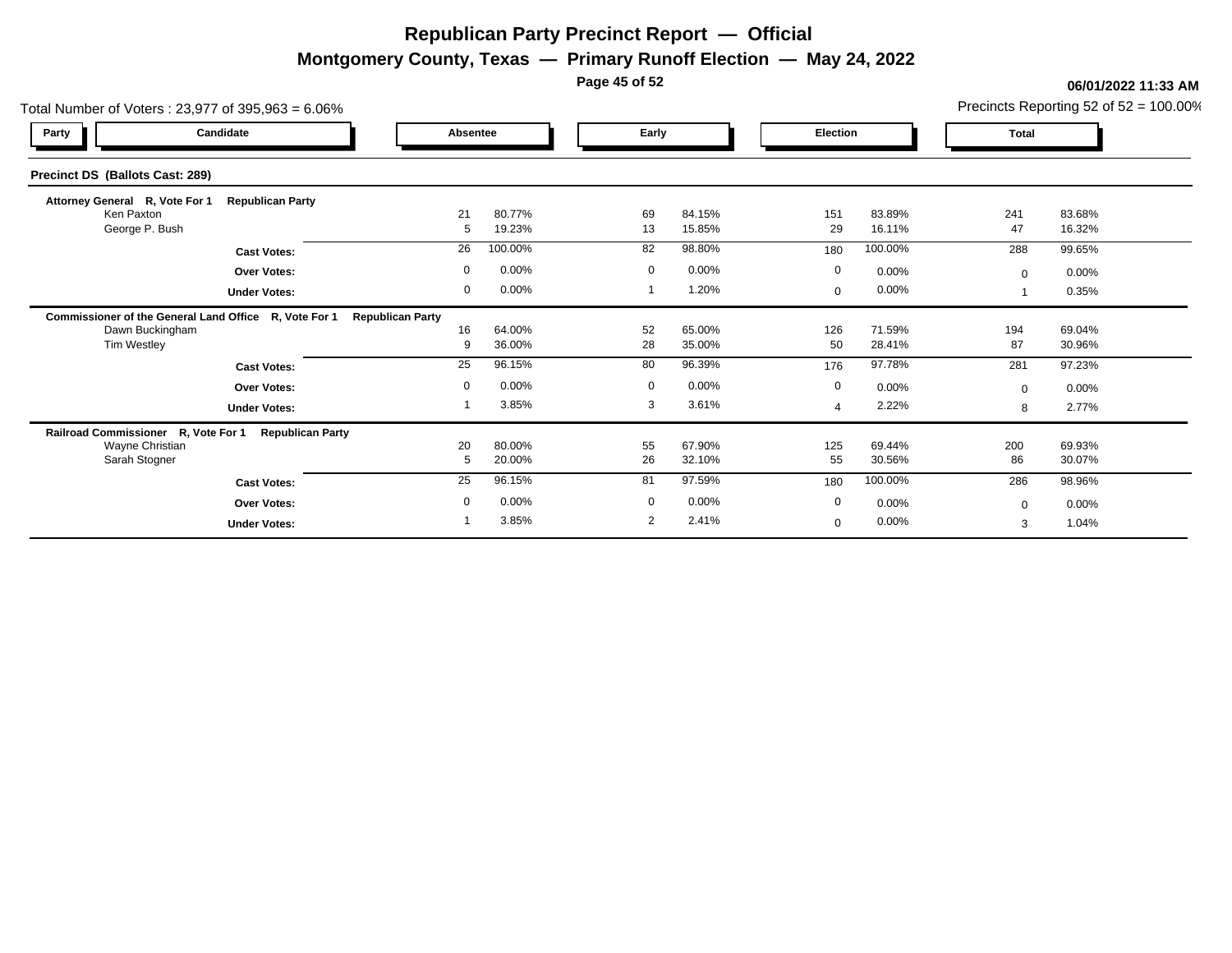**Montgomery County, Texas — Primary Runoff Election — May 24, 2022**

**Page 46 of 52**

| Total Number of Voters: 23,977 of 395,963 = 6.06%     |                         |                         | Precincts Reporting 52 of $52 = 100.00\%$ |             |                  |           |                  |              |                  |  |
|-------------------------------------------------------|-------------------------|-------------------------|-------------------------------------------|-------------|------------------|-----------|------------------|--------------|------------------|--|
| Party                                                 | Candidate               |                         | Absentee                                  |             | Early            |           | Election         |              | <b>Total</b>     |  |
| Precinct DT (Ballots Cast: 237)                       |                         |                         |                                           |             |                  |           |                  |              |                  |  |
| Attorney General R, Vote For 1                        | <b>Republican Party</b> |                         |                                           |             |                  |           |                  |              |                  |  |
| Ken Paxton<br>George P. Bush                          |                         | 33<br>12                | 73.33%<br>26.67%                          | 66<br>5     | 92.96%<br>7.04%  | 103<br>16 | 86.55%<br>13.45% | 202<br>33    | 85.96%<br>14.04% |  |
|                                                       | <b>Cast Votes:</b>      | 45                      | 100.00%                                   | 71          | 98.61%           | 119       | 99.17%           | 235          | 99.16%           |  |
|                                                       | <b>Over Votes:</b>      | $\mathbf 0$             | 0.00%                                     | $\mathbf 0$ | 0.00%            | 0         | 0.00%            | $\mathbf{0}$ | 0.00%            |  |
|                                                       | <b>Under Votes:</b>     | 0                       | 0.00%                                     |             | 1.39%            |           | 0.83%            | 2            | 0.84%            |  |
| Commissioner of the General Land Office R, Vote For 1 |                         | <b>Republican Party</b> |                                           |             |                  |           |                  |              |                  |  |
| Dawn Buckingham                                       |                         | 22                      | 53.66%                                    | 44          | 62.86%           | 75        | 70.09%           | 141          | 64.68%           |  |
| <b>Tim Westley</b>                                    |                         | 19                      | 46.34%                                    | 26          | 37.14%           | 32        | 29.91%           | 77           | 35.32%           |  |
|                                                       | <b>Cast Votes:</b>      | 41                      | 91.11%                                    | 70          | 97.22%           | 107       | 89.17%           | 218          | 91.98%           |  |
|                                                       | <b>Over Votes:</b>      | $\mathbf 0$             | 0.00%                                     | $\mathbf 0$ | 0.00%            | 0         | 0.00%            | $\mathbf{0}$ | 0.00%            |  |
|                                                       | <b>Under Votes:</b>     | 4                       | 8.89%                                     | 2           | 2.78%            | 13        | 10.83%           | 19           | 8.02%            |  |
| Railroad Commissioner R, Vote For 1                   | <b>Republican Party</b> |                         |                                           |             |                  |           |                  |              |                  |  |
| Wayne Christian<br>Sarah Stogner                      |                         | 36<br>5                 | 87.80%<br>12.20%                          | 47<br>24    | 66.20%<br>33.80% | 68<br>46  | 59.65%<br>40.35% | 151<br>75    | 66.81%<br>33.19% |  |
|                                                       |                         | 41                      | 91.11%                                    | 71          | 98.61%           |           | 95.00%           |              | 95.36%           |  |
|                                                       | <b>Cast Votes:</b>      |                         |                                           |             |                  | 114       |                  | 226          |                  |  |
|                                                       | <b>Over Votes:</b>      | $\mathbf 0$             | 0.00%                                     | $\mathbf 0$ | 0.00%            | 0         | 0.00%            | $\mathbf{0}$ | 0.00%            |  |
|                                                       | <b>Under Votes:</b>     | 4                       | 8.89%                                     |             | 1.39%            | 6         | 5.00%            | 11           | 4.64%            |  |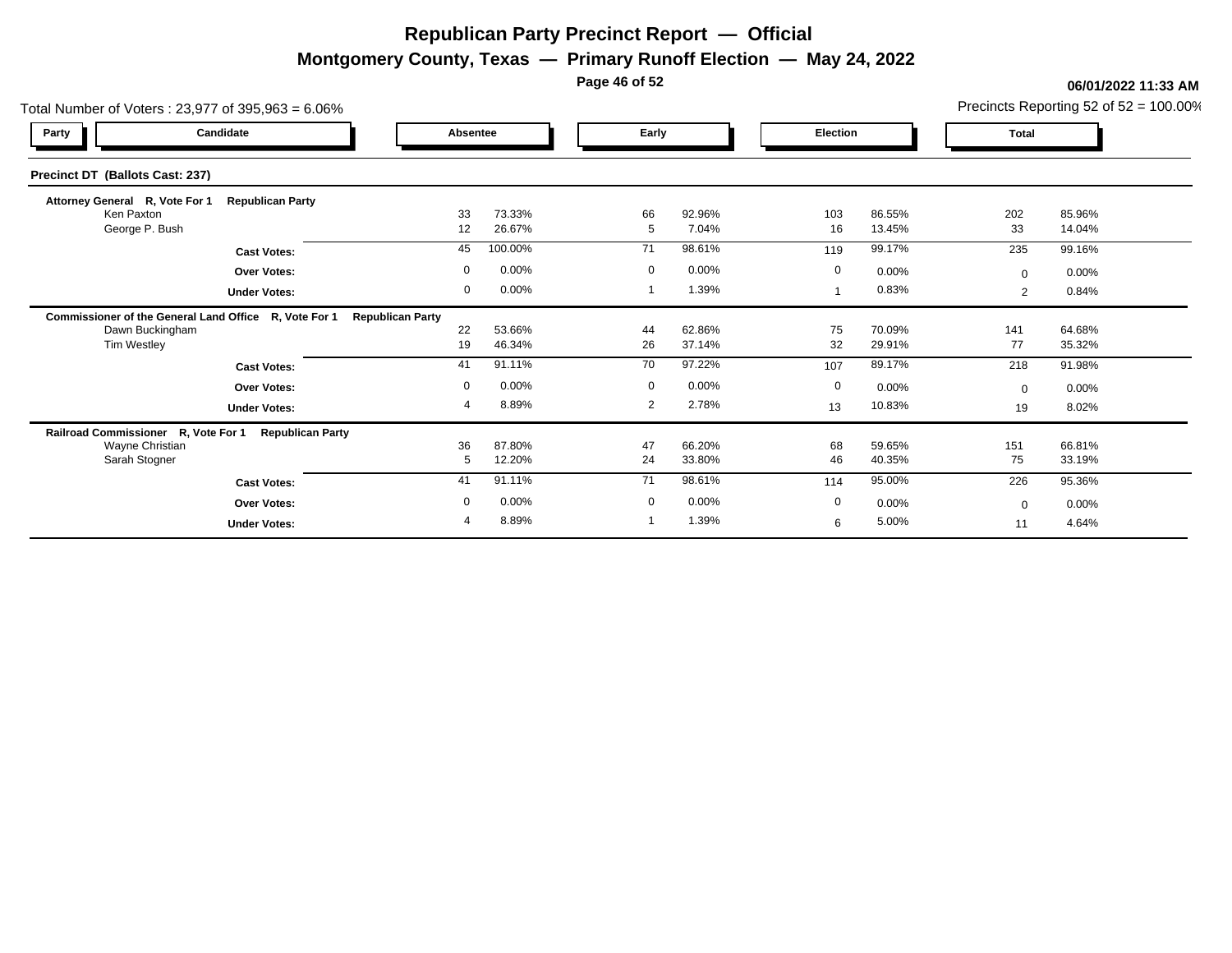**Montgomery County, Texas — Primary Runoff Election — May 24, 2022**

**Page 47 of 52**

| Total Number of Voters: 23,977 of 395,963 = 6.06%     |                         |             | Precincts Reporting 52 of $52 = 100.00\%$ |             |                  |       |                |                  |              |                  |  |  |
|-------------------------------------------------------|-------------------------|-------------|-------------------------------------------|-------------|------------------|-------|----------------|------------------|--------------|------------------|--|--|
| Candidate<br>Party                                    |                         | Absentee    |                                           |             | Early            |       | Election       |                  | <b>Total</b> |                  |  |  |
| Precinct DU (Ballots Cast: 235)                       |                         |             |                                           |             |                  |       |                |                  |              |                  |  |  |
| Attorney General R, Vote For 1                        | <b>Republican Party</b> |             |                                           |             |                  |       |                |                  |              |                  |  |  |
| Ken Paxton<br>George P. Bush                          |                         | 23<br>24    | 48.94%<br>51.06%                          | 52<br>9     | 85.25%<br>14.75% |       | 99<br>25       | 79.84%<br>20.16% | 174<br>58    | 75.00%<br>25.00% |  |  |
|                                                       | <b>Cast Votes:</b>      | 47          | 100.00%                                   | 61          | 95.31%           |       | 124            | 100.00%          | 232          | 98.72%           |  |  |
|                                                       | <b>Over Votes:</b>      | $\mathbf 0$ | 0.00%                                     | $\mathbf 0$ |                  | 0.00% | $\mathbf 0$    | 0.00%            | $\Omega$     | 0.00%            |  |  |
|                                                       | <b>Under Votes:</b>     | 0           | 0.00%                                     | 3           |                  | 4.69% | $\mathbf{0}$   | 0.00%            | 3            | 1.28%            |  |  |
| Commissioner of the General Land Office R, Vote For 1 | <b>Republican Party</b> |             |                                           |             |                  |       |                |                  |              |                  |  |  |
| Dawn Buckingham                                       |                         | 30          | 65.22%                                    | 44          | 72.13%           |       | 77             | 65.81%           | 151          | 67.41%           |  |  |
| Tim Westley                                           |                         | 16          | 34.78%                                    | 17          | 27.87%           |       | 40             | 34.19%           | 73           | 32.59%           |  |  |
|                                                       | <b>Cast Votes:</b>      | 46          | 97.87%                                    | 61          | 95.31%           |       | 117            | 94.35%           | 224          | 95.32%           |  |  |
|                                                       | <b>Over Votes:</b>      | $\mathbf 0$ | 0.00%                                     | $\mathbf 0$ |                  | 0.00% | $\mathbf 0$    | 0.00%            | $\Omega$     | 0.00%            |  |  |
|                                                       | <b>Under Votes:</b>     |             | 2.13%                                     |             | 3                | 4.69% | $\overline{7}$ | 5.65%            | 11           | 4.68%            |  |  |
| Railroad Commissioner R, Vote For 1                   | <b>Republican Party</b> |             |                                           |             |                  |       |                |                  |              |                  |  |  |
| Wayne Christian<br>Sarah Stogner                      |                         | 31<br>16    | 65.96%<br>34.04%                          | 33<br>28    | 54.10%<br>45.90% |       | 68<br>55       | 55.28%<br>44.72% | 132<br>99    | 57.14%<br>42.86% |  |  |
|                                                       |                         | 47          | 100.00%                                   | 61          | 95.31%           |       | 123            | 99.19%           | 231          | 98.30%           |  |  |
|                                                       | <b>Cast Votes:</b>      |             |                                           |             |                  |       |                |                  |              |                  |  |  |
|                                                       | <b>Over Votes:</b>      | $\mathbf 0$ | 0.00%                                     | $\mathbf 0$ |                  | 0.00% | $\mathbf 0$    | 0.00%            | $\Omega$     | 0.00%            |  |  |
|                                                       | <b>Under Votes:</b>     | $\mathbf 0$ | 0.00%                                     | 3           |                  | 4.69% |                | 0.81%            |              | 1.70%            |  |  |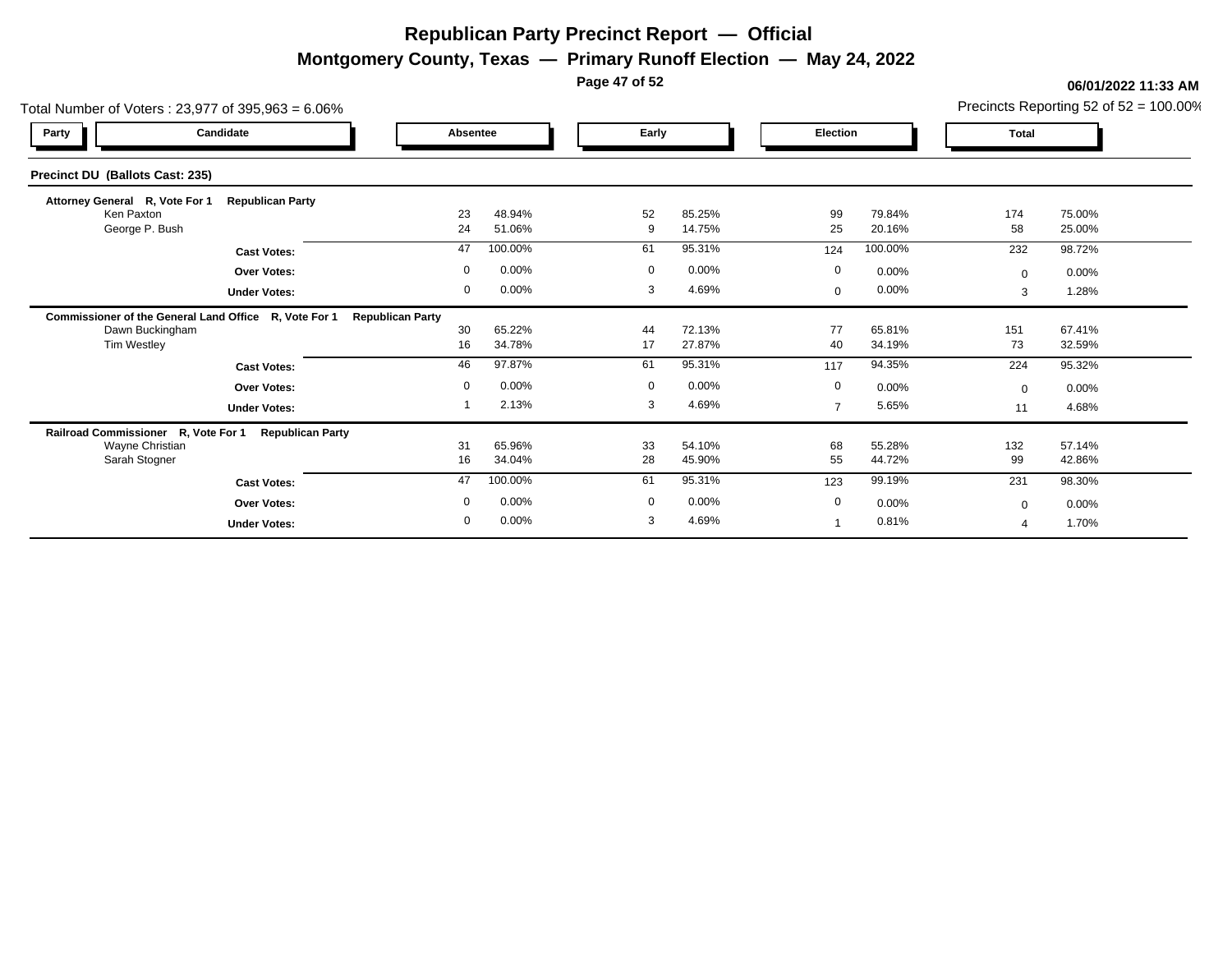**Montgomery County, Texas — Primary Runoff Election — May 24, 2022**

**Page 48 of 52**

| Total Number of Voters: 23,977 of 395,963 = 6.06%     |                         |                         |                  | Precincts Reporting 52 of $52 = 100.00\%$ |                  |             |                  |              |                  |
|-------------------------------------------------------|-------------------------|-------------------------|------------------|-------------------------------------------|------------------|-------------|------------------|--------------|------------------|
| Party                                                 | Candidate               | Absentee                |                  | Early                                     |                  | Election    |                  | <b>Total</b> |                  |
| Precinct DV (Ballots Cast: 208)                       |                         |                         |                  |                                           |                  |             |                  |              |                  |
| Attorney General R, Vote For 1                        | <b>Republican Party</b> |                         |                  |                                           |                  |             |                  |              |                  |
| Ken Paxton<br>George P. Bush                          |                         | 16<br>$\overline{2}$    | 88.89%<br>11.11% | 60<br>12                                  | 83.33%<br>16.67% | 93<br>25    | 78.81%<br>21.19% | 169<br>39    | 81.25%<br>18.75% |
|                                                       | <b>Cast Votes:</b>      | 18                      | 100.00%          | 72                                        | 100.00%          | 118         | 100.00%          | 208          | 100.00%          |
|                                                       | <b>Over Votes:</b>      | $\mathbf 0$             | 0.00%            | $\mathbf 0$                               | 0.00%            | $\mathbf 0$ | 0.00%            | $\mathbf{0}$ | 0.00%            |
|                                                       | <b>Under Votes:</b>     | $\mathbf{0}$            | 0.00%            | $\mathbf 0$                               | 0.00%            | 0           | 0.00%            | $\mathbf{0}$ | 0.00%            |
| Commissioner of the General Land Office R, Vote For 1 |                         | <b>Republican Party</b> |                  |                                           |                  |             |                  |              |                  |
| Dawn Buckingham                                       |                         | 11                      | 64.71%           | 50                                        | 73.53%           | 79          | 72.48%           | 140          | 72.16%           |
| Tim Westley                                           |                         | 6                       | 35.29%           | 18                                        | 26.47%           | 30          | 27.52%           | 54           | 27.84%           |
|                                                       | <b>Cast Votes:</b>      | 17                      | 94.44%           | 68                                        | 94.44%           | 109         | 92.37%           | 194          | 93.27%           |
|                                                       | <b>Over Votes:</b>      | $\mathbf 0$             | 0.00%            | $\mathbf 0$                               | 0.00%            | $\mathbf 0$ | 0.00%            | $\Omega$     | 0.00%            |
|                                                       | <b>Under Votes:</b>     |                         | 5.56%            |                                           | 5.56%            | 9           | 7.63%            | 14           | 6.73%            |
| Railroad Commissioner R, Vote For 1                   | <b>Republican Party</b> |                         |                  |                                           |                  |             |                  |              |                  |
| Wayne Christian<br>Sarah Stogner                      |                         | 14<br>3                 | 82.35%<br>17.65% | 39<br>31                                  | 55.71%<br>44.29% | 77<br>40    | 65.81%<br>34.19% | 130<br>74    | 63.73%<br>36.27% |
|                                                       |                         |                         | 94.44%           |                                           | 97.22%           |             | 99.15%           |              |                  |
|                                                       | <b>Cast Votes:</b>      | 17                      |                  | 70                                        |                  | 117         |                  | 204          | 98.08%           |
|                                                       | <b>Over Votes:</b>      | $\mathbf 0$             | 0.00%            | $\mathbf 0$                               | 0.00%            | 0           | 0.00%            | $\Omega$     | 0.00%            |
|                                                       | <b>Under Votes:</b>     |                         | 5.56%            | 2                                         | 2.78%            |             | 0.85%            |              | 1.92%            |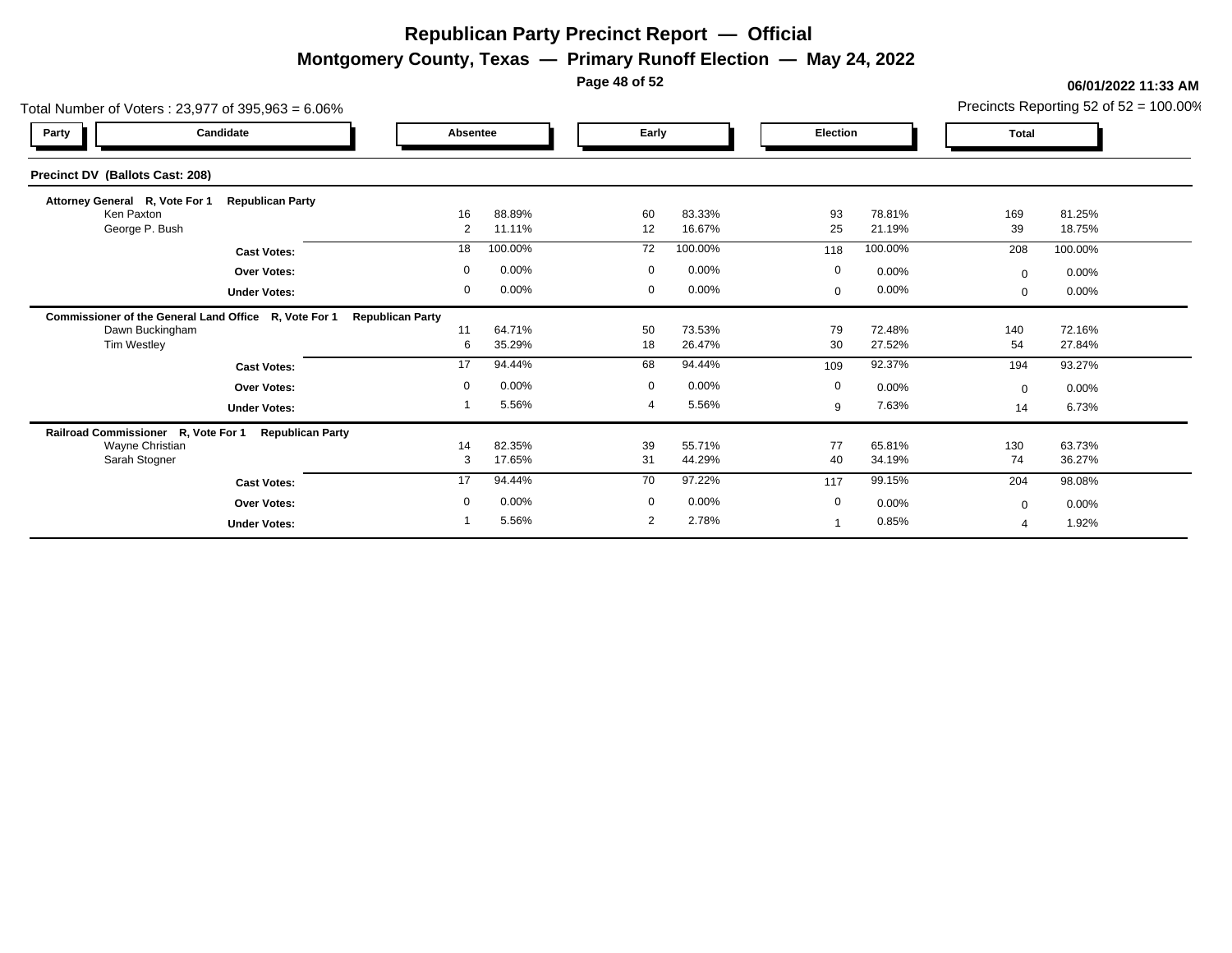**Montgomery County, Texas — Primary Runoff Election — May 24, 2022**

**Page 49 of 52**

#### **06/01/2022 11:33 AM**

Precincts Reporting 52 of 52 = 100.00%

| Total Number of Voters: 23,977 of 395,963 = 6.06%                       |                                |                         | Precincts Reporting 52 of $52 = 100.00\%$ |             |                  |                |                  |                          |                  |
|-------------------------------------------------------------------------|--------------------------------|-------------------------|-------------------------------------------|-------------|------------------|----------------|------------------|--------------------------|------------------|
| Party                                                                   | Candidate                      | Absentee                |                                           |             | Early            |                | Election         |                          |                  |
| Precinct DW (Ballots Cast: 392)                                         |                                |                         |                                           |             |                  |                |                  |                          |                  |
| Attorney General R, Vote For 1                                          | <b>Republican Party</b>        |                         |                                           |             |                  |                |                  |                          |                  |
| Ken Paxton<br>George P. Bush                                            |                                | 38<br>13                | 74.51%<br>25.49%                          | 93<br>16    | 85.32%<br>14.68% | 184<br>44      | 80.70%<br>19.30% | 315<br>73                | 81.19%<br>18.81% |
|                                                                         | <b>Cast Votes:</b>             | 51                      | 100.00%                                   | 109         | 100.00%          | 228            | 98.28%           | 388                      | 98.98%           |
|                                                                         |                                | $\mathbf 0$             | 0.00%                                     | $\mathbf 0$ | 0.00%            | $\mathbf 0$    | 0.00%            |                          |                  |
|                                                                         | <b>Over Votes:</b>             | 0                       | 0.00%                                     | $\mathbf 0$ | 0.00%            |                | 1.72%            | $\mathbf 0$              | 0.00%            |
|                                                                         | <b>Under Votes:</b>            |                         |                                           |             |                  | $\overline{4}$ |                  | $\overline{\mathcal{A}}$ | 1.02%            |
| Commissioner of the General Land Office R, Vote For 1                   |                                | <b>Republican Party</b> |                                           |             | 61.11%           | 159            | 73.95%           |                          | 68.63%           |
| Dawn Buckingham<br><b>Tim Westley</b>                                   |                                | 31<br>19                | 62.00%<br>38.00%                          | 66<br>42    | 38.89%           | 56             | 26.05%           | 256<br>117               | 31.37%           |
|                                                                         | <b>Cast Votes:</b>             | 50                      | 98.04%                                    | 108         | 99.08%           | 215            | 92.67%           | 373                      | 95.15%           |
|                                                                         | <b>Over Votes:</b>             | 0                       | 0.00%                                     | 0           | 0.00%            | $\mathbf 0$    | 0.00%            |                          | 0.00%            |
|                                                                         |                                | 1                       | 1.96%                                     | $\mathbf 1$ | 0.92%            | 17             | 7.33%            | $\mathbf 0$              | 4.85%            |
|                                                                         | <b>Under Votes:</b>            |                         |                                           |             |                  |                |                  | 19                       |                  |
| Railroad Commissioner R, Vote For 1 Republican Party<br>Wayne Christian |                                | 40                      | 80.00%                                    | 75          | 68.81%           | 112            | 49.56%           | 227                      | 58.96%           |
| Sarah Stogner                                                           |                                | 10                      | 20.00%                                    | 34          | 31.19%           | 114            | 50.44%           | 158                      | 41.04%           |
|                                                                         | <b>Cast Votes:</b>             | 50                      | 98.04%                                    | 109         | 100.00%          | 226            | 97.41%           | 385                      | 98.21%           |
|                                                                         | <b>Over Votes:</b>             | $\mathbf 0$             | 0.00%                                     | $\mathbf 0$ | 0.00%            | $\mathbf 0$    | 0.00%            | $\mathbf 0$              | 0.00%            |
|                                                                         | <b>Under Votes:</b>            |                         | 1.96%                                     | $\mathbf 0$ | 0.00%            | 6              | 2.59%            | $\overline{7}$           | 1.79%            |
|                                                                         |                                |                         |                                           |             |                  |                |                  |                          |                  |
| Precinct Chair, Precinct No. 41<br>Johnny Nail                          | R, Vote For 1 Republican Party | 9                       | 39.13%                                    | 25          | 33.33%           | 21             | 20.59%           | 55                       | 27.50%           |
| Wayne Long                                                              |                                | 14                      | 60.87%                                    | 50          | 66.67%           | 81             | 79.41%           | 145                      | 72.50%           |
|                                                                         | <b>Cast Votes:</b>             | 23                      | 100.00%                                   | 75          | 93.75%           | 102            | 89.47%           | 200                      | 92.17%           |
|                                                                         | Over Votes:                    | $\mathbf 0$             | 0.00%                                     | $\mathbf 0$ | 0.00%            | $\mathbf 0$    | 0.00%            | $\mathbf 0$              | 0.00%            |
|                                                                         | <b>Under Votes:</b>            | 0                       | 0.00%                                     | 5           | 6.25%            | 12             | 10.53%           | 17                       | 7.83%            |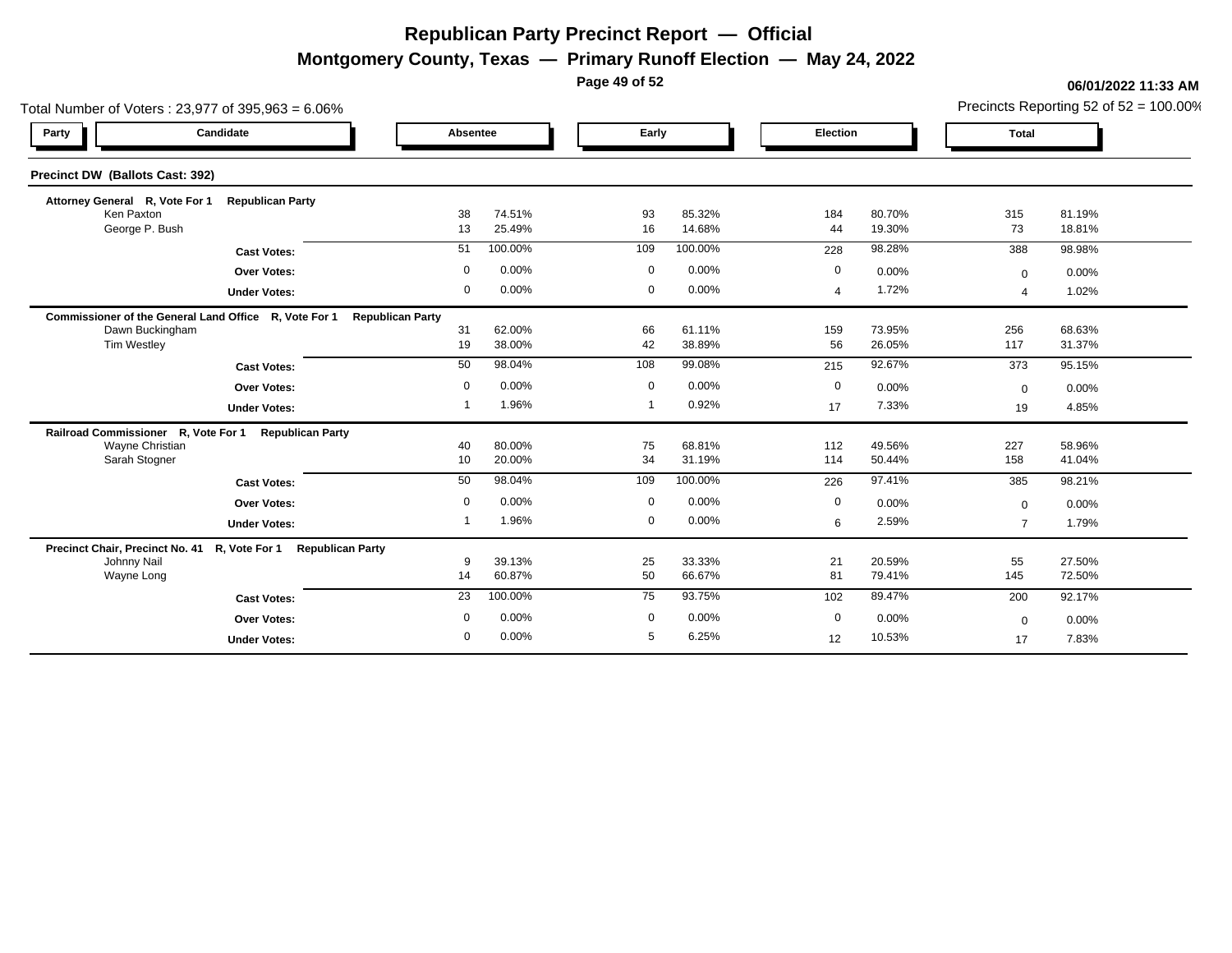**Montgomery County, Texas — Primary Runoff Election — May 24, 2022**

**Page 50 of 52**

| Total Number of Voters: 23,977 of 395,963 = 6.06%     |                         |                                      | Precincts Reporting 52 of $52 = 100.00\%$ |             |                  |                |                  |              |                  |
|-------------------------------------------------------|-------------------------|--------------------------------------|-------------------------------------------|-------------|------------------|----------------|------------------|--------------|------------------|
| Party                                                 | Candidate               | Early<br><b>Election</b><br>Absentee |                                           |             | <b>Total</b>     |                |                  |              |                  |
| <b>Precinct DX (Ballots Cast: 740)</b>                |                         |                                      |                                           |             |                  |                |                  |              |                  |
| Attorney General R, Vote For 1                        | <b>Republican Party</b> |                                      |                                           |             |                  |                |                  |              |                  |
| Ken Paxton<br>George P. Bush                          |                         | 93<br>30                             | 75.61%<br>24.39%                          | 227<br>53   | 81.07%<br>18.93% | 278<br>55      | 83.48%<br>16.52% | 598<br>138   | 81.25%<br>18.75% |
|                                                       | <b>Cast Votes:</b>      | 123                                  | 100.00%                                   | 280         | 99.29%           | 333            | 99.40%           | 736          | 99.46%           |
|                                                       | <b>Over Votes:</b>      | $\mathbf 0$                          | 0.00%                                     | $\mathbf 0$ | 0.00%            | $\mathbf 0$    | 0.00%            | $\mathbf{0}$ | 0.00%            |
|                                                       | <b>Under Votes:</b>     | 0                                    | 0.00%                                     | 2           | 0.71%            | $\overline{2}$ | 0.60%            |              | 0.54%            |
| Commissioner of the General Land Office R, Vote For 1 |                         | <b>Republican Party</b>              |                                           |             |                  |                |                  |              |                  |
| Dawn Buckingham                                       |                         | 73                                   | 62.93%                                    | 201         | 75.00%           | 223            | 71.70%           | 497          | 71.51%           |
| Tim Westley                                           |                         | 43                                   | 37.07%                                    | 67          | 25.00%           | 88             | 28.30%           | 198          | 28.49%           |
|                                                       | <b>Cast Votes:</b>      | 116                                  | 94.31%                                    | 268         | 95.04%           | 311            | 92.84%           | 695          | 93.92%           |
|                                                       | <b>Over Votes:</b>      | $\mathbf 0$                          | 0.00%                                     | $\mathbf 0$ | 0.00%            | $\mathbf 0$    | 0.00%            | $\Omega$     | $0.00\%$         |
|                                                       | <b>Under Votes:</b>     | $\overline{7}$                       | 5.69%                                     | 14          | 4.96%            | 24             | 7.16%            | 45           | 6.08%            |
| Railroad Commissioner R, Vote For 1                   | <b>Republican Party</b> |                                      |                                           |             |                  |                |                  |              |                  |
| Wayne Christian<br>Sarah Stogner                      |                         | 86<br>34                             | 71.67%<br>28.33%                          | 178<br>96   | 64.96%<br>35.04% | 198<br>123     | 61.68%<br>38.32% | 462<br>253   | 64.62%<br>35.38% |
|                                                       | <b>Cast Votes:</b>      | 120                                  | 97.56%                                    | 274         | 97.16%           | 321            | 95.82%           | 715          | 96.62%           |
|                                                       |                         | $\mathbf 0$                          | 0.00%                                     | $\mathbf 0$ | 0.00%            | $\mathbf 0$    |                  |              |                  |
|                                                       | <b>Over Votes:</b>      | 3                                    | 2.44%                                     | 8           | 2.84%            |                | 0.00%<br>4.18%   | $\Omega$     | 0.00%            |
|                                                       | <b>Under Votes:</b>     |                                      |                                           |             |                  | 14             |                  | 25           | 3.38%            |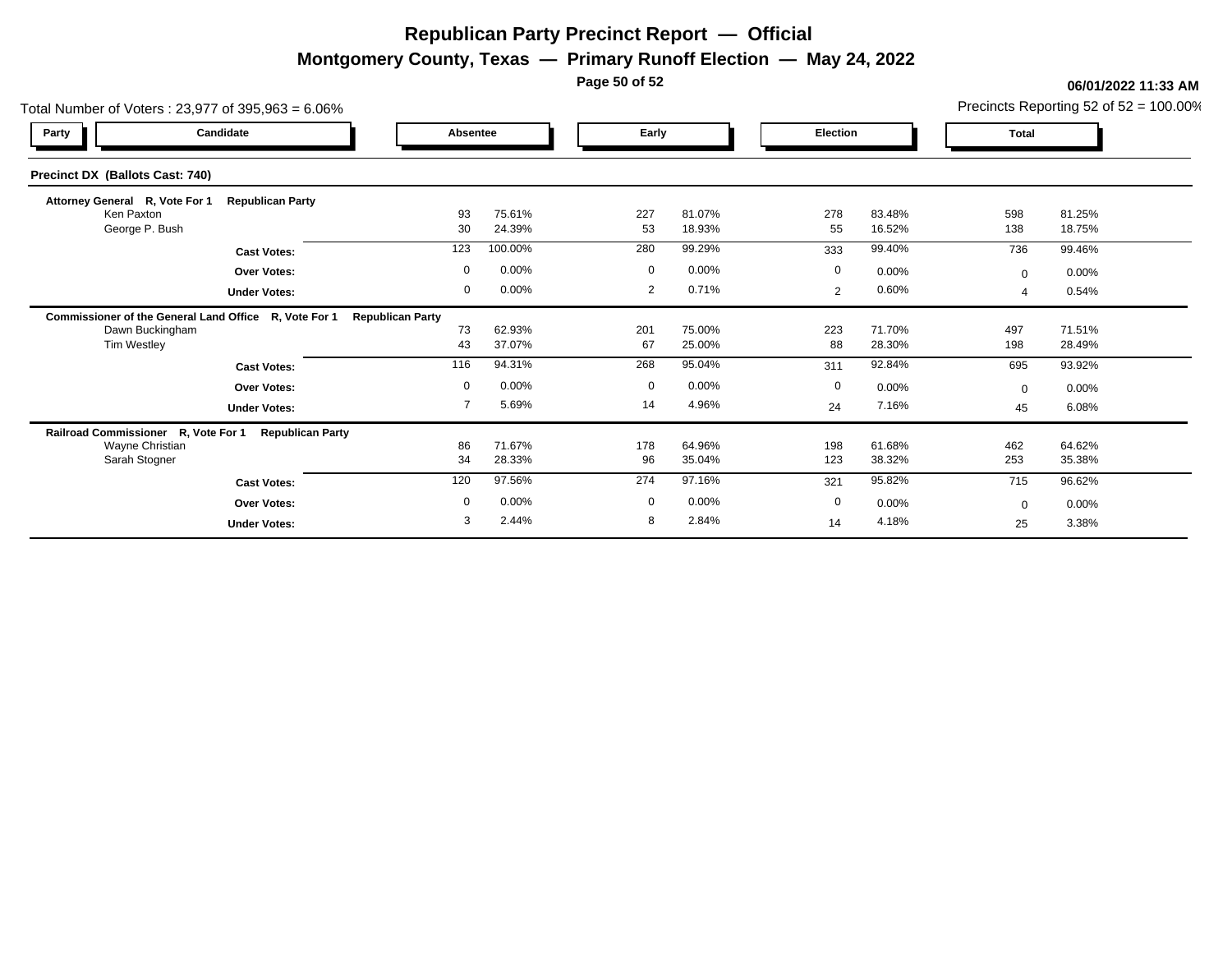**Montgomery County, Texas — Primary Runoff Election — May 24, 2022**

**Page 51 of 52**

| Total Number of Voters: 23,977 of 395,963 = 6.06%     |                         |                         |         |             |         |  |             |         |                | Precincts Reporting 52 of 52 = 100.00% |
|-------------------------------------------------------|-------------------------|-------------------------|---------|-------------|---------|--|-------------|---------|----------------|----------------------------------------|
| Party                                                 | Candidate               | <b>Absentee</b>         |         |             | Early   |  | Election    |         | <b>Total</b>   |                                        |
| Precinct DY (Ballots Cast: 47)                        |                         |                         |         |             |         |  |             |         |                |                                        |
| Attorney General R, Vote For 1                        | <b>Republican Party</b> |                         |         |             |         |  |             |         |                |                                        |
| Ken Paxton                                            |                         | -9                      | 69.23%  | 12          | 92.31%  |  | 15          | 71.43%  | 36             | 76.60%                                 |
| George P. Bush                                        |                         |                         | 30.77%  |             | 7.69%   |  | 6           | 28.57%  | 11             | 23.40%                                 |
|                                                       | <b>Cast Votes:</b>      | 13                      | 100.00% | 13          | 100.00% |  | 21          | 100.00% | 47             | 100.00%                                |
|                                                       | Over Votes:             | $\Omega$                | 0.00%   | $\Omega$    | 0.00%   |  | $\mathbf 0$ | 0.00%   | $\mathbf 0$    | 0.00%                                  |
|                                                       | <b>Under Votes:</b>     | $\overline{0}$          | 0.00%   | $\mathbf 0$ | 0.00%   |  | $\mathbf 0$ | 0.00%   | $\Omega$       | 0.00%                                  |
| Commissioner of the General Land Office R, Vote For 1 |                         | <b>Republican Party</b> |         |             |         |  |             |         |                |                                        |
| Dawn Buckingham                                       |                         |                         | 53.85%  | 8           | 72.73%  |  | 14          | 73.68%  | 29             | 67.44%                                 |
| Tim Westley                                           |                         | 6                       | 46.15%  | 3           | 27.27%  |  | 5           | 26.32%  | 14             | 32.56%                                 |
|                                                       | <b>Cast Votes:</b>      | 13                      | 100.00% | 11          | 84.62%  |  | 19          | 90.48%  | 43             | 91.49%                                 |
|                                                       | Over Votes:             | $\Omega$                | 0.00%   | $\mathbf 0$ | 0.00%   |  | $\mathbf 0$ | 0.00%   | $\mathbf 0$    | 0.00%                                  |
|                                                       | <b>Under Votes:</b>     | $\mathbf 0$             | 0.00%   | 2           | 15.38%  |  | 2           | 9.52%   | $\overline{4}$ | 8.51%                                  |
| Railroad Commissioner R, Vote For 1                   | <b>Republican Party</b> |                         |         |             |         |  |             |         |                |                                        |
| Wayne Christian                                       |                         | 10                      | 76.92%  |             | 36.36%  |  | 11          | 55.00%  | 25             | 56.82%                                 |
| Sarah Stogner                                         |                         | 3                       | 23.08%  |             | 63.64%  |  | $9\,$       | 45.00%  | 19             | 43.18%                                 |
|                                                       | <b>Cast Votes:</b>      | 13                      | 100.00% | 11          | 84.62%  |  | 20          | 95.24%  | 44             | 93.62%                                 |
|                                                       | <b>Over Votes:</b>      | $\Omega$                | 0.00%   | $\mathbf 0$ | 0.00%   |  | $\mathbf 0$ | 0.00%   | $\Omega$       | 0.00%                                  |
|                                                       | <b>Under Votes:</b>     | $\overline{0}$          | 0.00%   | 2           | 15.38%  |  |             | 4.76%   | 3              | 6.38%                                  |
|                                                       |                         |                         |         |             |         |  |             |         |                |                                        |